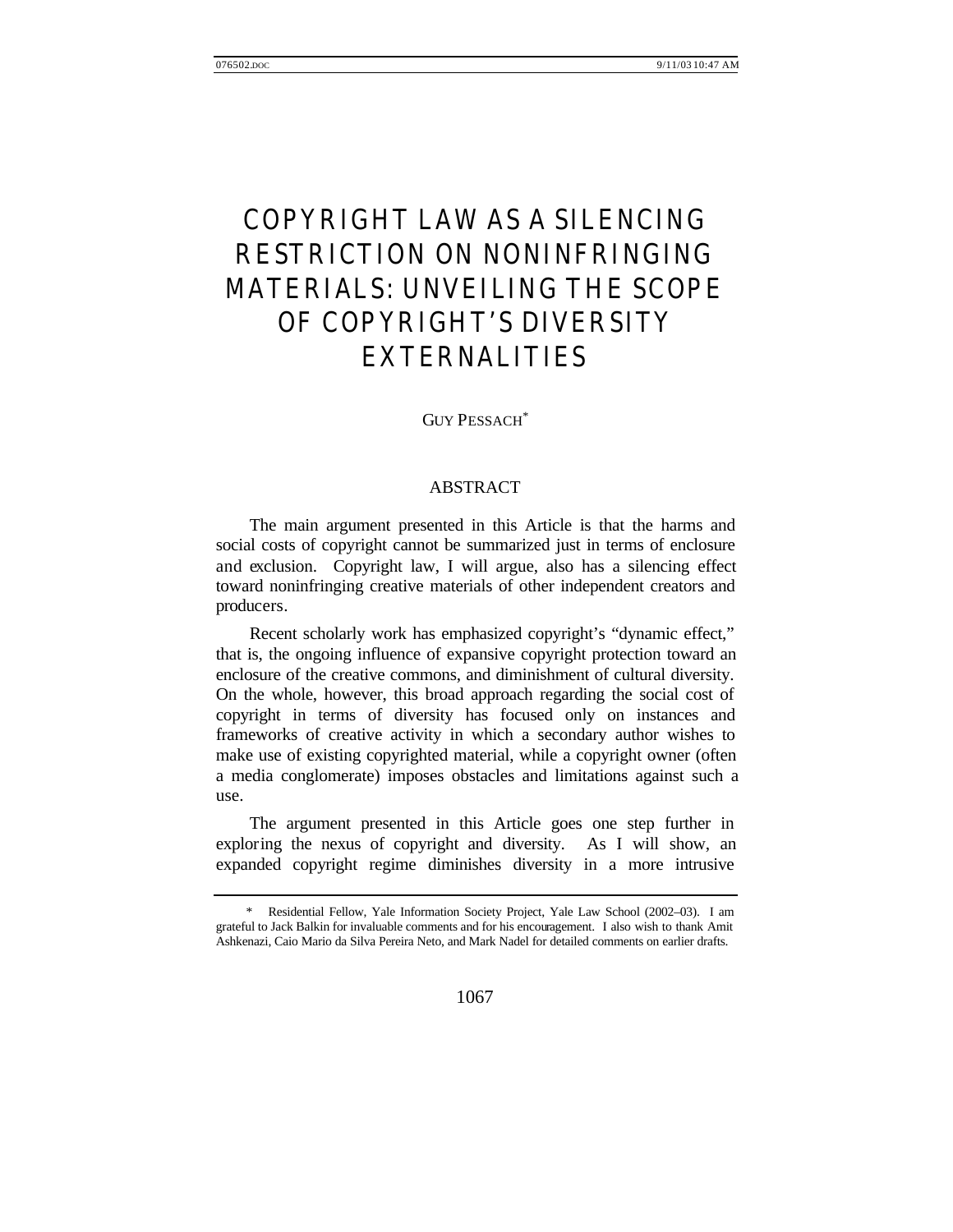manner. Extensive copyright protection also has a chilling effect on the variety and diversity of creative works that are both noninfringing and not affiliated to copyright portfolios, or to the communicative activity, of commercialized corporate media. This outcome derives from the advantages extensive copyright protection affords to excessive exposure of corporate media's creative materials, as well as to the economic and cultural dominance of these media products.

This Article demonstrates how the unique characteristics of media products, as public and solidarity goods, together with the advantages that extensive copyright protection grants large-scale corporate media, prevent alternative, noninfringing creative materials from reaching effective audience attention and competing equally for the public's attention and cultural preferences. Extensive copyright protection does so, first, by enabling commercialized media to deepen their market dominance and the cultural centrality of their products through ancillary and derivative markets, and second, by producing a "solidarity value" for the commercialized and commodified nature of media products. As this Article demonstrates, it is in this sense that extensive copyright protection has an undesirable silencing effect on noninfringing creative materials, and further diminishes diversity by inducing a wasteful competition among corporate media's relatively homogeneous products.

#### INTRODUCTION

There is something misleading in the tendency to analyze the harms of copyright law just in terms of enclosure and exclusion.<sup>1</sup> There is also something misleading in the tendency to presume that copyright's limitations and burdens apply only with regard to further uses of copyrighted material itself.

Recent scholarly work has emphasized the chilling effect extensive copyright protection has on the diversity of additional creative works, which use existing copyrighted material as one of their main inputs.<sup>2</sup>

<sup>1.</sup> By "enclosure and exclusion," I am referring to the restrictions and limitations copyright imposes on the public and on other creators with regard to the uses of copyrighted material. *See infra* Part I.

<sup>2</sup>*. See* Yochai Benkler, *Intellectual Property and the Organization of Information Production*, 22 INT'L REV. L. & ECON. 81, 81 (2002) [hereinafter Benkler, *Intellectual Property and the Organization of Information Production*]; Yochai Benkler, *Free As the Air to Common Use: First Amendment Constraints on Enclosure of the Public Domain* , 74 N.Y.U. L. REV. 354, 400–12 (1999) [hereinafter Benkler, *Free As the Air to Common Use*]; Rosemary J. Coombe, *Objects of Property and Subjects of Politics: Intellectual Property Laws and Democratic Dialogue*, 69 TEX. L. REV. 1853,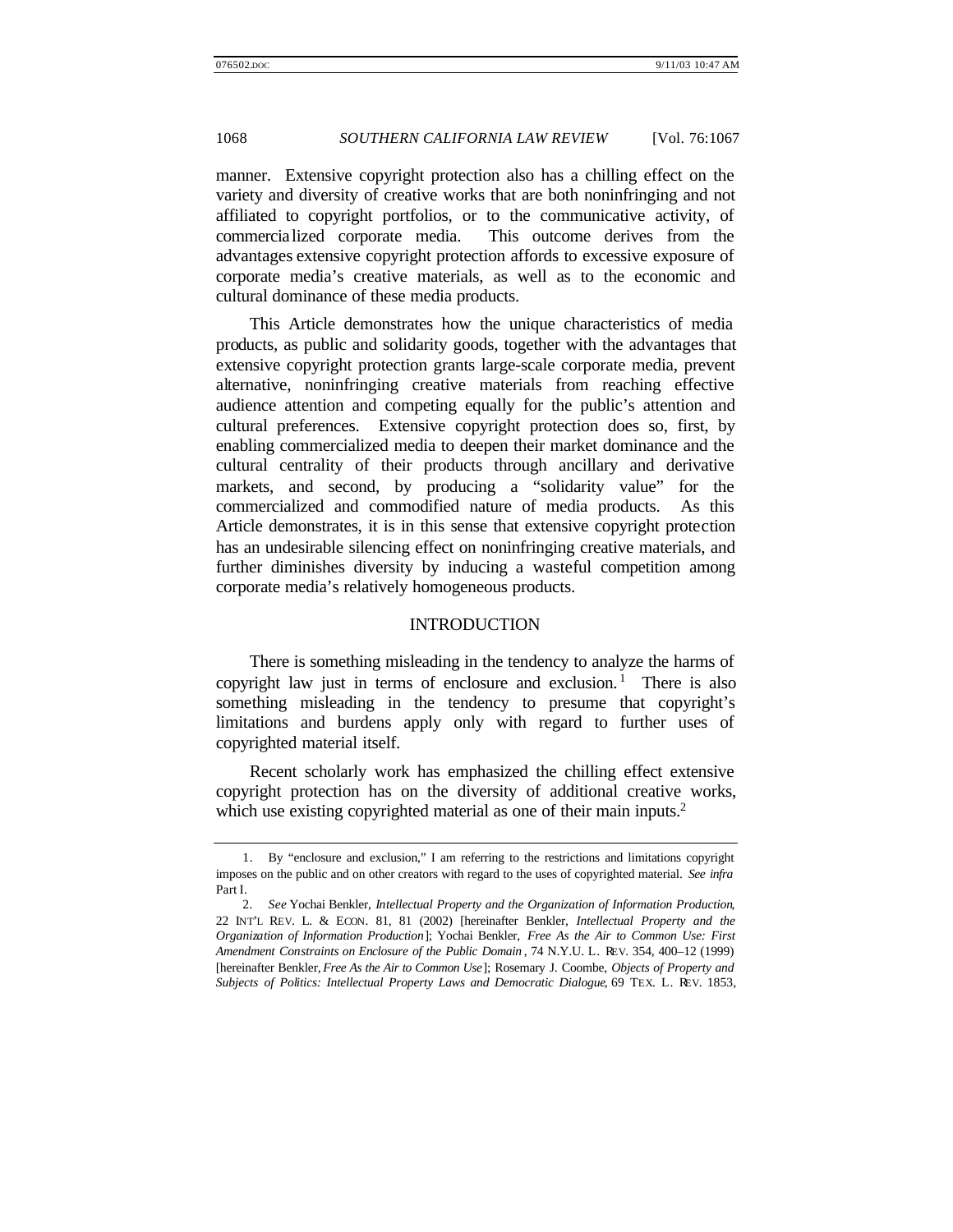1866–80 (1991). Copyright protection has expanded in the last century, and especially in the last decade. Consider the following examples. First, Congress extended the term of copyright protection by twenty years in 1998. *See* Sonny Bono Copyright Term Extension Act, Pub. L. No. 105-298, § 102, 112 Stat. 2827, 2827–28 (1998) (codified as amended at 17 U.S.C. §§ 101, 108, 203(a)(2), 301(c), 302, 303, 304, 504 (2000)). The general term is now the life of the author plus seventy years; the term for anonymous works, pseudonymous works, and works-for-hire is ninety-five years from the year of the work's publication or 120 years from the year of its creation, whichever comes first. *See* 17 U.S.C. § 302. The constitutionality of the Sonny Bono Copyright Term Extension Act was challenged unsuccessfully in *Eldred v. Ashcroft*, 537 U.S. 186 (2003). *See infra* Part II.C.1.

The second example refers to the issue of derivative works. Congress and the courts have intensified the extension of copyright protection to restrict works that bo rrow from already copyrighted works, but bear significant independent expression. Such works, like unauthorized translations, for example, once were not regarded as a copyright infringement. *See* Stowe v. Thomas, 23 F. Cas. 201, 201–08 (C.C.E.D. Pa. 1853) (No. 13,514) (holding that a German translation of *Uncle Tom's Cabin* was a new work and not merely a reproduction of the original). Today, copyright law recognizes a very broad exclusive right to prepare all manners of derivative works. *See* 17 U.S.C. § 106(2) (2000). In granting the derivative right, as part of the Copyright Act of 1976, Congress broadened and expanded the previous various exclusive rights to adapt certain types of work in certain additional media that were set forth in the Copyright Act of 1909. *See* Act of Mar. 4, 1909, ch. 320, 35 Stat. 1075. Courts have given a very broad interpretation to the exclusive right to make derivative works, as well as to the exclusive reproduction right. *See* Castle Rock Entm't, Inc. v. Carol Publ'g Group, Inc., 150 F.3d 132, 146 (2d Cir. 1998) (holding that a multiple-choice trivia quiz regarding the television series *Seinfeld* infringed the copyright in the series episodes); Horgan v. Macmillan, Inc., 789 F.2d 157, 163 (2d Cir. 1986) (holding that a set of still photographs of a ballet may infringe the copyright in an original choreographic work); Roth Greeting Cards v. United Card Co., 429 F.2d 1106, 1110 (9th Cir. 1970) (holding that imitative greeting cards were infringing, even though the trial court found the art work "somewhat different" than the original copyrighted material); *infra* Part II.C.1.

The last example of copyright's expansion refers to the issue of digital technology in general and the Digital Millennium Copyright Act, Pub. L. No. 105-304, §§ 103, 1201, 112 Stat. 2860, 2863–65 (1998) (codified as amended at 17 U.S.C. §§ 103, 1201 (2000)), in particular. Digital technology further constricts the public domain by narrowing the scope of uses that were traditionally outside the copyright owner's prerogative or enforcement power. For one thing, merely viewing or listening to a work on the Internet may infringe the owner's copyright because such Internet browsing involves the temporary replication of the work in the RAM of the user's computer, which, recent cases suggest, might constitute a potentially actionable reproduction of the work. *See, e.g.*, MAI Sys. Corp. v. Peak Computer, Inc., 991 F.2d 511, 518 (9th Cir. 1993); Intellectual Reserve, Inc. v. Utah Lighthouse Ministry, Inc., 75 F. Supp. 2d 1290, 1294–95 (D. Utah 1999). Furthermore, the Digital Millennium prohibits both the circumvention of technology that controls access to

copyrighted works and the manufacture and sale of devices that are primarily used to circumvent technological controls over access to, or use of, copyrighted works. *See* 17 U.S.C. § 1201(a)(1)(A),  $(a)(2)(A)$ ,  $(b)(1)(A)$  (2000) (banning the circumvention of access controls, trafficking in devices for circumventing access controls, and trafficking in devices for circumventing use controls). The DMCA provides the legal foundation for supplanting traditional copyright (and the public domain) with an all-encompassing regime of digital encryption and technological control. Under the DMCA, content providers may effectively prevent circumvention to stop traditional copyright infringement even when the encrypted work is largely or entirely in the public domain, and even when the desired use would otherwise be permitted under copyright law. Although the DMCA purports to protect only the integrity of technological measures controlling access to, and uses of, works protected by copyright, its prohibitions would also encompass works containing little copyrighted material (such as a public domain literary work with a new introduction) and public domain works subject to the same technological control measures as copyrighted works (such as where public domain and copyrighted works are in the same database). *See* David Nimmer, *A Riff on Fair Use in the Digital Millennium*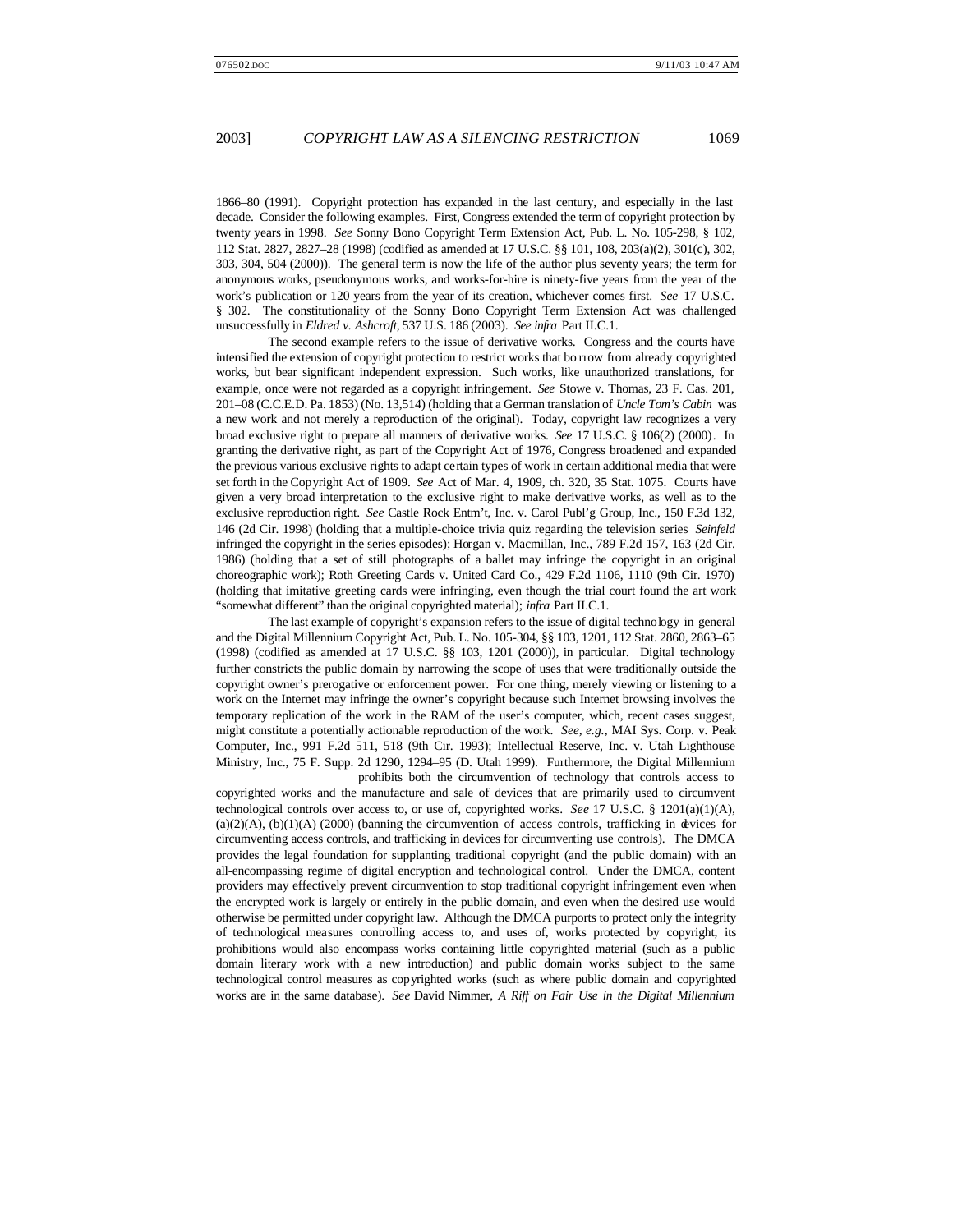In a society that embraces diversity as an important value in matters related to freedom of speech<sup>3</sup> and to the general well-being of society's individuals,<sup>4</sup> this scholarly work is of profound importance. It emphasizes the required caution and scrutiny in the construction of copyright's scope, even when taking into account copyright's role as "the engine of free <sup>5</sup>—a role that provides an economic incentive for the creation

3*. See* Turner Broad. Sys., Inc. v. FCC, 520 U.S. 180, 181 (1997); Turner Broad. Sys., Inc. v. FCC, 512 U.S. 622, 657, 663 (1994); Red Lion Broad. Co. v. FCC, 395 U.S. 367, 390 (1969); Associated Press v. United States, 326 U.S. 1, 20 (1945); Benkler, *Free As the Air to Common Use*, *supra* note 2, at 377–84. The link between diversity and freedom of speech, as a constitutional value, relates both to the democratic-political aspects of free speech and to free speech as the bedrock of individual autonomy. In both aspects, freedom of speech establishes not just the rights of speakers but also the rights of the audience—the recipients, who rely on diversified, robust, and pluralistic expressive activity. The democracy-based defense of free speech is famously associated with Alexander Meiklejohn. *See generally* ALEXANDER MEIKLEJOHN, FREE SPEECH AND ITS RELATION TO SELF-GOVERNMENT (1948) (developing the free-speech-based democratic argument, which states that the right of all citizens to understand political issues should be protected so they can participate effectively in the working of democracy). For autonomy-based accounts, see Joseph Raz, *Free Expression and Personal Identification*, 11 OXFORD J. LEGAL STUD. 303 (1991); Thomas Scanlon, *A Theory of Freedom of Expression*, 1 PHIL. & PUB. AFF. 204 (1972). *See also* Jed Rubenfeld, *The Freedom of Imagination: Copyright's Constitutionality*, 112 YALE L.J. 1, 37–43 (2002). Rubenfeld presents a pro-freedom-of-speech argument that focuses on what he defines as "freedom of

The freedom of imagination means the freedom to explore the world not present, creatively and communicatively. It means the freedom to see the world feelingly, to conceive as far as one is able how the world might be, or might have been, or could never be. It means the freedom to explore the entire universe of feeling-mediated-by-ideas. It means the freedom to explore, without state penalty, any thought, any image, any emotion, any melody, as far as the imagining mind may take it.

*Id.* at 38. Although Rubenfeld attempts to distinguish his freedom-of-imagination argument from previous arguments related to individual autonomy, *id.* at 34, such a distinction seems artificial. Once autonomy-based arguments encompass the rights of the audience—the recipients of the expressive activity (a point ignored by Rubenfeld)—there is a partial resemblance between autonomy-based arguments and the freedom-of-imagination argument. Rubenfeld's contribution lies in the convincing connection he makes between the process of mediated communicative activity and the inner ("imaginary" in his definition) world of both the speaker and the audience.

4*. See* Yochai Benkler, *Siren Songs and Amish Children: Autonomy, Information, and Law*, 76 N.Y.U. L. REV. 23, 50–57 (2001); Raz, *supra* note 3, at 309–15.

5. Harper & Row Publishers, Inc. v. Nation Enters., 471 U.S. 539, 558 (1985).

*Copyright Act*, 148 U. PA. L. REV. 673, 727–32 (2000) (presenting case studies showing how otherwise legal activity is rendered illegal under the Act). In particular, as a number of courts have held, the DMCA appears to prohibit the distribution of circumvention devices that enable access or copying even where user copying would constitute fair use. *See* Universal City Studios, Inc. v. Corley, 273 F.3d 429, 458–60 (2d Cir. 2001) (holding that the distribution of software, which enabled the circumvention of encryption that was designed to control access to, and reproduction of, films stored on DVDs, contravened the DMCA, even if user copying would constitute fair use); Sony Computer Entm't Am., Inc. v. GameMasters, Inc., 87 F. Supp. 2d 976, 987–89 (N.D. Cal. 1999) (holding that a copyright holder demonstrated a strong likelihood of success in claiming that the sale of a video-game enhancer violated the DMCA's antitrafficking provisions, even if the enhancer did not give rise to traditional copyright infringement).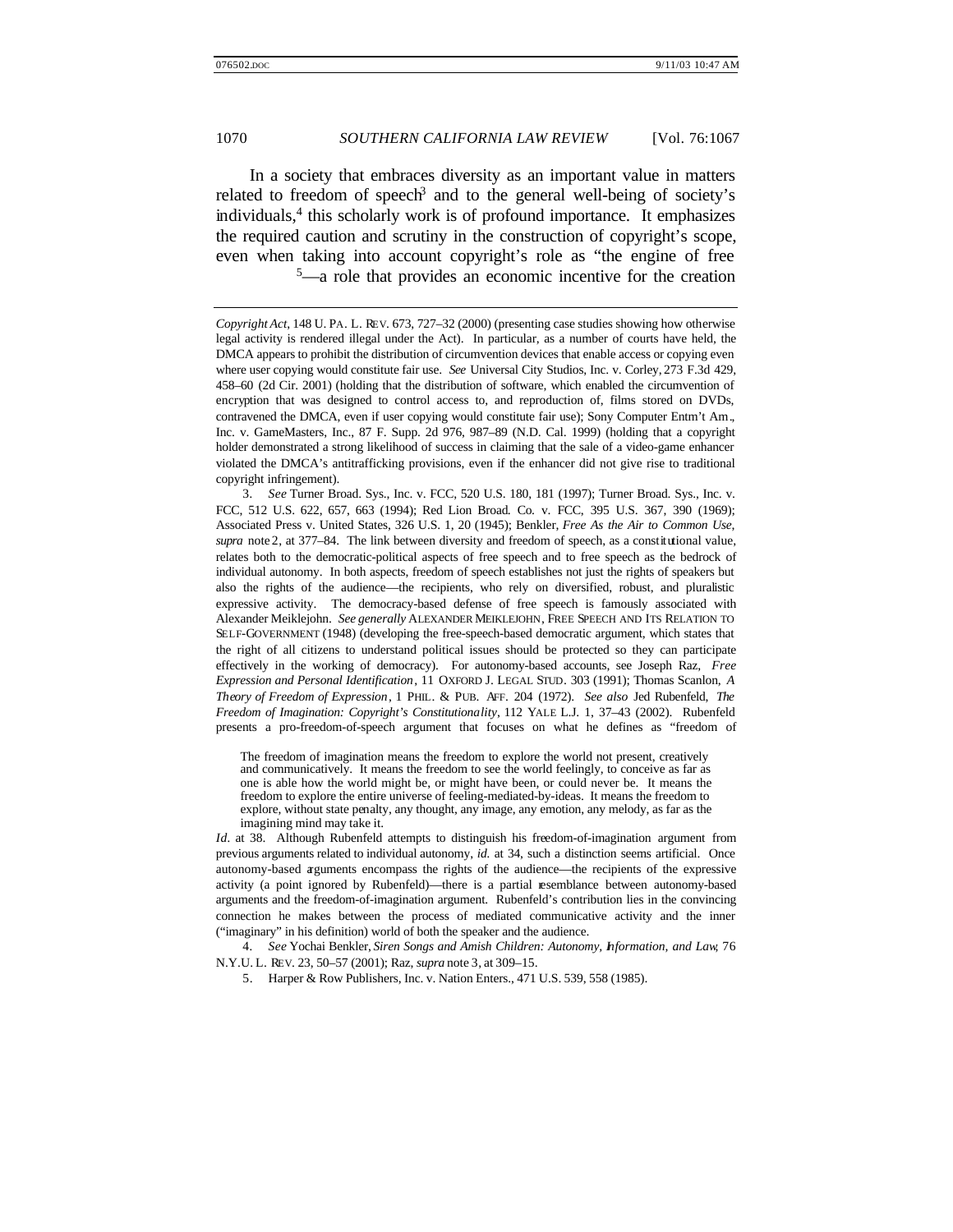and dissemination of creative works.<sup>6</sup> On the whole, however, this broad approach toward the social cost of copyright in terms of diversity has focused on instances and frameworks of creative activity in which a secondary author wishes to make use of existing copyrighted material, while the copyright owner (often a media conglomerate) imposes obstacles and limitations against such a use.<sup>7</sup>

The argument presented in this Article goes one step further in exploring the nexus of copyright and diversity.As I will show, an expanded copyright regime also diminishes the diversity of creative works that are both (1) noninfringing—that is, creative works that are not based on existing copyrighted materials up to an extent requiring authorization from subsequent copyright owners—and (2) not affiliated to copyright portfolios, or to the communicative activity of commercia lized corporate media. Extensive copyright protection does so, first, by enabling corporate media to deepen their market dominance and the cultural centrality of their products through ancillary and derivative markets,<sup>8</sup> and second, by producing a solidarity value for the commercialized and commodified nature of media products.<sup>9</sup>

It is indeed hard to define the precise boundaries between "corporate media" and "independent creators and producers," and the distinction is, of course, a very fragile and blurry one. However, for purposes of this Article, the distinction I am aiming at, well recognized from our daily lives, is between the industrial model of large-scale commercial media corporations that produce, control, and recycle wide inventories of copyright portfolios, and, on the other hand, much smaller-scale activities of independent creators and producers with no commitment to the creative parameters or limitations of commercialized corporate media.<sup>10</sup> As outlined in Part II.B, the main argument presented in this context is that

<sup>6.</sup> For such an approach, see generally Neil Weinstock Netanel, *Locating Copyright Within the First Amendment Skein*, 54 STAN. L. REV. 1 (2001) (analyzing the tension between freedom of speech and copyright, and demanding a scrutinized approach toward copyright's expansion, even when taking into account the economic incentive that copyright law provides, as well as its contribution to the development of independent creative sectors).

<sup>7</sup>*. See* Benkler, *Intellectual Property and the Organization of Information Production*, *supra* note 2, at 83; Benkler, *Free As the Air to Common Use*, *supra* note 2, at 400–01. The entire economic model that is presented by Benkler in these articles is worthy of review.

<sup>8</sup>*. See infra* Part II.C.1.

<sup>9</sup>*. See infra* Part II.C.3.

<sup>10</sup>*. See* Benkler, *Free As the Air to Common Use*, *supra* note 2, at 401–05. Benkler describes five different prototypes of organizations that produce information and media products on a scale that ranges from the pure industrialized corporate media prototype to the other extreme of pure nonmarket actors.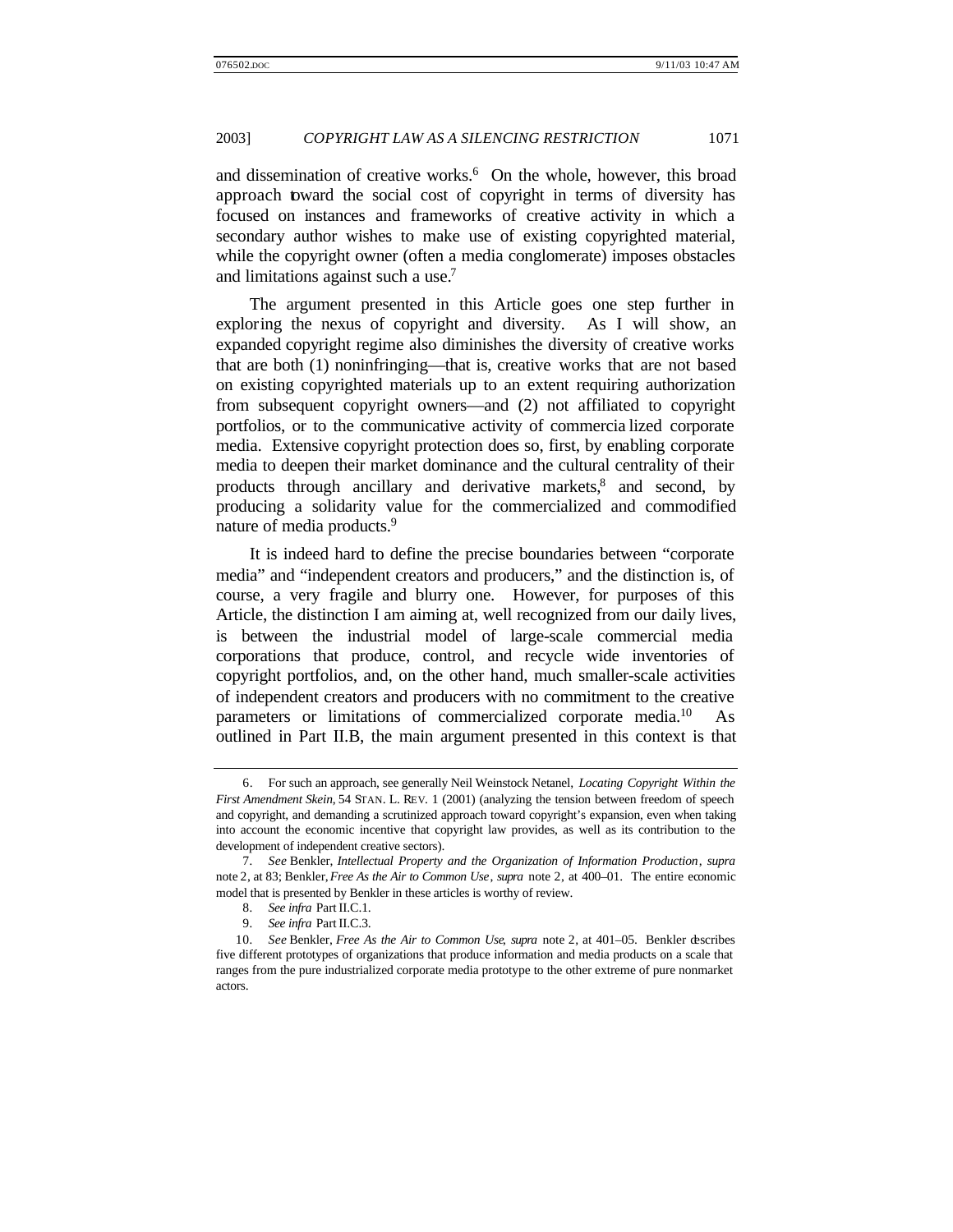products produced by corporate media consist of certain characteristics that influence and limit their contents' variety and diversity. The term "independent, noninfringing materials" refers to the category of alternative media products that at any point of time are excludable, by their nature, from the current creative agenda of corporate media.<sup>11</sup> To be clear, my argument does not undermine the cultural importance of creative materials that are produced by corporate media, and I am not arguing for any embodied differences in the quality (or any other value parameter) between creative materials within the commercialized corporate media system and outside of it;<sup>12</sup> rather, my claim is that corporate media's relatively narrow, unitary types of creative contents are bound to be limited in terms of effective diversity, and hence, tend to curtail society's ability to fully benefit from all the advantages and contributions a robust media environment could provide.

In a world where people's preferences, time, and money are scarce resources, the strengthening of some media products is bound to be at the expense of others. Independent creators and producers might formally enjoy the same scope of broad copyright protection. Substantively, however, they are relatively disadvantaged in their ability to gain effective audience attention. <sup>13</sup> The leverage for market and cultural domination that extended copyright protection grants corporate media is not one independent creators and producers could effectively benefit from because

<sup>11.</sup> For a general description of "corporate media culture" and the characteristic media products that are produced by corporate media, see ROBERT W. MCCHESNEY, RICH MEDIA, POOR DEMOCRACY : COMMUNICATION POLITICS IN DUBIOUS TIMES 29–48 (1999).

<sup>12</sup>*. See* Rubenfeld, *supra* note 3, at 35–38 (describing the constitutional protection of freedom of speech as protecting freedom of imagination with "no distinction between high value and low value; between art and entertainment"); Jack M. Balkin, *Populism and Progressivism as Constitutional Categories*, 104 YALE L.J. 1935, 1963 (1995) (critiquing the distinction between "low level" and "high

*But see* CASS R. SUNSTEIN, DEMOCRACY AND THE PROBLEM OF FREE SPEECH 121–65 (1993) (proposing a two-tier system of protecting free speech).

<sup>13.</sup> The phrase "effective audience attention" emphasizes the fact that the relevant measure in this context is substantive and not just a formal one (which examines the mere general grant of copyright as a statutory right). From a substantive perspective, the essential question is this: When taking into account all the other elements that compose and influence the allocation of speech powers, are there certain categories of entities, or individuals, who gain priority in reaching the attention of the audience, and what is the influence of expanded copyright protection on this de facto allocation of speech powers? Such an analysis implements a realistic legal insistence on looking to the actual effects, and scrut inizing actual rather than formal powers. This approach was developed and applied in the context of the First Amendment by Owen Fiss, and later analyzed and defined directly through the prism of legal realism jurisprudence by Jack Balkin. *See* Jack M. Balkin, *Some Realism About Pluralism: Legal Realist Approaches to the First Amendment*, 1990 DUKE L.J. 375, 407–14; Owen M. Fiss, *Free Speech and Social Structure*, 71 IOWA L. REV. 1405, 1424–25 (1986).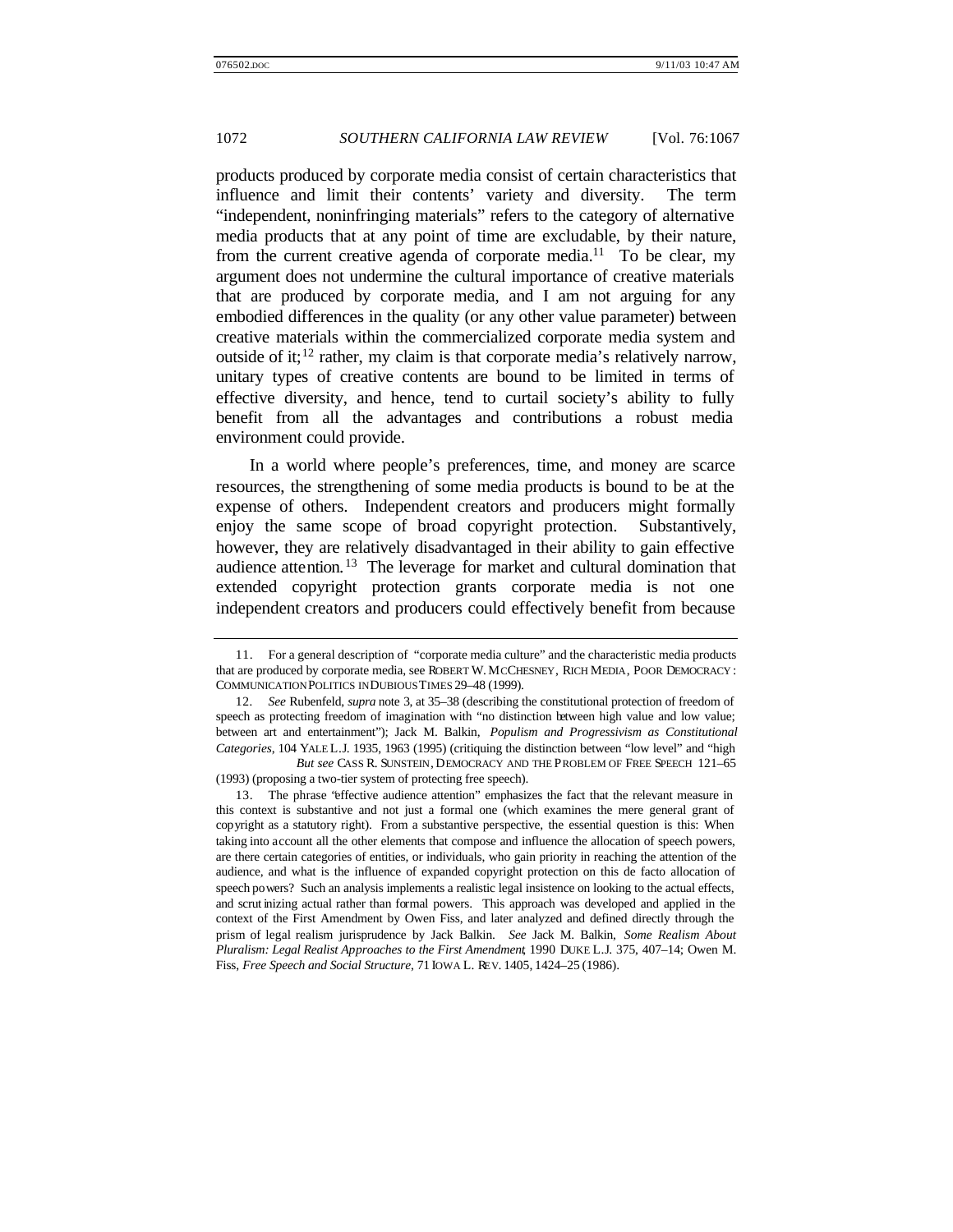they do not have the same economic and communicative backbone.<sup>14</sup> Moreover, due to the manner by which corporate media utilize extensive copyright protection, independent creators and producers are confronted with increasing difficulties in their ability to compete for the consumption of media products.

In locating the reasons and practical implications behind this diversity externality regarding noninfringing materials, it is important to focus on copyright law as one integral part of a much broader economic and regulatory scheme that governs the activity of producing and disseminating media products.<sup>15</sup> From this perspective, copyright should not be treated as an isolated island, merely granting private rights and incentives to sporadic individual creators; rather, copyright should be viewed as a resource which, together with other communicative and economic resources, might have an influence that exceeds its solitary impact.<sup>16</sup>

The Article will apply the following method of analysis: It will sketch the manner in which corporate media utilize and rely on broad and extensive copyright protection together with three central characteristics of media products: (1) their nature as public goods in general, (2) their nature as solidarity goods in particular, and (3) the influence that current

<sup>14</sup>*. See infra* Part II.B.

<sup>15</sup>*. See generally* Jonathan Weinberg, *Digital TV, Copy Control, and Public Policy*, 20 CARDOZO ARTS & ENT. L.J. 277 (2002) (presenting the argument that the rulemaking process of policymakers, in the areas of communication and media regulation, should recognize and take into account copyright's potential restrictions on free speech, diversity, and other related interests); Jessica Litman, *Reforming Information Law in Copyright's Image*, 22 U. DAYTON L. REV. 587 (1997) (emphasizing the idea that copyright law cannot be viewed apart from information policy).

<sup>16.</sup> For a general presentation of such an approach with regard to freedom of speech dilemmas, see Balkin, *supra* note 13, at 415–18. Balkin draws on the work of Robert Hale, the legal realist who emphasized the fact that the background allocation of rights and powers sets the ground rules for how other rights are executed. According to Hale, what apparently seems like an equal allocation of a certain specific right between two confronting parties could actually embody a coercive relationship if the background allocation of other rights and powers is unequal. Hale focused on coercion in the context of what seems like a free-will contractual relationship, but is really coercion backed up by other legal rights (such as property rights) that are allocated unequally between the parties to the contract. *See* Robert Hale, *Bargaining, Duress, and Economic Liberty*, 43 COLUM. L. REV. 603, 625–28 (1943); Robert Hale, *Coercion and Distribution in a Supposedly Non-Coercive State*, 38 POL. SCI. Q. 470, 473– 77 (1923). Balkin imports this basic legal realist method of analysis and applies it to the allocation of effective speech powers, showing that behind what is perceived to be the protection of free speech of one person, there is a practical impairment of the free speech rights of others because the allocation of other background rights leads to a de facto disparity in the allocation of effective speech powers. *See* Balkin, *supra* note 13, at 404–14 (applying such an analysis in the context of access to the means of communication). My aim will be to show how equally-allocated, extensive copyright protection leads to a disparity in the effective speech powers of different categories of creators and producers (corporate media versus independent creators and producers) because of the different allocation of background rights and powers that each of these categories possess.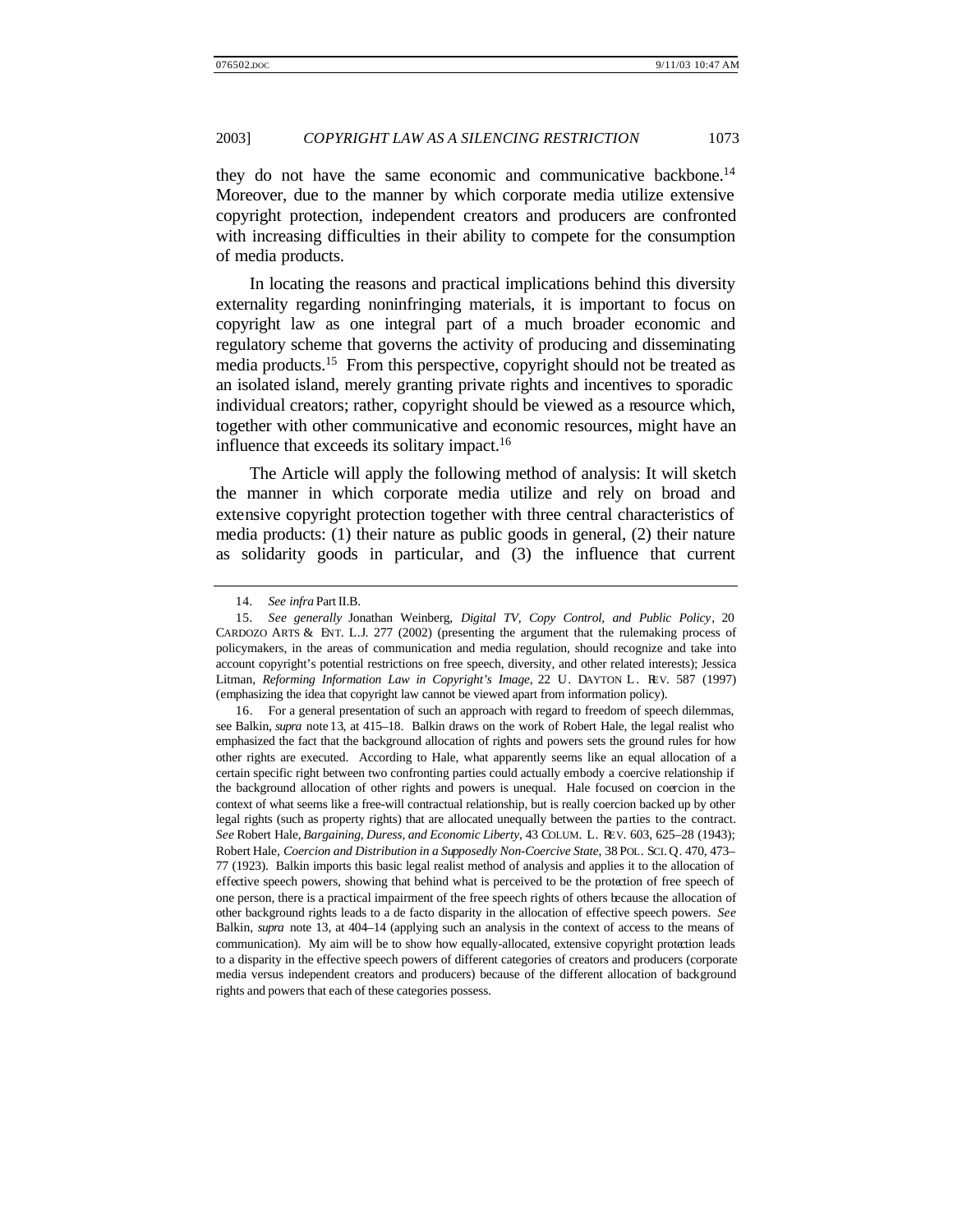dominating media products have on shaping people's preferences regarding creative materials. Solidarity goods<sup>17</sup> are goods whose value derives prominently from the fact that they are consumed by other individuals who relate to each other in terms of social circles, archetype models for inspiration, self identification, or sometimes just mere imitation. As we will see, one consequence of media products' nature as solidarity goods is a cultural network effect,<sup>18</sup> which partially subordinates the value of a media product, for each individual, in relation to its centrality and significance for other individuals.

Next, we will examine the consequences of weaving these three characteristics of media products together with the market advantages that extensive copyright protection grants large-scale corporate media. This combination, I will claim, tends to make audiences less exposed and less attentive to noninfringing creative materials that are not similar to the types produced by commercialized mass media. I argue that broad copyright protection serves corporate media because it leverages their ability to dominate the market and shape the audience's tastes and preferences according to their common types and genres of creative materials, as well as their specific media products.

Before presenting the full argument, I should emphasize one caveat. I do not claim that broad copyright protection, by itself, has the power to undermine the competitive capability and the cultural presence of independent creators and producers. My only contention is that within the

<sup>17</sup>*. See infra* Part II.A. The main source that we will rely on in this context is Cass R. Sunstein & Edna Ullmann-Margalit, *Solidarity in Consumption* (John M. Olin Law & Econ., Working Paper No. 98 (2d Series), 2000).

<sup>18</sup>*. See infra* Part II.A. On the purely economic level, network effects, or network externalities, are described as "markets in which the value that consumers place on a good increases as others use the

*See* Mark A. Lemley & David McGowan, *Legal Implications of Network Economic Effects*, 86 CAL. L. REV. 479, 481 (1998). The term "cultural network effects" embodies a different meaning than the pure economic meaning of network effects, in that in cultural network effects there is no direct and definite value increase prorated to the number of users. The network effect is less stable and more flexible. For a cultural network effect to exist, there should be a connection between the benefit and enjoyment from consuming a media product and the fact that other individuals do so too. The network effect refers to the fact that in many circumstances, but certainly not always, the preferences of individuals for, as well as their attention to, a media product are affected and influenced according to its popularity and consumption by others. Some media products are what Sunstein and Ullmann-Margalit describe as "demi-solidarity goods," that is, goods that are desirable due to the fact that they are consumed by some people, but not too many people (such as a limited edition of a book or a lithograph). For such goods, the cultural network effect has both a positive aspect and a negative aspect—the goods should be consumed by some people, but not too many people. This is certainly not the case in the context of pure economic network effects. *See* Sunstein & Ullmann-Margalit *, supra* note 17, at 7–8.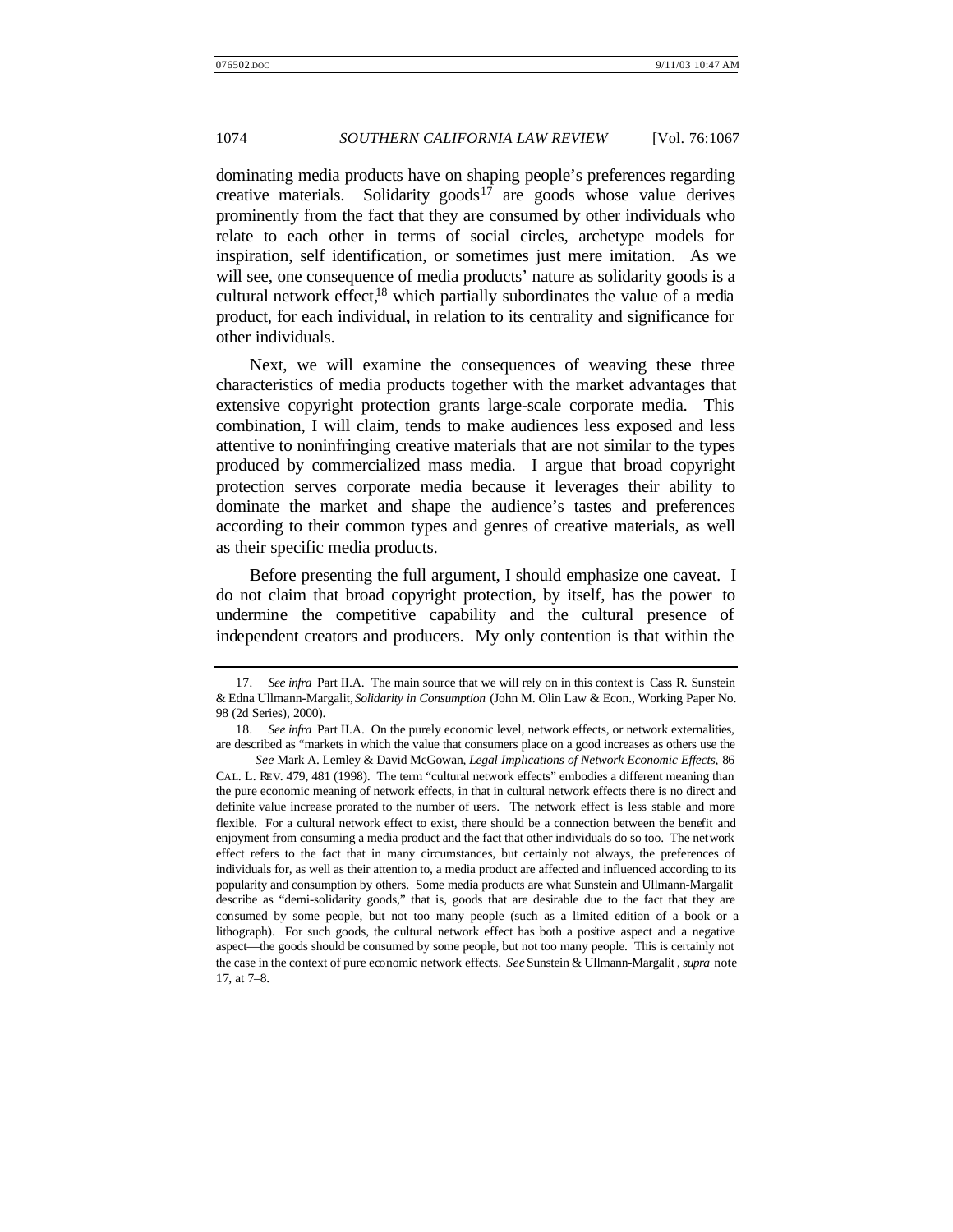current dominant media model of large-scale commercial enterprises, and alongside other characteristics of this model,  $19$  broad copyright protection tends to escalate the barriers and checks that independent creators and producers have to confront, even when they do not use existing copyrighted material as one of their main inputs.

This argument in itself, however, bears important normative implications regarding the desired scope of copyright protection. Like all other recognized social costs of copyright, $2<sup>0</sup>$  the institutional, antidiversity social cost of copyright regarding noninfringing materials raises a consideration that should be taken into account. American copyright law is based on a socially oriented legal measure. It is about weighing both the contribution and the harms of private intellectual property rights against the cultural well-being of individuals.<sup>21</sup> From this point of view, a presumption that a relatively narrow construction of copyright's scope would diminish some of the incentive to invest resources in the production of certain media products<sup>22</sup> is only one-half of the question. The other half refers to decreased diversity, which is associated with broad and extensive copyright protection. From a societal viewpoint, the harms of decreased diversity may outweigh the harms of some reduction in the incentive to produce more of the same kinds of media products. As outlined in Part II.C.2, in terms of allocative efficiency, one of the reasons why broad copyright protection is undesirable is exactly because it induces a wasteful competition among relatively homogeneous media products.<sup>23</sup> Moreover, once a diversity analysis becomes an integral component of freedom of speech and the value of autonomy, any reliance on a mere quantitative test becomes even more outmoded. <sup>24</sup> Therefore, in determining copyright's

23*. See* Benkler, *Intellectual Property and the Organization of Information Production*, *supra* note 2 (presenting a similar argument regarding circumstances that require the use of existing copyrighted material as one of the main inputs of additional creative works). For a more general analysis of "fake diversity," which characterizes commercialized media markets, see C. EDWIN BAKER, MEDIA, MARKETS, AND DEMOCRACY 30–37, 178–82 (2002).

24*. See* Rubenfeld, *supra* note 3, at 21–24. Rubenfeld doubts the constitutionality of an economic-wealth maximization approach, which justifies copyright's limitation on the freedom of speech of some speakers on the assumption that, as a whole, copyright's incentive will produce an increased total amount of speech. Such an approach, claims Rubenfeld, contradicts the entire essence

<sup>19</sup>*. See infra* Part II.B.

<sup>20</sup>*. See infra* Part I.

<sup>21</sup>*. See id.*

<sup>22.</sup> This presumption, in itself, has been doubted by the claim that the incentive to invest resources in the production of media products does not require broad and extensive copyright protection. *See* Glynn S. Lunney, Jr., *Reexamining Copyright's Incentives-Access Paradigm*, 49 VAND. L. REV. 483, 628–53 (1996); Stewart E. Sterk, *Rhetoric and Reality in Copyright Law*, 94 MICH. L. REV 1197, 1213–20 (1996).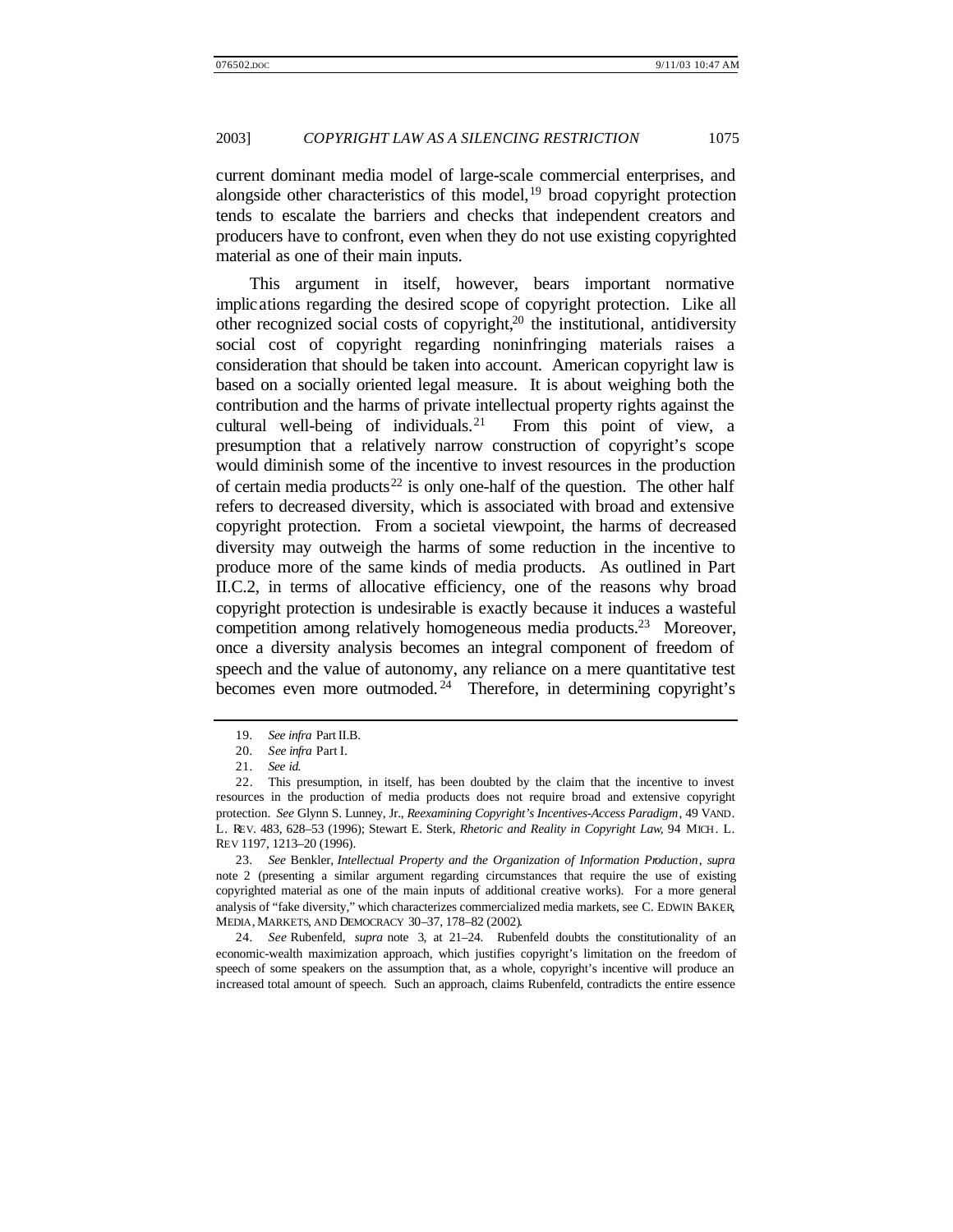scope, there is a compelling need to give weight not only to matters of exclusion and enclosure but also to matters of excessive exposure and domination of specific types of media products. Losing some incentive for certain types of media products to provide room for others seems totally justified from a public-oriented viewpoint. In this Article, my only goal is to focus on unveiling the diversity externalities that extensive copyright protection induces in the context of noninfringing materials. Within this limited framework, however, I do not attempt to offer full normative and positive solutions for overcoming such deficiencies. This matter will be left for future, more detailed studies.

Structurally, this Article consists of two parts. Part I provides a brief survey of the current trends and developments regarding copyright's social cost. Part II presents my general analysis of copyright's social cost regarding noninfringing materials. It commences with a brief survey on the nature of media products as public-solidarity goods and on the political economy of modern media markets. Subsequently, it will demonstrate the manner in which corporate media use extensive copyright protection to leverage market and cultural dominance.

# I. THE SOCIAL COST OF COPYRIGHT: CURRENT TRENDS

American copyright law<sup>25</sup> is based solely on public and social  $considerations, <sup>26</sup>$  and so are its agreeable common presumptions. These

of the First Amendment, whose purpose is certainly not to achieve an efficient speech market. Suppressing the expressive liberty of one individual in order to promote, on the whole, the net gain production of valuable works contradicts the goal of the First Amendment. This convincing argument, however, is targeted to circumstances when a later creator is prevented from using existing copyrighted material within his or her own independent creative work. It seems far reaching to apply the same argument to the indirect diversity externality that expanded copyright protection stimulates with regard to the creation and dissemination of additional independent, noninfringing works. As for this latter category, there is no direct limitation on the creation of the work and its dissemination. Nevertheless, even without reaching the stage of a constitutional challenge, the basic insight of Rubenfeld's argument remains convincing as a relevant policy consideration: When weighing the diversity social cost of copyright against the proclaimed incentive benefit of expanded copyright protection, a quantitative measure of the mere amount of speech produced seems to be lacking and inappropriate, especially from a freedom-of-speech perspective.

<sup>25.</sup> The basis of American copyright law is different from European-Continental philosophies of copyright law and the common law, which justify copyright on considerations related to the private rights that the author himself or herself, as a subject of rights, is entitled to, such as the personality theory, the labor theory, and the argument for desert. *See generally* Paul Edward Geller, *Must Copyright Be for Ever Caught Between Marketplace and Authorship Norms*?, *in* OF AUTHORS AND ORIGINS: ESSAYS ON COPYRIGHT LAW 159 (Brad Sherman & Alain Strowel eds., 1994); E.C. Hettinger, *Justifying Intellectual Property*, 18 PHIL. & PUB. AFF. 31 (1989); Justin Hughes, *The Philosophy of Intellectual Property*, 77 GEO. L.J. 287 (1988).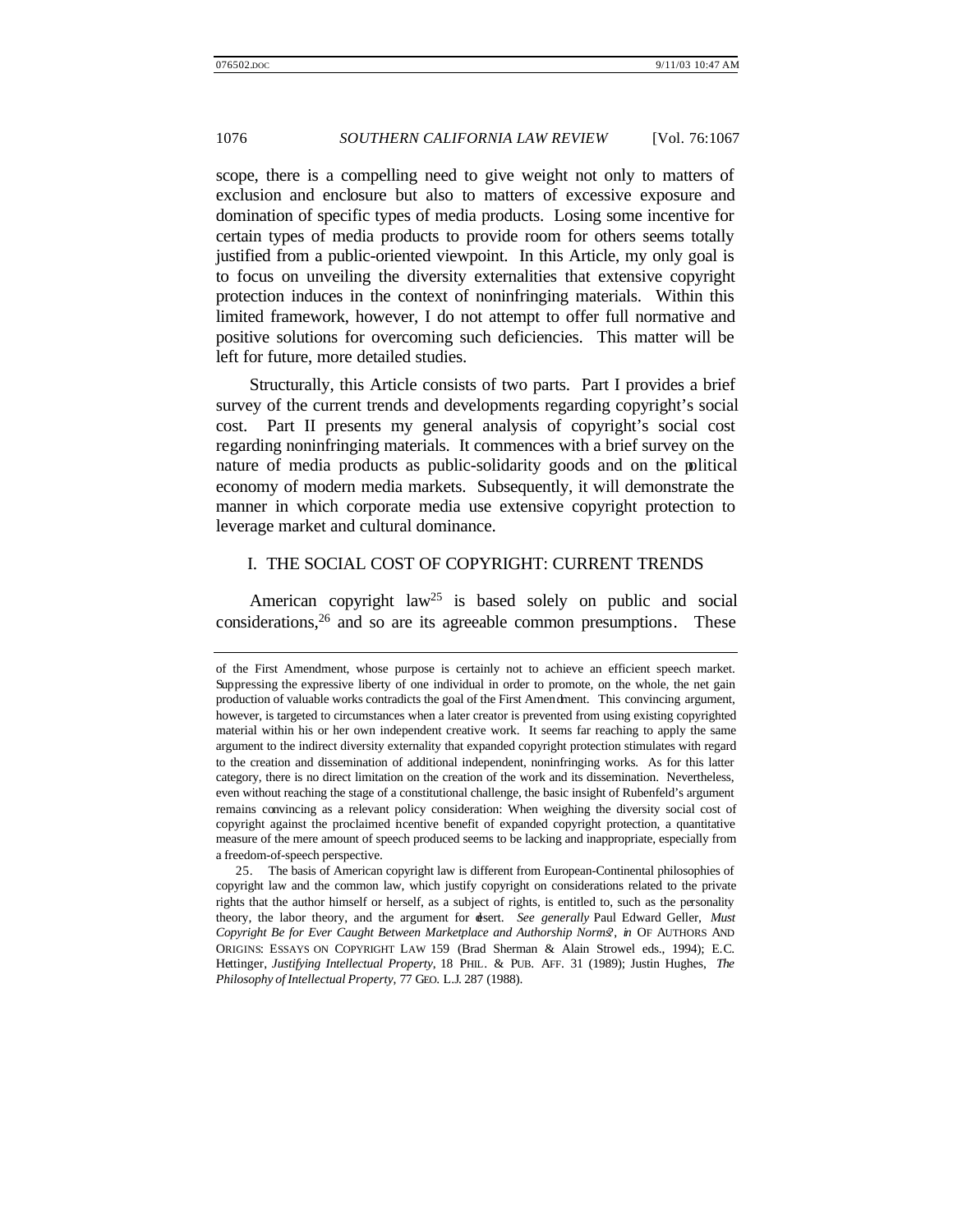presumptions are  $27$  (1) that copyright is a public and socially oriented legal measure; its goal is to benefit the public by providing an economic incentive for the production and dissemination of nonexcludable, intangible works—works that due to their "public good" nature<sup>28</sup> would have lacked such an incentive without the recognition of a copyright; and (2) alongside protection, copyright involves a social cost that burdens and deters the public and future creators from gaining access to copyrighted material and from using it within their own independent works. This cost derives from the restrictions and limitations that are imposed on the public and on other creators with regard to certain uses of copyrighted material.

The combination of these two basic propositions leads to the main paradigm of a public-oriented copyright law and its various mechanisms: a constant effort to achieve the right balance between the benefits and the costs of a copyright regime; $^{29}$  to shape the content and extent of copyright's protection in a manner that concurrently maximizes the incentive for investing resources in the production and dissemination of diversified, socially valued creative works; and to minimize the costs and burdens that copyright imposes on the public and on other creators. From this

<sup>26</sup>*. See, e.g.*, Campbell v. Acuff-Rose Music, Inc., 510 U.S. 569, 575 (1994); Feist Publ'ns, Inc. v. Rural Tel. Serv. Co., 499 U.S. 340, 349–50 (quoting the U.S. Constitution's Intellectual Property Clause, U.S. CONST. art. I, § 8, cl. 8, which states copyright's social-public purpose: "[t]o promote the Progress of Science and useful Arts"). Indeed, as several scholars have shown, authorship and natural rights theories did have some influence on American copyright jurisprudence, at least in earlier periods. *See* Alfred C. Yen, *Restoring the Natural Law: Copyright as Labor and Possession*, 51 OHIO ST. L.J. 517, 529–39 (1990). Nevertheless, the above-mentioned Supreme Court decisions have explicitly rejected the labor theory and argument for desert justifications of copyright, and have relied solely on a public-oriented justification.

<sup>27.</sup> Since American copyright law is based solely on a public-oriented justification, this is the main paradigm discussed by the literature. For a comprehensive and critical discussion of these matters, see generally Lunney, *supra* note 22; Neil Weinstock Netanel, *Copyright and a Democratic Civil Society*, 106 YALE L.J. 283, 306–14 (1996); Sterk, *supra* note 22; Alfred C. Yen, *The Legacy of* Feist*: Consequences of the Weak Connection Between Copyright and the Economics of Public Goods*, 52 OHIO ST. L.J. 1343 (1991); William M. Landes & Richard A. Posner, *An Economic Analysis of Copyright Law*, 18 J. LEGAL STUD. 325 (1989).

<sup>28.</sup> Copyright's subject matter—intangible works—are public goods because they are both nonexcludable and nonrivalrous. Because of the abstract nature of intangible works, without the support of any legal protection, once such works are publicly exposed, their creator cannot effectively exclude others from gaining access to the works and utilizing them freely; consequently, the creator is not rewarded for the efforts and resources invested in the production of such works. This prospective problem of "free riding" reduces the incentive for investing efforts and resources in the production and dissemination of intangible works. Copyright overcomes this problem by granting a legal right of exclusiveness, which enables the copyright owner to exclude others from using the work without authorization. Thus, the owner can collect fees for the use of the intangible work and secure a return on his or her investment. *See* Landes & Posner, *supra* note 27, at 326.

<sup>29</sup>*. See* Lunney, *supra* note 22, at 492–99; Zechariah Chafee, *Reflections on the Law of Copyright*, 45 COLUM. L. REV. 503, 506 (1945).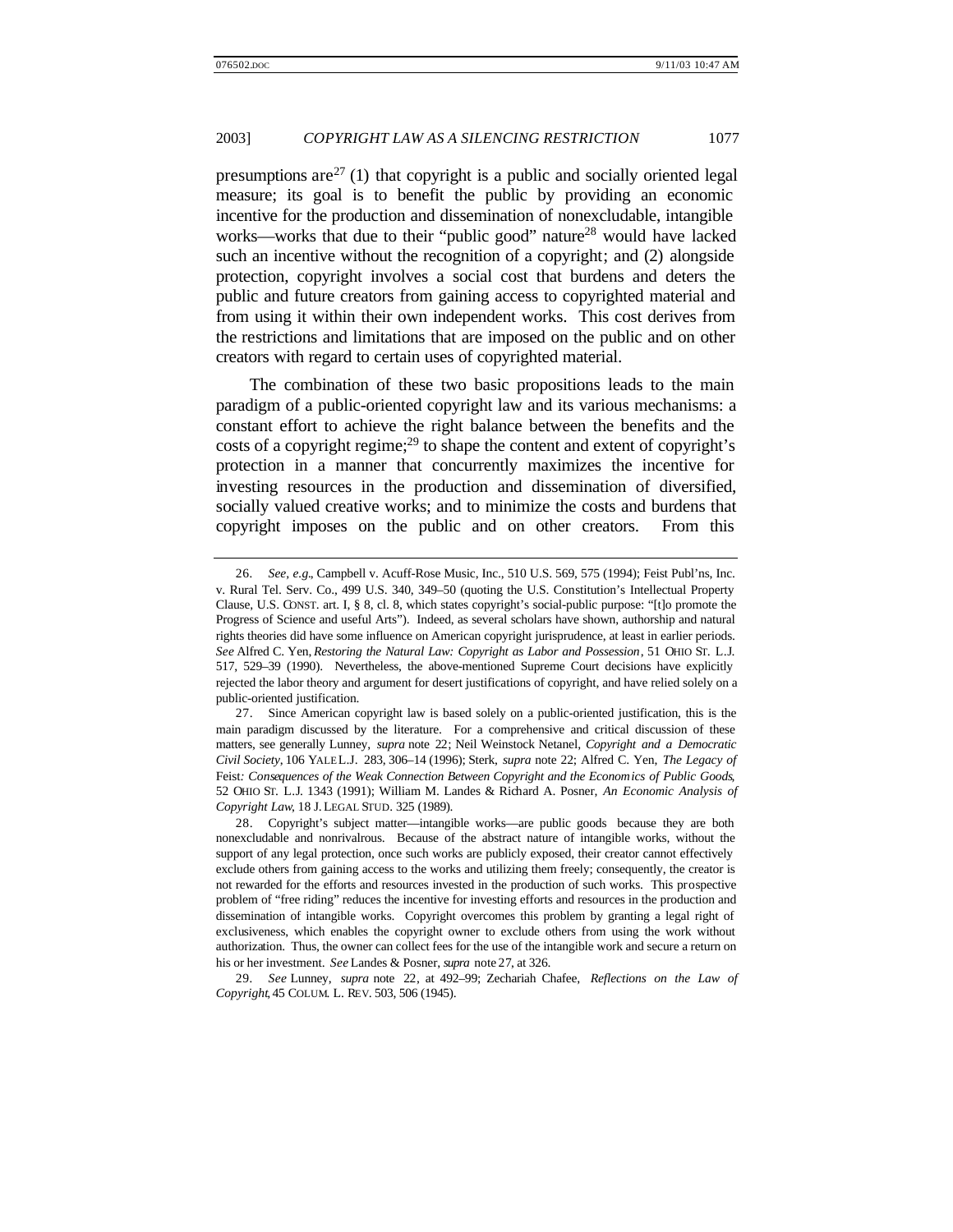public-oriented viewpoint, the aim of copyright law is to draw the optimal boundaries between the public domain and copyright owners' seemingly privately protected, but actually publicly inspired, domain of control.

The above-mentioned description of these two basic presumptions and the outcome of their accumulation, taken as a whole, is a very crude description of a much more complex array of economic considerations that have an influence on the desired copyright regime.<sup>30</sup> Furthermore, since copyright deals with the production and dissemination of creative and informational works, from a public perspective, any pure economic analysis does not suffice and is probably inappropriate. The costs and the benefits that are involved should also be weighed in terms of diversity, plurality, freedom of speech, autonomy, and democratic goals.<sup>31</sup> In this sense, wealth maximization, in its narrow economic meaning, is a misleading concept for determining matters related to copyright's social  $cost<sup>32</sup>$ 

Indeed, in the last decade, there has been considerable progress in scholarly work, which, rather than just examine copyright's social cost in terms of quantitative economic measures, $33$  attempts to locate and characterize the deficiencies and harms of a copyright regime through the prism of freedom of speech<sup>34</sup> and diversity as constitutional and moral

<sup>30.</sup> For a good discussion, see Lunney, *supra* note 22; Netanel, *supra* note 27.

<sup>31</sup>*. See* Benkler, *supra* note 4, at 84–88, 101–05; Benkler, *Free As the Air to Common Use*, *supra* note 2, at 400–12. The former article focuses on various aspects of law, including copyright law, in relation to the nexus of "control over information" and "autonomy."

<sup>32.</sup> It is true that even within an economic analysis of copyright law, the costs and benefits to be measured and taken into account can include values and rights that are not purely quantitative. Aside from the practical and empirical difficulties of such attempts, some rights theories posit that the mere idea of measuring the "quantity" of constitutional rights and values contradicts the main essence of such rights as values that embody a preferential moral and legal status. *See* Ronald Dworkin, *Rights as Trumps*, *in* THEORIES OF RIGHTS 153, 153–59 (Jeremy Waldron ed., 1984); Rubenfeld, *supra* note 3, at 21–24.

<sup>33.</sup> For such an approach, see Landes & Posner, *supra* note 27. For an analysis of the fair-use exception focusing mainly on the issue of transaction costs, see Netanel, *supra* note 27, at 324–36, and the sources cited therein. Netanel critically examines the neoclassical approach to copyright law, which determines the desired scope of copyright mainly by the parameter of transactions costs, and hence, supports broad copyright protection as long as there are no extremely high transaction costs that prevent a voluntary transaction regarding the use of copyrighted material.

<sup>34.</sup> My main focus in this Article is on the institutional diversity implications of copyright protection regarding society at large, as an aggregation of audiences and recipients of media products. In addition, there is also the aspect that emphasizes the burdens and limitations that copyright imposes on the free speech liberties of an individual who wishes to execute a personal constit utional right as a speaker. These are, of course, two sides of the same limitations and burdens that copyright imposes, even though the aspect of the individual speaker's right may be perceived as a negative right that is closer to the fundamental constitutional protection of free speech. *See* RONALD DWORKIN, A MATTER OF PRINCIPLE 387–89, 399 (1985).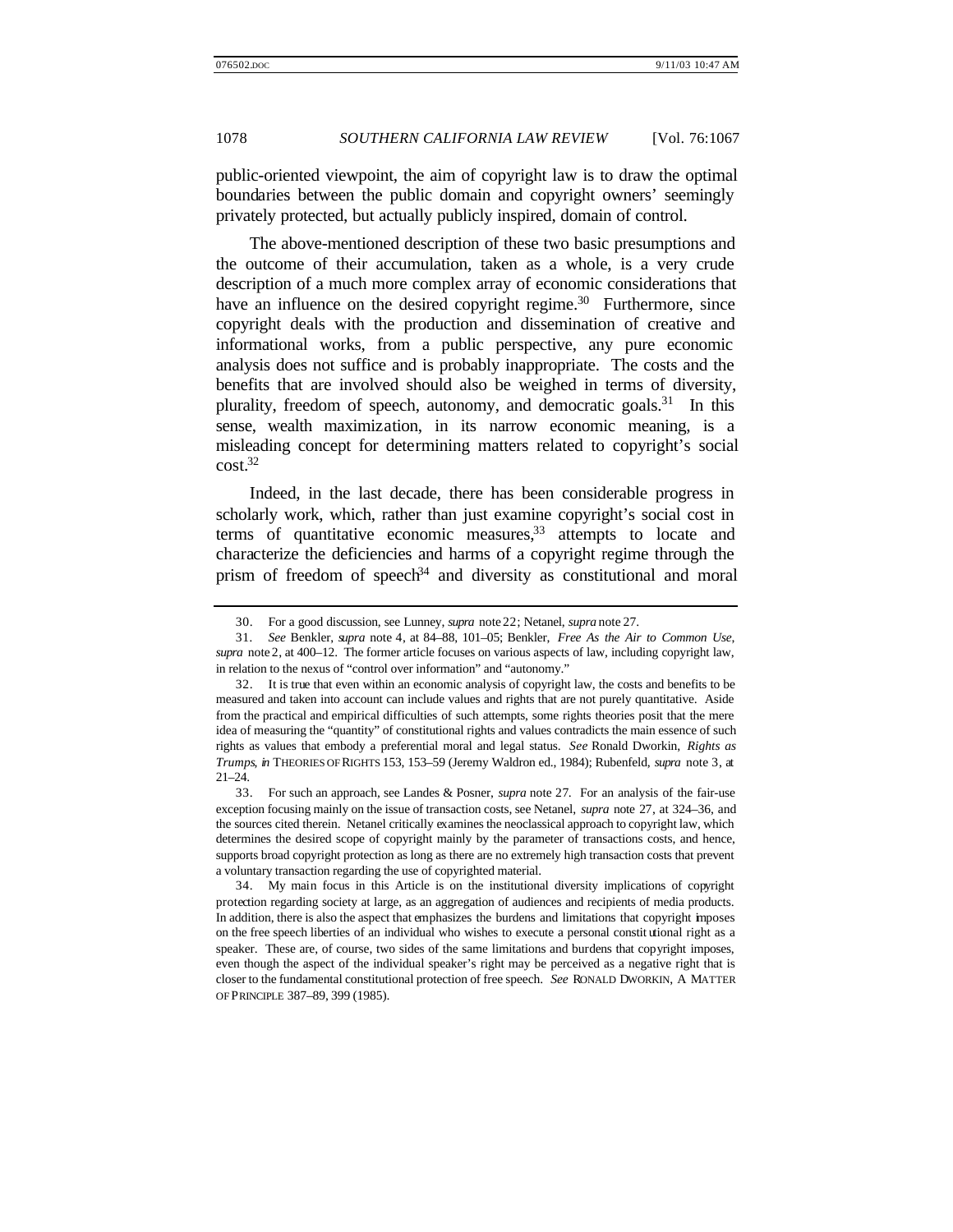measures.<sup>35</sup> This path of analysis, which is emphasized in the work of Yochai Benkler,<sup>36</sup> concentrates on the nature of copyright as a proprietary right—the grant of private sovereign power over informational and creative works that have direct influence on the political freedom of individuals and their right to autonomy. From this perspective, copyright regimes deal with cultural and political resources. The scope and nature of copyright's protection influence both democratic and individual meaning-making processes. Hence, the pros and cons of copyright should be examined not only in terms of wealth maximization and allocative efficiency but also, if not foremost, in terms of diversity; that is, copyright should be evaluated by its implications on the range and variety of plural and diversified informational, political, and cultural options from which people could effectively choose in the course of authoring the "story of their own lives."<sup>37</sup>

As a consequence of this broad, holistic view regarding copyright's desired boundaries, one must focus on the different types of creative contents that a copyright regime encourages or discourages.<sup>38</sup> So far, the main emphasis in this context has been on two aspects. The first is an examination of copyright's direct limitation on the ability of other creators—especially independent and noncommercial creators who do not belong to the commercialized mass media—to use copyrighted material

<sup>35</sup>*. See* Yochai Benkler, *A Political Economy of the Public Domain: Markets in Information Goods Versus the Marketplace of Ideas*, *in* EXPANDING THE BOUNDARIES OF INTELLECTUAL PROPERTY 267, 285–92 (Rochelle Cooper Dreyfuss, Diane Leenheer Zimmerman & Harry First eds., 2001).

<sup>36</sup>*. See* Benkler, *supra* note 4, at 84–88, 101–05; Netanel, *supra* note 6; Benkler, *Free As the Air to Common Use*, *supra* note 2, at 354; Niva Elkin-Koren, *Cyberlaw and Social Change: A Democratic Approach to Copyright Law in Cyberspace*, 14 CARDOZO ARTS & ENT. L.J. 215, 267–94 (1996) (focusing on the limitations and burdens of a copyright regime from a democratic freedom-of-speech perspective).

<sup>37.</sup> This is essentially the expression used by Benkler, *supra* note 4, at 52.

<sup>38.</sup> This approach also convincingly criticizes the economic-oriented market-facilitation argument. According to this argument, copyright, as a property right, helps create and facilitate a market for intangible works, which allocates resources efficiently for the creation of the more socially valued media products. The argument, which was clearly articulated by Paul Goldstein, identifies a property-oriented market mechanism as the best way to ensure cultural diversity, due to the market's ability to allocate resources efficiently to the media products for which people signal demand according to their preferences. *See* PAUL GOLDSTEIN, COPYRIGHT'S HIGHWAY: FROM GUTENBERG TO THE CELESTIAL JUKEBOX, 232–36 (1994). The market-facilitation argument has been criticized for ignoring the fact that market mechanisms with broad copyright protection tend to fail in providing an outcome of diversified outputs. As Benkler puts it, "a market structure of 'diverse sources' . . . is an assumption of the neoclassical model, not its prediction." Benkler, *Free As the Air to Common Use*, *supra* note 2, at 397–98. *See also* Netanel, *supra* note 27, at 332 (questioning whether market pricing mechanisms can take into account and satisfy the demands and preferences of a diverse audience). Netanel also criticizes the market-facilitation argument for ignoring the costs and harms of copyright's monopoly. For additional discussion on parallel matters, see *infra* Part II.C.2.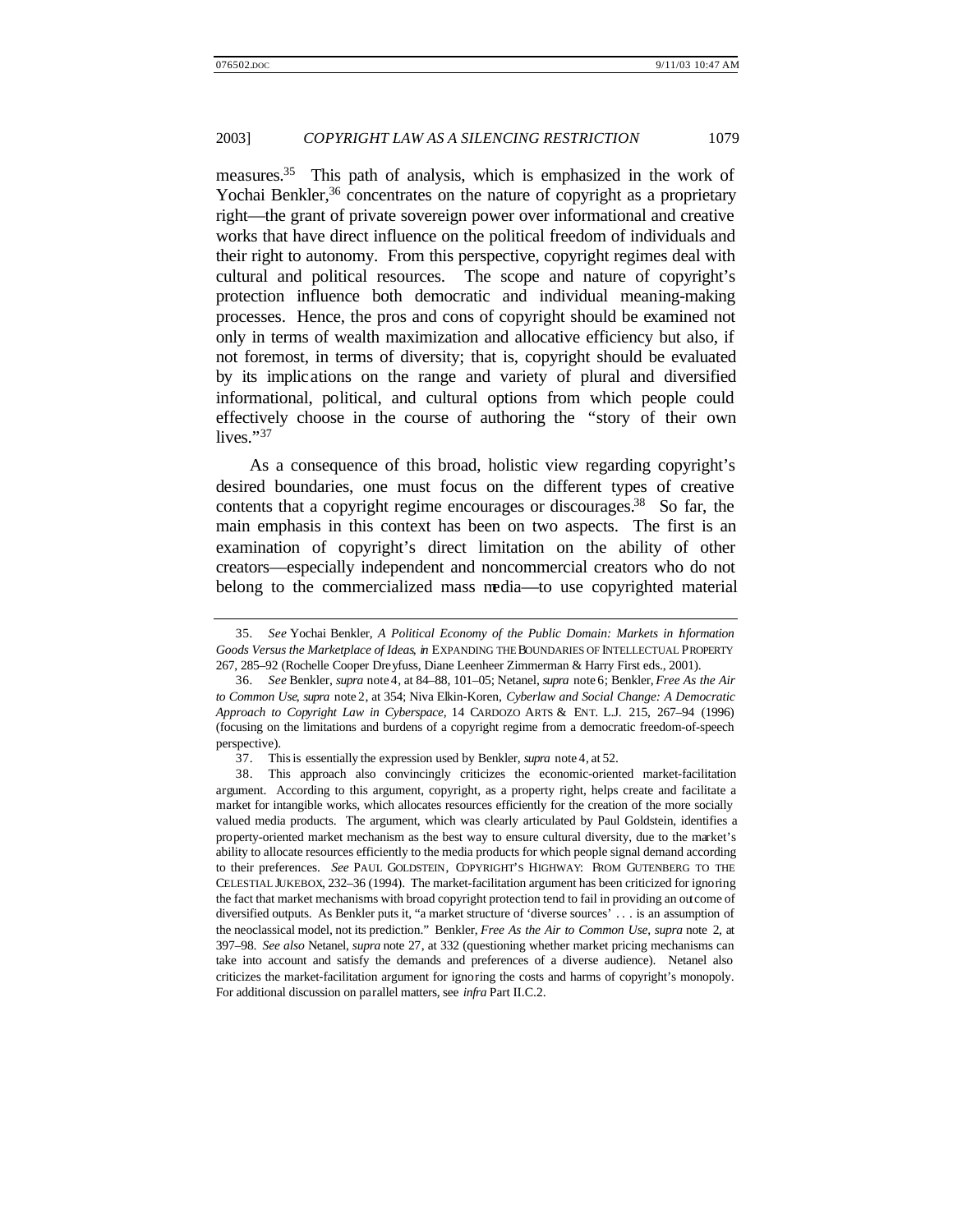within new and independent creative works of their own.<sup>39</sup> The second is an examination of copyright's dynamic effect $40$ —the ongoing influence of expansive copyright protection toward an enclosure of the creative commons and a diminishment of cultural diversity. <sup>41</sup> Such processes are explained by the inclination of corporate media, which own vast copyright portfolios to (1) use mainly their existing copyright portfolios (which includes recycling within additional creative activity)<sup>42</sup> and (2) burden the activity of independent creators and producers by demanding a super-competitive price for licensing materials from the corporate media's extensive copyright portfolios, $43$  thereby making the expressive activity of independent creators relatively costly compared to that of corporate media. The result of these two aspects is a decreased degree of dversity both within corporate media's activity and outside of it (whenever additional, external creative activity requires the use of existing copyrighted materials).<sup>44</sup>

43. In addition, there are also many circumstances under which copyright owners would refuse to grant permission for the use of their copyrighted materials. *See* Netanel, *supra* note 39, at 1909–11 (explaining why, in most circumstances, media conglomerates will be reluctant to license their copyright portfolio for new independent usages, even for a super-competitive price).

44. To some extent, copyright's internal mechanisms, and most notably the fair-use exemption, are expected to mitigate this tendency toward a reduced degree of diversity by freely permitting certain transformative uses, such as parodies and satires. A good example is the recent U.S. Court of Appeals decision regarding *The Wind Done Gone*—a sophisticated, satiric, free-style adaptation of the famous novel *Gone with the Wind*, which at the preliminary-injunction stage was classified as seemingly complying with the fair-use exemption. *See* Suntrust Bank v. Houghton Mifflin Co., 252 F.3d 1165, 1166 (11th Cir. 2001) (per curium), *vacated by* 268 F.3d 1257 (11th Cir. 2001). There are, however, limits to the types and circumstances of uses that will fall within the fair-use exemption, especially under the current market-centered view of the fair-use defense. The current, prevailing judicial view classifies the fair-use exemption as an affirmative defense, which is denied whenever there is a possibility of licensing in any of the potential markets for the copyright holder's work. According to this approach, fair use rightly applies only in cases in which transaction costs prevent licensing, and in which, not only the use in question but also other similar uses by other persons would create no adverse effect on the potential market for the copyrighted work. *See* Netanel, *supra* note 6, at 20–23. *See also* Campbell v. Acuff-Rose Music, Inc., 510 U.S. 569 (1994) (remanding a case involving an alleged fair-use parody for further findings on whether the defendant had met the burden of proving absence of harm to potential derivative work markets for plaintiff's song); Harper & Row Publishers, Inc. v. Nation Enters., 471 U.S. 539, 549–50, 559, 561, 566, 568 (1985) (holding that a story in *The Nation* composed of quotes, paraphrases, and facts drawn exclusively from a manuscript by former President Gerald Ford was not fair use under the Copyright Act). Needless to say, the more copyright's scope is

<sup>39</sup>*. See* Neil Weinstock Netanel, *Market Hierarchy and Copyright in Our System of Free Expression*, 53 VAND. L. REV. 1879, 1904–11 (2000) (discussing the existence of a "speech hierarchy" between, on one hand, individuals and noncommercialized entities, and, on the other hand, media conglomerates).

<sup>40.</sup> The term "dynamic effect" was coined, in this context, by Netanel. *See id*. at 1911.

<sup>41</sup>*. See* Benkler, *Free As the Air to Common Use*, *supra* note 2, at 400–12; Netanel, *supra* note 39, at 1911–15.

<sup>42</sup>*. See infra* Part II.B.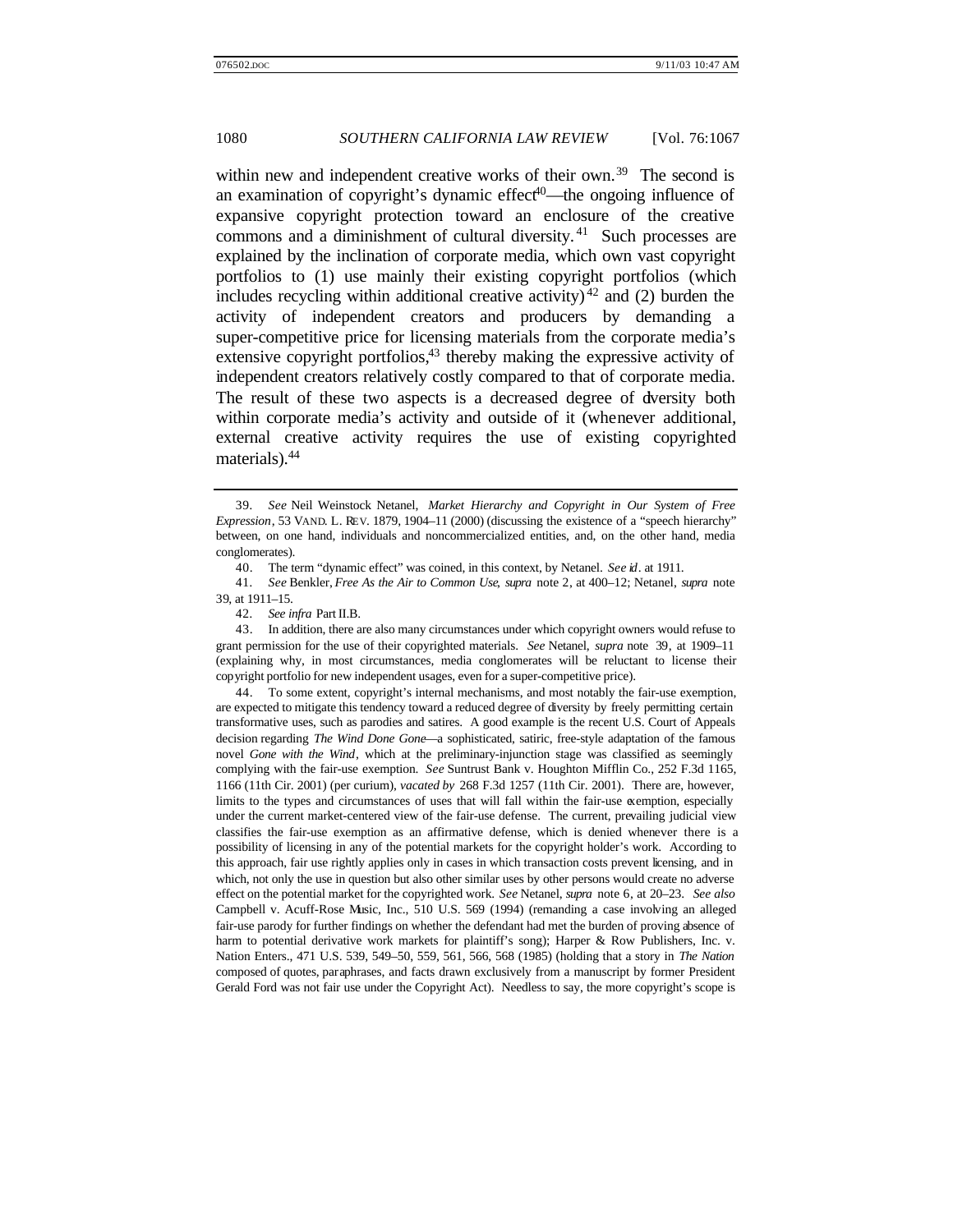On the whole, however, this broad approach toward the social cost of copyright in terms of diversity has focused on instances and frameworks of creative activity in which a secondary author wishes to make use of existing copyrighted material, while the copyright owner (often a media conglomerate) imposes obstacles and limitations against such a use.<sup>45</sup>

As I will show, however, in Part II, an expanded copyright regime diminishes diversity in a more intrusive manner: It silences and limits the diversity of independent, noninfringing creative materials that are external to corporate media's line of production and are different in their creative content.

# II. COPYRIGHT'S SOCIAL COST REGARDING NONINFRINGING MATERIALS

As mentioned in the introduction, copyright's social cost regarding noninfringing materials is linked to a broader economic and regulatory scheme that governs the activity of producing and disseminating media products. Hence, in order to analyze properly this institutional social cost, a few general remarks about the nature of media products<sup>46</sup> as public-solidarity goods, and about the political economy of modern media markets, are required. Parts A and B include a brief survey of these issues, which will serve us later on.

46. For matters of convenience, the terms "media products," "information," "content," "creative works," and "cultural works" will be used interchangeably to describe the various sorts of creative materials, information, and opinions that are produced by, or disseminated through, media intermediaries. By using the phrase "media products," I do not aim to reflect any judgment regarding the nexus of market forces and expressive and cultural materials. The term is used only for reasons of convenience and because it describes the whole variety of informational, creative, and cultural materials that the media deal with.

limited, and the more broadly defined freely permitted uses of copyrighted material are, the less harm there is in terms of decreased diversity regarding further creative works that are based on existing copyrighted materials.

<sup>45</sup>*. See* Benkler*, Intellectual Property and the Organization of Information Production*, *supra* note 2, at 83; Benkler, *Free As the Air to Common Use*, *supra* note 2, at 400–01. Also examine the entire economic model that is presented by Benkler in this article. Without underestimating the centrality of existing copyrighted materials as one of the main inputs of subsequent creative materials, it is worth mentioning that there still remains a relatively broad spectrum of additional and new creative materials that do not rely on previous copyrighted materials to an extent that requires authorization from their owners (such as new works based on the idea-expression dichotomy). In this context, the model presented by Benkler presumes but does not provide any empirical support for its broad and sweeping assumption regarding the deterministic and conclusive need of future creators to use existing copyrighted materials to such an extent.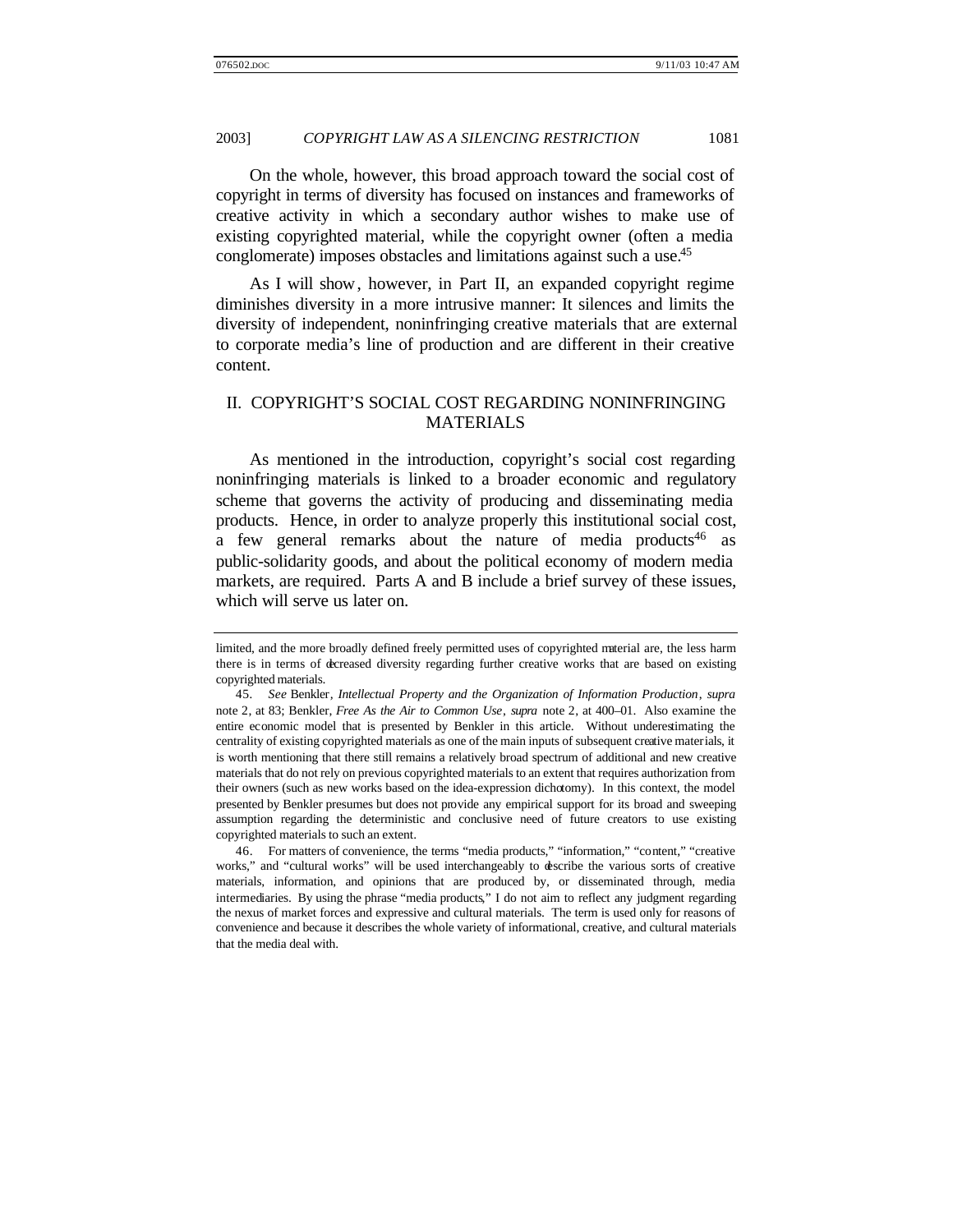# A. MEDIA PRODUCTS AS PUBLIC-SOLIDARITY GOODS: SOME PRELIMINARY REMARKS

Media products are public goods in the sense that some of the benefits from them do not affect their use by, or benefit to, other persons.<sup>47</sup> One aspect of media products as public goods, which applies even when their consumption is excludable by an intellectual property right, relates to the significant positive and negative externalities that media products produce. Media products are characterized by the fact that their impact overreaches the direct sides to the production and consumption of the media product, and their impact may also influence many other individuals, as well as society at large.<sup>48</sup> In some cases, positive and negative externalities refer also to instances when the direct consumers of a media product internalize only parts of its benefits or costs. People might watch, from time to time, public broadcasting television and appreciate its importance, but still refuse to support it either because of their true scale of personal preferences or because of a free-riding strategic behavior that derives from the nature of the media product as a public good.<sup>49</sup> Even if some people do internalize the positive and negative externalities of media products, in most cases, like many other public goods, problems of collective action would frustrate the ability of the audience to get its desired media products.<sup>50</sup>

In addition, media products have two other related attributes. The first, which was articulated by Edwin Baker, is that people's preferences for particular types of media products are not exogenous to people's previous and current interactions with media products; rather, people's

49. In fact, the essence of public broadcasting is to provide a governmental subsidy for the provision of public goods that the market itself will not generate, regardless of the positive externalities that are associated with such broadcasts.

<sup>47.</sup> For an illuminating discussion of media products as public goods, see BAKER, *supra* note 23, at 7–19. One derivative of this basic characteristic refers to intangible media products, whose abstracted content is nonexcludable. Hence, once disclosed publicly, intangible media products require some measure of legal fencing to prevent free riding and to maintain an economic incentive for their production and dissemin ation. This is, for example, the main target of copyright.

<sup>48</sup>*. See id.* at 41–62; MCCHESNEY, *supra* note 11, at 144–45; Cass R. Sunstein, *Television and the Public Interest*, 88 CAL. L. REV. 499, 516–17 (2000). The typical example of a negative externality is a violent television program, whose overall social negative implications are not taken into account either by its producers or by its direct viewers who internalize only their private interests and wants. The typical example of a positive externality is the contribution of investigative journalism to the functioning of a democratic sy stem as a whole. This is a benefit that exceeds the private interests of the media entity or its direct consumers.

<sup>50</sup>*. See* DOUGLAS BAIRD, ROBERT GERTNER & RANDAL PICKER, GAME THEORY AND THE LAW 191–95 (1994); Sunstein, *supra* note 48, at 516–17. This analysis has, of course, general implications regarding the debate whether, to what extent, and through what means media products should be regulated in order to better serve the public interest.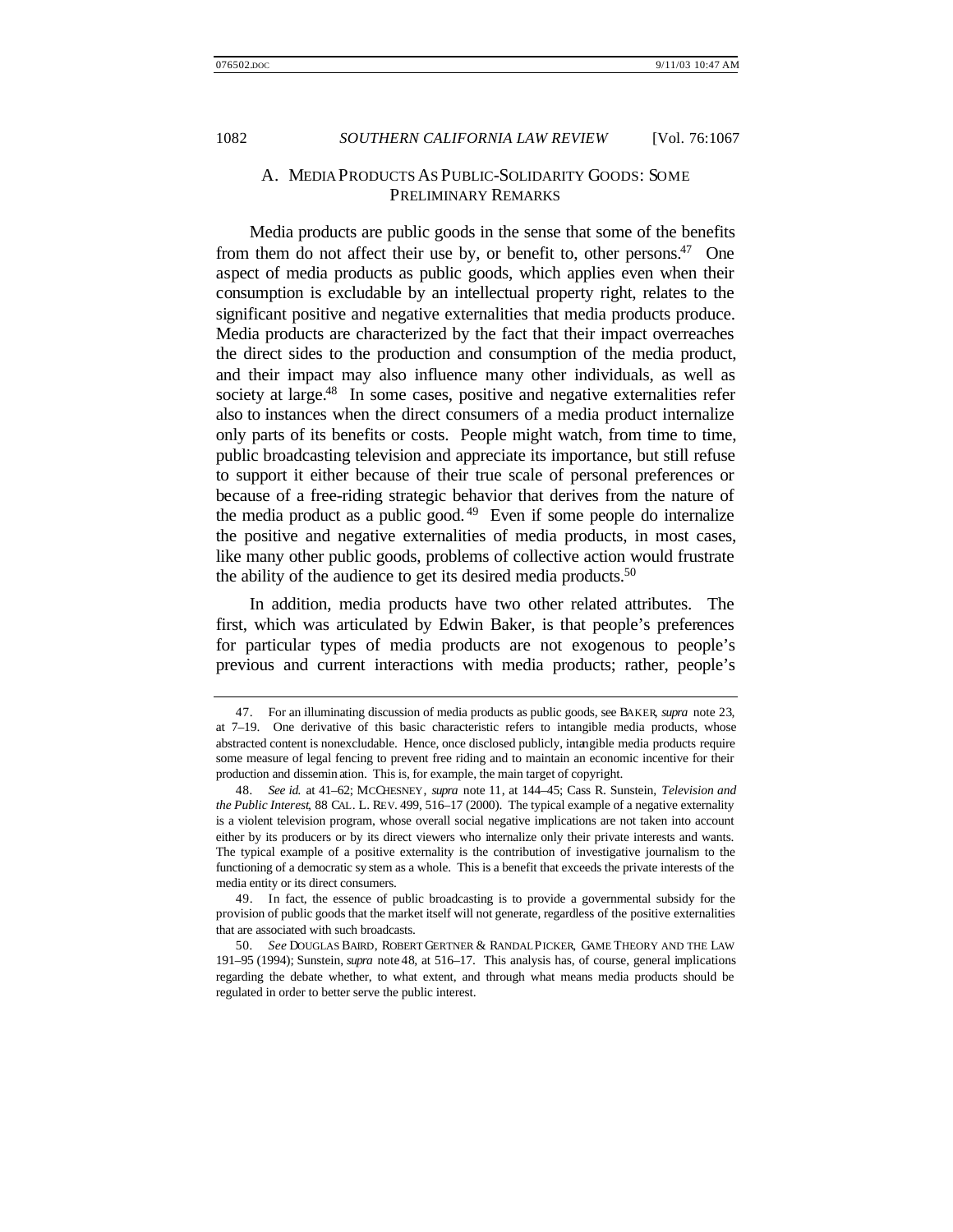preferences are shaped and determined by any current media products to which they are effectively exposed.<sup>51</sup> Consequently, at least to some extent, any current dominant media system has a considerable advantage in shaping people's preferences regarding their cultural agenda.

This ability is amplified by the second related attribute of media products: their nature as solidarity goods.<sup>52</sup> Solidarity goods, a term coined by Cass Sunstein and Edna Ullmann-Margalit, refer to "goods whose value derives, in whole or in part, from joint consumption."<sup>53</sup> As Sunstein and Ullmann-Margalit have noted, "[t]he very fact that many other people are enjoying them creates *positive solidarity externalities*.In such cases, part of what is good about the experience, for many people, is precisely the fact that many other people have it too."<sup>54</sup> Consequently, part of the nature of solidarity goods is the information externalities that they produce in the sense that the behavior of people regarding such goods is influenced greatly by the information and signals carried by the behavior of others within the relevant group of reference.<sup>55</sup> As Sunstein and Ullmann-Margalit show, the attributes of solidarity goods are complex, and they carry along with them many variations and influencing variables: intrinsic, instrumental, objective, and subjective. Hence, the notion of solidarity goods is a relative one: A given good may have a solidarity attribute to one person but not to another. Likewise, the solidarity attribute may also be subordinated to the characteristics of the group that consumes the good, its social status, sometimes its exclusivity, and many other conditions and combinations.<sup>56</sup>

Media products are a classic example of solidarity goods. People value media products significantly for the value that is created through joint or simultaneous enjoyment by other individuals.<sup>57</sup> One could presumably

<sup>51</sup>*. See* BAKER, *supra* note 23, at 87–92; Andrew Graham, *Broadcasting Policy in the Digital Age*, *in* DIGITAL BROADCASTING AND THE PUBLIC INTEREST 151, 166–68 (Charles M. Firestone & Amy Korzick Garmer eds., 1998); SUNSTEIN, *supra* note 12, at 73–74 ("In a world that provides the existing fare, it would be not at all unsurprising if people generally preferred to see exactly what they are accustomed to seeing.").

<sup>52</sup>*. See* Sunstein & Ullmann-Margalit, *supra* note 17, at 5, 17.

<sup>53</sup>*. Id.* at 3.

<sup>54</sup>*. Id.*

<sup>55</sup>*. Id.* at 11. For information on externalities in general, see Andrew Caplin & John Leahy, *Miracle on Sixth Avenue: Information Externalities and Search*, 108 ECON. J. 60 (1998).

<sup>56</sup>*. See* Sunstein & Ullmann-Margalit, *supra* note 17, at 5–13. *See also* Robert J. Shiller, *Conversation, Info rmation, and Herd Behavior*, 85 AM. ECON. REV. 181, 181 (1995) (discussing the systematic "'herd externality[]' of imitating others and thereby concealing one's own information"); Cass R. Sunstein, *Legal Interference with Private Preferences*, 53 U. CHI. L. REV. 1129, 1145–66 (1986) (canvassing the consumer-preference scholarship).

<sup>57</sup>*. See* RICHARD E. CAVES, CREATIVE INDUSTRIES: CONTRACTS BETWEEN ART AND COMMERCE 178–82 (2000); Sushil Bikhchandani, David Hirshleifer & Ivo Welch, *A Theory of Fads,*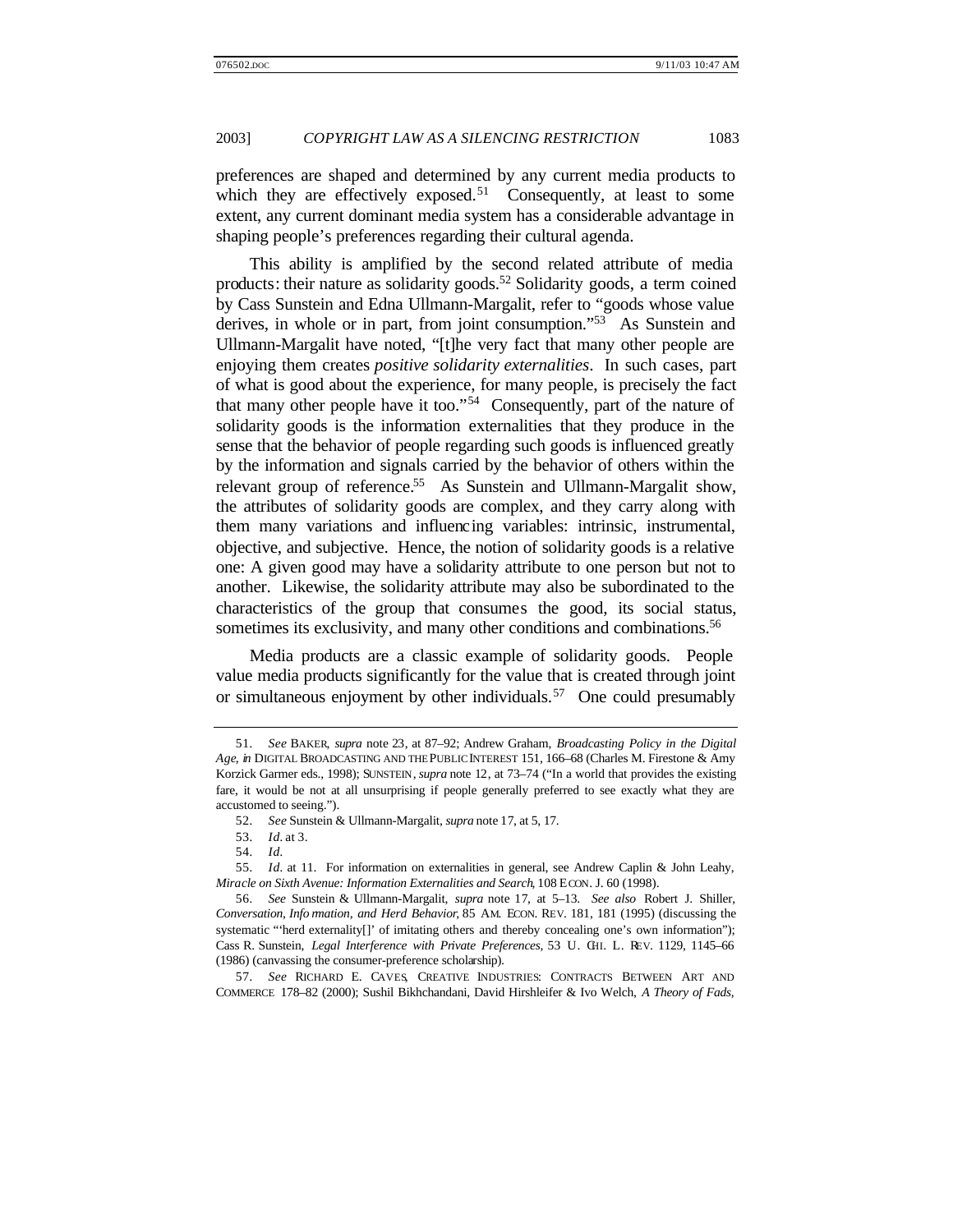enjoy reading a book that nobody else has ever read. Nevertheless, for most people, media products play a significant role in the fabric of their social life and their interactions with others. Culture is a social phenomenon in the sense that people want to experience, share, and consume media products that are related to their social circles of life and to their archetypal models of inspiration and self-identification. Even cultural expropriation and critical meaning-making processes, which intentionally recode the contextual meaning of symbols, icons, and metaphors of existing, well-established creative works (as in the case of satires, parodies, and appropriative art),<sup>58</sup> are based on a solidarity attribute, both with regard to the traditional, well-established meaning and connotation of the shuttered creative work, and with regard to the new meaning that is attributed to it under its new guise.

Consequently, media products consist of a cultural network effect.In many cases, the value of a media product for each individual is derived, at least partially, by its centrality and significance for other individuals.<sup>59</sup> The desirability of a media product derives, in part, from the fact that other individuals experience it as well.  $60$  Cultural network effects are not

60. For a similar argument, see Glynn S. Lunney, *The Death of Copyright: Digital Technology, Private Copying, and the Digital Millennium Copyright Act*, 87 VA. L. REV. 813, 883–84 (2001); Glynn

*Fashion, Custom, and Cultural Change as Informational Cascades*, 100 J. POL. ECON. 992, 992–1026 (2000). *See also* LEO BOGART, COMMERCIAL CULTURE: THE MEDIA SYSTEM AND THE PUBLIC INTEREST 221–24 (1995) (focusing more on the appeal to the familiar in the manufacturing of cultural preferences and tastes); ROBERT H. FRANK & PHILIP J. COOK, THE WINNER-TAKE-ALL SOCIETY 191– 92 (1995) (analyzing and giving examples of peoples' preferences for media products that have gained significant popularity).

<sup>58</sup>*. See* SIMON STOKES, ART AND COPYRIGHT 123–34 (2001); ROSEMARY J. COOMBE , THE CULTURAL LIFE OF INTELLECTUAL PROPERTY 73, 105 (1998); Justin Hughes, "*Recoding" Intellectual Property and Overlooked Audience Interests*, 77 TEX. L. REV. 923–24, 930, 943, 971–74, 981 (1999); E.K. Ames, *Beyond* Rogers v. Koons*: A Fair Use Standard for Appropriation*, 93 COLUM. L. REV. 1473, 1477–86 (1993); Keith Aoki, *Adrift in the Intertext: Authorship and Audience "Recoding" Rights*, 68 CHI.-KENT L. REV. 805, 825–27, 834–38 (1993); W.F. McLean, *All's Not Fair in Art and War: A Look at the Fair Use Defense after* Rogers v. Koons, 59 BROOK. L. REV. 373, 383–91 (1993). *See also* Suntrust Bank v. Houghton Mifflin Co., 268 F.3d 1257 (11th Cir. 2001) (analyzing *The Wind Done Gone*, a satiric adaptation of *Gone with the Wind*); Warner Bros. v. Am. Broad. Cos., 720 F.2d 231, 242 (2d Cir. 1983). In *Warner Brothers*, the court stated:

Especially in an era of mass communications, it is to be expected that phrases and other fragments of expression in a highly successful work will become part of the language. . . . It is decidedly in the interests of creativity, not piracy, to permit authors to take well-known phrases and fragments from works and add their own contribution of commentary or humor.

*Id.*

<sup>59</sup>*. See* CAVES, *supra* note 57, at 180–82; FRANK & COOK, *supra* note 57, at 36; PIERRE BOURDIEU, DISTINCTION: A SOCIAL CRITIQUE OF THE JUDGEMENT OF TASTE 230–31 (Richard Nice trans., 1984) (viewing cultural preferences as being determined by social-class background and cultural knowledge, or "capital," as a means of reinforcing and enhancing social-class status).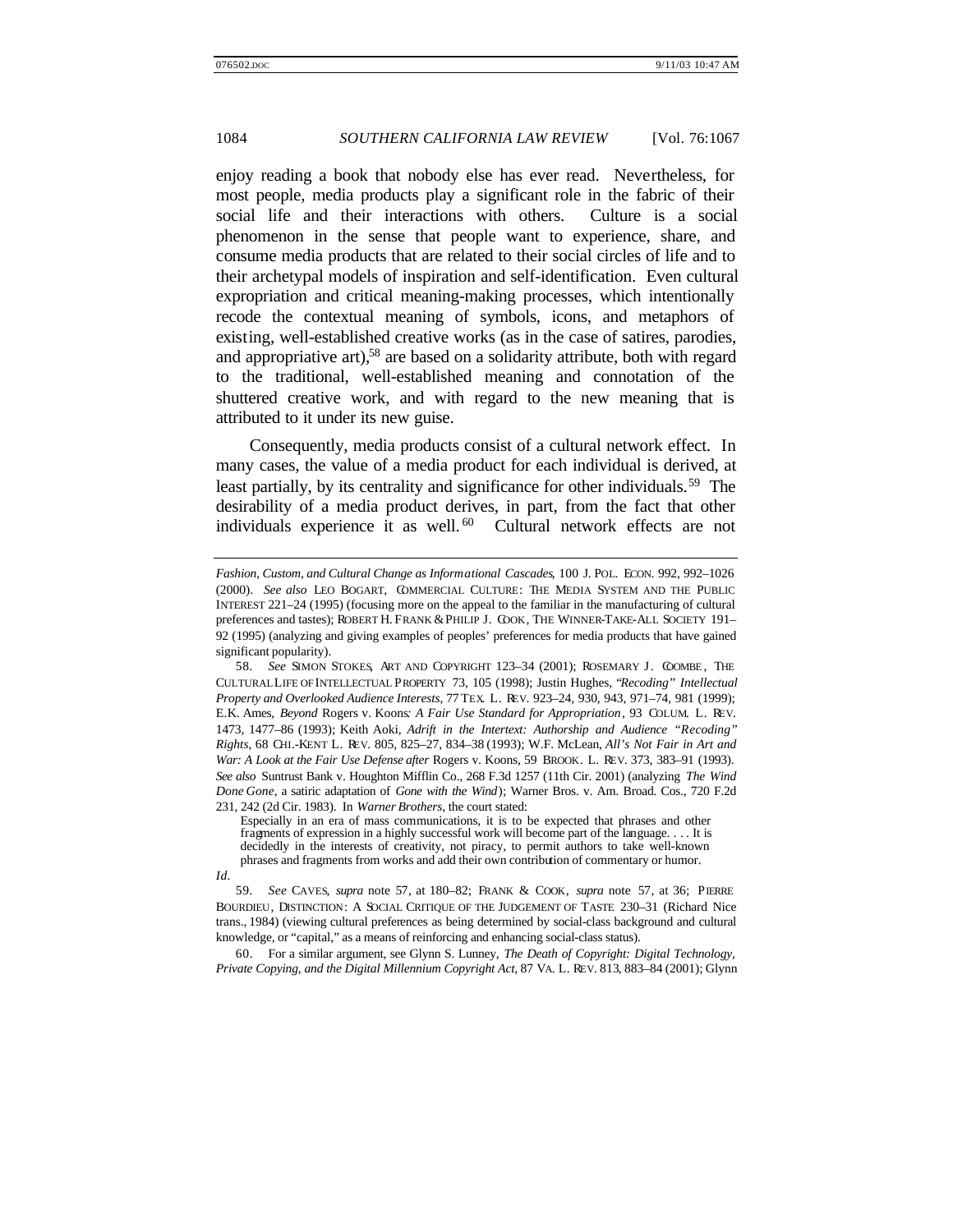network effects in the economic meaning of increasing return to the scale of demand.<sup>61</sup> Unlike pure economic network effects, cultural network effects have no direct, linear, and definite value increase prorated to the number of consumers. Cultural network effects are, on one hand, more flexible and complicated, and, on the other hand, less homogeneous and stable. For media products, the solidarity element is not based on mere economic and quantitative measures, but rather is an element that relies on considerations of social circles, status and background, professional circles, beliefs, education, and many other criteria. A cultural network effect relies on the fact that in many circumstances, subject to changing conditions and variables, individuals' attention and preferences for media products are affected and influenced by the products' popularity and consumption by others. Nevertheless, even within this mingled vagueness of considerations, the basic aspect of a network good remains dominant.<sup>62</sup> As we will see in Part II.C, egal rules, such as copyright protection, can amplify the cultural network effect of media products by inducing synergy processes that strengthen the symbolic messages of a media product.

Hence, when speaking of effective audience attention as a precondition for a substantial, and not just formal, execution of speech powers,<sup>63</sup> the issue at stake is not just getting the attention of many sporadic individuals; the issue is about getting the attention of a cluster of individuals who, together and by their interactions, might treat someone's media product as a desirable solidarity good. Mediated cultural

S. Lunney, Lotus v. Borland: *Copyright and Computer Program*, 70 TUL. L. REV. 2397, 2414–17 (1996).

<sup>61</sup>*. See* Lemley & McGowan, *supra* note 18, at 483. *See generally* Michael L. Katz & Carl Shapiro, *Network Externalities, Competition, and Compatibility*, 75 AM. ECON. REV. 424 (1985) (describing and explaining the phenomenon of network effects regarding goods that are characterized by increasing return to the scale of demand).

<sup>62</sup>*. See* Sunstein & Ullmann-Margalit, *supra* note 17, at 6–7. The two authors present a similar observation in the context of the general relation between network effects and solidarity goods.

In this light, we can see that network effects turn some goods into solidarity goods of a specific kind. But the cat egory of solidarity externalities, as we understand it here, is far larger than the category of network externalities, above all because we are emphasizing solidarity in consumption. The increase in value from a television situation comedy, stemming from the wide viewing audience for that show, is not what is meant by a network externality. As we will see, moreover, many solidarity goods are not restricted to the causal connection that leads to the standard consequence of network effects, which is increasing returns to scale; solidarity goods come with a diverse range of value functions. But it is certainly possible to understand our analysis of solidarity goods as a large-scale expansion of the category of network effects, with the suggestion that similar effects stem from a wide range of goods and services.

*Id.*

<sup>63</sup>*. See* Balkin, *supra* note 13, at 406–09.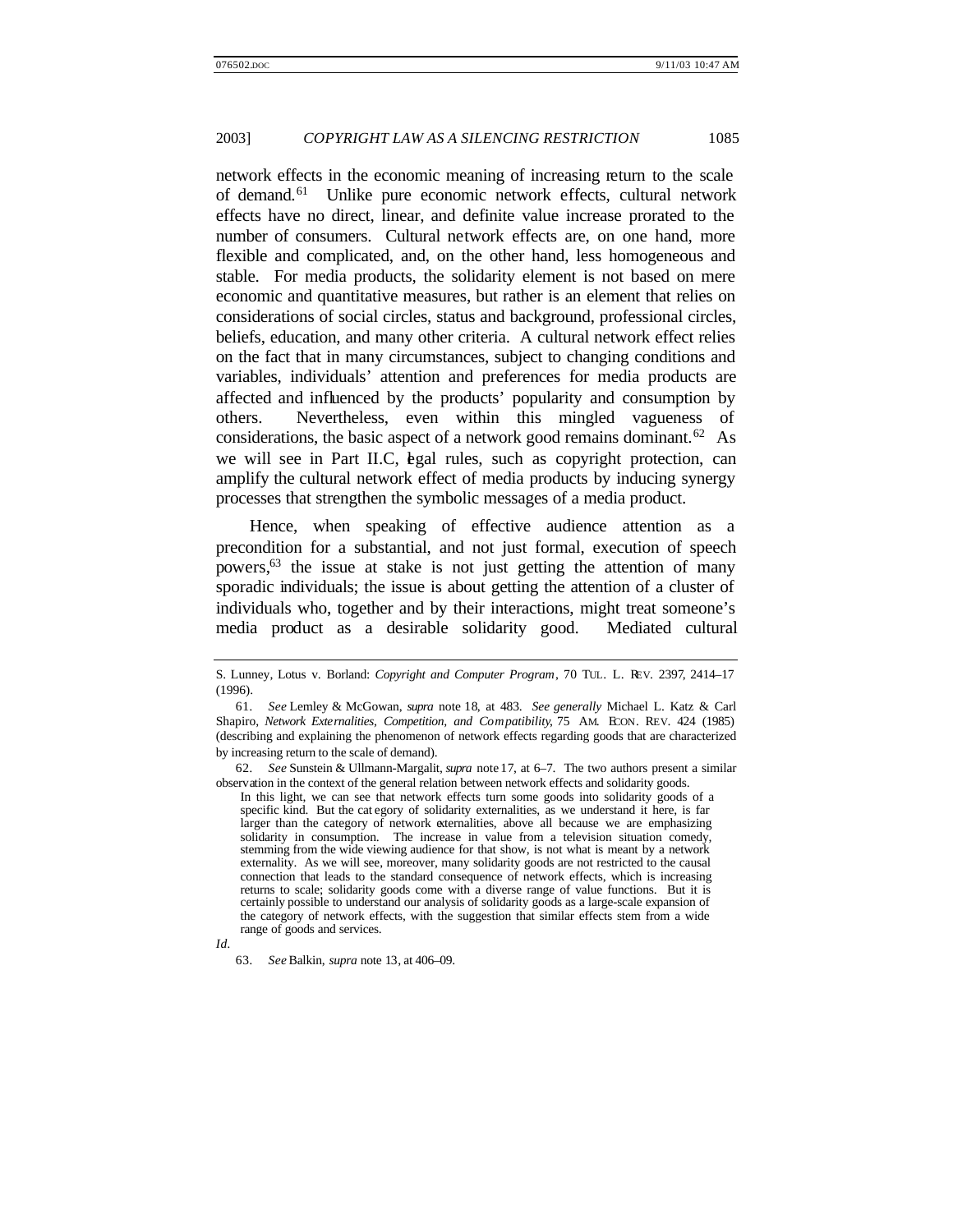competition is very much about gaining preference for your media product as social glue, which produces a hue of solidarity around it.

The nature of media products, both as public goods in general and as solidarity goods in particular, together with the influence that current dominant media products have on the preferences of people regarding their desired creative contents, tell us something about cultural barriers of entry and cultural lock-ins. Any dominant media system is expected to impose some cultural barriers of entry on materials that are differentiated from its own reflective taste, both within the media system itself and in broader communication circles outside of it. The accumulation of the solidarity attribute, the influence of existing media products on cultural preference settings, and the inability of each individual to internalize positive and negative externalities of media products all increase people's inclination for cultural lock-ins within any influential media system in which they consume a considerable amount of their media products, be it a commercialized system or a public one (such as "BBC"—England's well-reputed public television and radio channel). When people are exposed to alternative media products, they will judge these products, at least initially and partially, through the prism of their preexisting preferences for media products.<sup>64</sup>

Consequently, in a concentrated media environment, creators who desire a truly effective audience reach have to bend themselves according to the creative preferences of the system, even when they are acting outside of it. Another consequence is that a reduced degree of diversity within a few dominant media organizations is expected to have some overall influence on people's preferences, decreasing the degree of diversity in channels of communication that are outside of these media organizations. There are, of course, limits to the validity and the relevance of such an analysis in real life. Media products are certainly not consumed by blind bulks of individuals who have totally waived their autonomous discretion and taste in matters related to creative materials and culture. Moreover, when speaking of media products as solidarity goods, there are many communities and diversified groups of individuals who establish differentiated solidarity groups with different preferences for media products. People can also change their own individual solidarity preferences in between different contexts of their lives. The first essential question is the extent to which the law supports the existence of cultural network effects, based not on real needs and autonomous preferences of

<sup>64</sup>*. See* BOGART, *supra* note 57, at 221–24.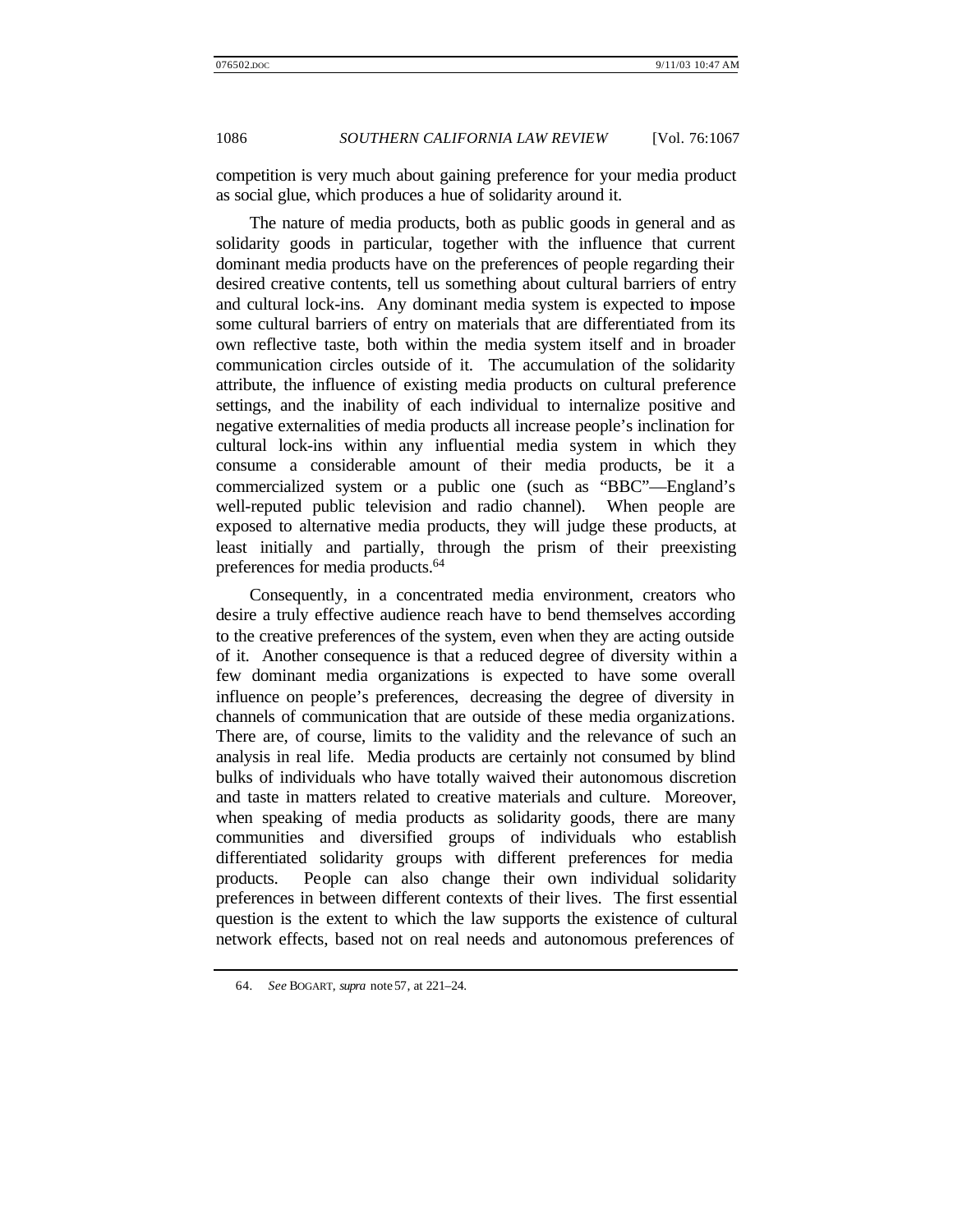individuals, but on a considerable disparity in the allocation of effective communicative powers. The second question is the extent to which such a disparity was generated and is being induced by background legal rights.<sup>65</sup> Part II.B will describe the manner in which corporate media benefit from such a preferential position within modern media markets, and will analyze the role of extensive copyright protection as a supportive legal mechanism behind such processes.

#### B. THE (POLITICAL) ECONOMY OF INDUSTRIAL MEDIA MARKETS

Part II.A described the nature of media products in the abstract. Reality, however, provides us with an institutional environment that utilizes media products' characteristics, as well as expanded copyright protection, in a manner that has an overall negative influence on the nature of media products produced and their diversity. The dominant existing media model is a traditional industrial model of large-scale commercial corporations,<sup>66</sup> mostly owned by a relatively centralized cluster of a few powerful entities.<sup>67</sup> This model prominently uses economics-of-scale and

67*. See generally* BEN. H. BAGDIKIAN, THE MEDIA MONOPOLY (1983); Martin H. Redish & Kirk J. Kaludis, *The Right of Expressive Access in First Amendment Theory: Redistributive Values and*

<sup>65</sup>*. See* BAKER, *supra* note 23, at 70.

<sup>66.</sup> In some aspects, the Internet has certainly undermined the hegemony of the traditional corporate media model and has originated alternative models of communicative activity, such as collaborative media, web-logs, multiparticipatory online computer games, and other common-based peer production and communication schemes. *See generally* Yochai Benkler, *Coase's Penguin, or, Linux and the Nature of the Firm*, 112 YALE L.J. 369 (2002) (exploring the phenomenon of common-based peer production schemes and the advantages that such decentralized systems might have over traditional property and contract-based modes of production). Nevertheless, today, little more than a decade after the emergence of the Internet, it is well acknowledged that corporate media intermediaries, both traditional and new Internet intermediaries, especially when joining together and efficiently utilizing several regulatory, legal, and economic sources of power, have managed to gain a considerable dominance over the Internet and effective audience attention through it. *See* Niva Elkin-Koren, *Its All About Control: Rethinking Copyright in the New Information Landscape*, *in* THE COMMODIFICATION OF INFORMATION 79 (Niva Elkin-Koren & Neil Weinstock Netanel eds., 2002); MCCHESNEY, *supra* note 11, at 168–82; C. Edwin Baker, *Media Concentration: Giving Up on Democracy*, 54 FLA. L. REV. 839, 895–99 (2002); Yochai Benkler, *From Consumers to Users: Shifting the Deeper Structures of Regulation Towards Sustainable Commons and User Access*, 52 FED. COMM. L.J. 561, 562–64 (2000); Neil Weinstock Netanel, *Cyberspace 2.0*, 79 TEX. L. REV. 447 (2000) (book review); Netanel, *supra* note 39, at 1887–93. *See also* Andrew Chin, *Making the World Wide Web Safe for Democracy: A Medium-Specific First Amendment Analysis*, 19 HASTINGS COMM. & ENT. L.J. 309, 318–29 (noting corporate domination of the World Wide Web and presenting a mathematical model in this context). Although my aim in this Article is not to focus on the Internet and its unique aspects, it should be noted that the arguments to be presented in Part II.C regarding the silencing effect of extensive copyright protection are applicable also in the context of the Internet, especially in its capacity as a distribution platform for traditional "nonvirtual" media products, such as books, CDs, DVDs, and other media-oriented products. A full discussion of this issue with all its complexities, however, exceeds the scope and the purpose of this Article.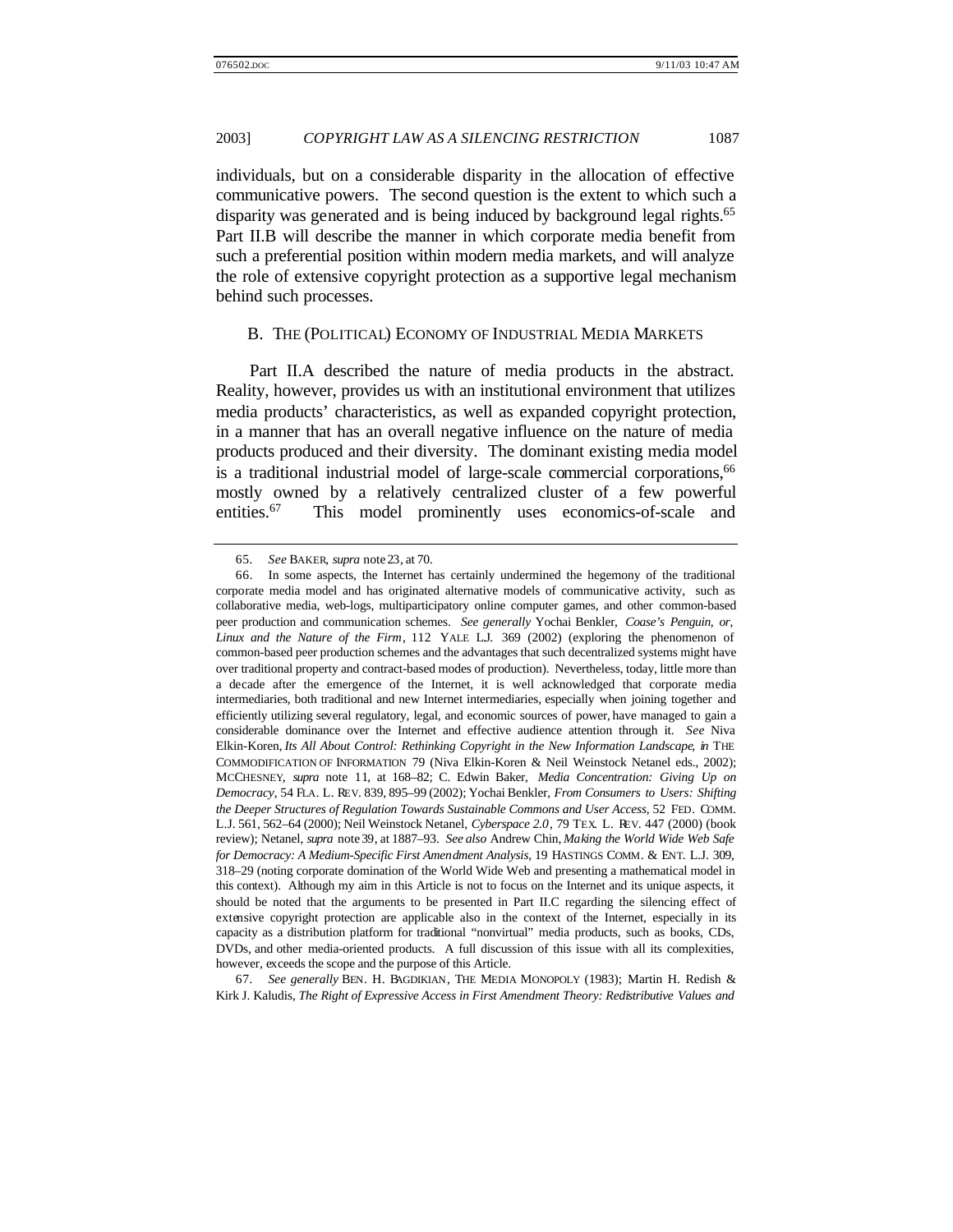economics-of-scope advantages to fully utilize the profit potential of media products.<sup>68</sup>

Due to their negligible marginal  $cost<sub>0</sub><sup>69</sup>$  corporate media focus on maximizing profit by producing and distributing products to as many audiences and markets as possible, which includes rereleasing, repackaging, and reproducing media products for ancillary and derivative markets.<sup>70</sup> A Walt Disney classic animation film is a generic example of a media product that is recycled and repackaged for ancillary markets, such as video, DVD, and pay-per-view, and is used as a basis for numerous derivative works and products, both within the media industry and outside of it.<sup>71</sup> Another integral attribute of the corporate media model, at least in the context of broadcasted and printed media, is its heavy reliance on income from advertisements, that is, on selling audiences to advertisers. Hence, the corporate media model is aimed at capturing a wide share of the audience and following the appropriate mood that is required for promoting advertisers' products. The outcome is media products that have a relatively wide appeal and gloss, and follow the mood and the environment that is required to market the advertised products, rather than products that tend to the diversity of actual interests and needs of the audience.<sup>72</sup>

71. See MCCHESNEY, *supra* note 11, at 23–24.

72*. See* BAKER, *supra* note 23, at 24–30, 87–92; McChesney, *The Political Economy of Global Communication*, *supra* note 70, at 19; BOGART, *supra* note 57, at 65. *See generally* C. EDWIN BAKER, ADVERTISING AND A DEMOCRATIC PRESS (1994) (providing factual evidence and analyzing the prominent influence that advertisers have on the content of media products within advertisement-supported media entities).

*the Democratic Dilemma*, 93 NW. U. L. REV. 1083, 1099–1105 (1999) (discussing and criticizing the claim for an expressive right of access as an unavoidable outcome of modern communicative realities).

<sup>68</sup>*. See* 1 DIANA CRANE, THE PRODUCTION OF CULTURE : MEDIA AND THE URBAN ARTS 49–75 (1992). It is common to locate the foundation of the literature on the political economy of modern mass media in the work of Harold Innis. *See* HAROLD INNIS, THE BIAS OF COMMUNICATION 156–89 (1951). *See also* JAMES W. CAREY, COMMUNICATION AS CULTURE 142–72 (1989). It seems, however, that such accounts had already appeared in THE COMMISSION ON FREEDOM OF THE PRESS, A FREE AND RESPONSIBLE PRESS 30–68 (1947).

<sup>69.</sup> Media products are characterized by relatively high production costs and low reproduction and distribution costs. Once the media product has been produced, adding more consumers produces hardly any marginal cost; rather, it constantly reduces the average cost and increases the average revenue. *Contra infra* Part II.C.2; text accompanying notes 84–87 (discussing the issue of marketing costs).

<sup>70</sup>*. See* MCCHESNEY, *supra* note 11, at 22; Robert W. McChesney, *The Political Economy of Global Communication*, *in* CAPITALISM AND THE INFORMATION AGE 1, 14–15, 19 (Robert W. McChesney, Ellen Meiksins Wood & John Bellamy Foster eds., 1998) [hereinafter McChesney, *The Political Economy of Global Communication*]; RONALD V. BETTIG, COPYRIGHTING CULTURE : THE POLITICAL ECONOMY OF INTELLECTUAL PROPERTY 79–103 (1996); BOGART, *supra* note 57, at 35–36; Jon M. Garon, *Media & Monopoly in the Information Age: Slowing the Convergence at the Marketplace of Ideas*, 17 CARDOZO ARTS & ENT. L.J. 491, 582–83 (1999).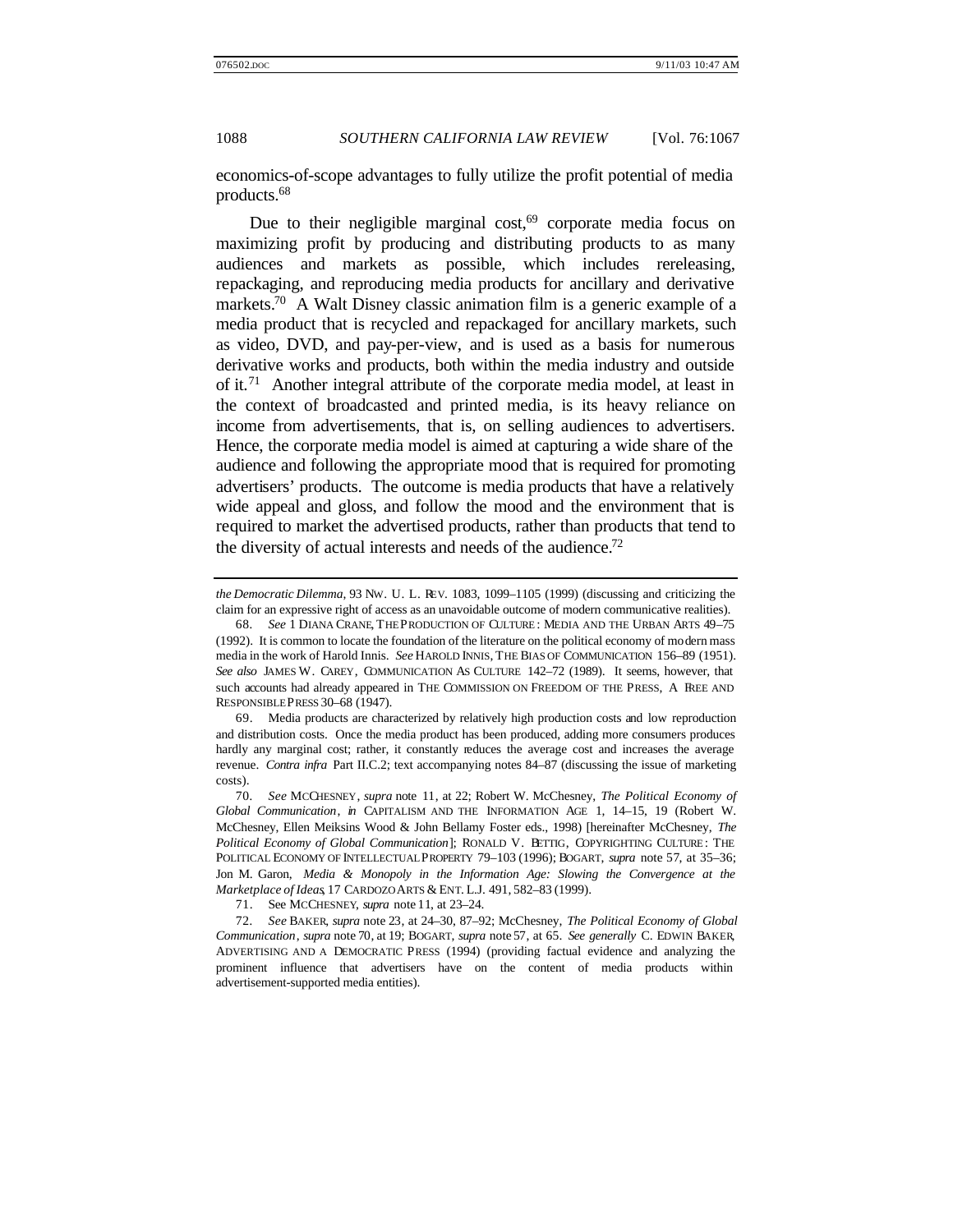Such an institutional economic-communicative structure has a considerable influence on the nature of media products that are produced by commercialized mass media. Under this structure, the nature of such products is to reach the largest audience and to be reutilized in as many ancillary and derivative markets as possible. One prominent result of this media structure is a growing tendency toward concentration and vertical integration, including distribution, in order to fully utilize the advantages of scale and scope with regard to the production and distribution of media products. Market concentration and conglomeration become essential for the long-term profitability of corporate media,  $73$  and an unavoidable implication of this is the effect on the diversity and variety of media products. Once corporate media address and capture mass audiences, the economics of reduced copying and distribution costs strengthen corporate media's incentive toward producing content that is relatively homogeneous and not unique. In such circumstances, dividing the audience, which is the meaning of diversified and unique content, would just increase the per-person cost because, with greatly reduced distribution and reproduction costs, the media products' costs become concentrated mainly in the creation of the original content and its marketing. Indeed, according to several theoretical models, book publishers, film studios, and other media organizations show an inherent bias against minority tastes and in favor of expression that is likely to appeal to large audiences.<sup>74</sup>

At this stage, a clarification is required: Nothing in the above-mentioned description contends that corporate media represent a static model of cultural transmission; contrarily, corporate media tend to invest considerable resources in locating and advancing new cultural

<sup>73.</sup> MCCHESNEY, *supra* note 11, at 27.

<sup>74</sup>*. See* BRUCE M. OWEN & STEVEN S. WILDMAN, VIDEO ECONOMICS 101–50 (1992) (surveying their own models and those of others). *See also* BAKER, *supra* note 23, at 37–40, 292 (explaining why the public-goods characteristics of media products, and the derivative ability to price discriminate their provision, lead to a homogenization of the communicative realm and to the domination of blockbuster media products); BETTIG, *supra* note 70, at 98–101 (giving several examples and empirical data on these processes within the American media industry); CRANE, *supra* note 68, at 55–75 (canvassing studies that link the production of mainstream, prosaic expression with increased concentration of media ownership); Lili Levi, *Reflections on the FCC's Recent Approach to Structural Regulation of the Electronic Mass Media*, 52 FED. COMM. L.J. 581, 597–98 (2000) (noting that consolidated conglomerates, such as the one composed of Viacom and CBS, may prefer their entities' own content and thereby discourage independent investment in content production); Paul DiMaggio, *Market Structure, the Creative Process, and Popular Culture: Toward an Organizational Reinterpretation of Mass-Culture Theory*, 11 J. POPULAR CULTURE 436, 440 (1977) (noting that larger, established media organizations have poorer records than do smaller, independent firms in providing innovative products).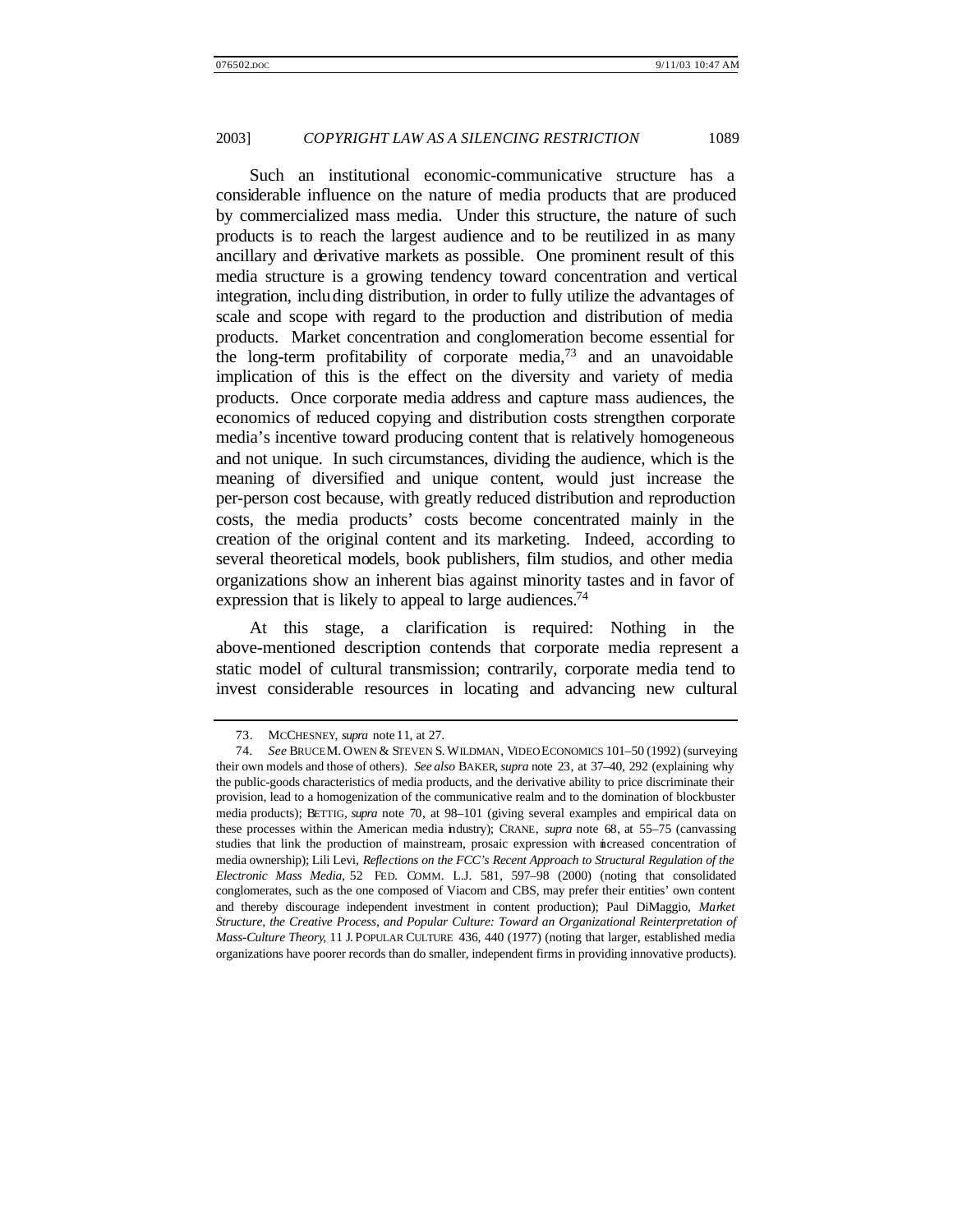directions and trends<sup>75</sup> in order to maintain the appearance of freshness and to sustain audience appeal. In doing so, however, corporate media still tend to concentrate on media products that are suitable for ongoing packaging and utilization of the above-mentioned types.<sup>76</sup> In a similar manner, the activity of corporate media is characterized by what Edwin Baker describes as a "faked diversity," which produces a wasteful amount of homogeneous mainstream media products. Corporate media do this while neglecting more marginalized media products that are less profitable (according to corporate media's main sources of revenues).<sup>77</sup>

Independent producers and creators, on the other hand, are guided by a different set of considerations. They do not possess such a large audience share and do not benefit from the same reduced distribution costs as corporate media do. Consequently, independent producers and creators have a much greater incentive to produce unique media products. For them, the distribution costs capture a much larger share of the total costs. Therefore, in relative terms, the extra expenditure on individualizing unique media products does not increase the costs much, but could increase the media product's appeal, especially when content is usually the only parameter through which independent producers and creators can compete with large-scale media corporations (as opposed to the parameters of price or the attractiveness of the media product to advertisers). In addition, since the activity of independent creators and producers is relatively diversified and sporadic, they are not subordinated to the same routine, unitary, and large-scale content biases, or to the bureaucratic, managerial commercial patterns that corporate media are exposed to. Hence, such creators and producers are capable of producing media products that are less

<sup>75</sup>*. See* JEREMY RIFKIN, THE AGE OF ACCESS 182–85 (2000) (describing the phenomenon of "cool hunters"—people who look out and seek for new cultural trends that can be packaged, commodified, and sold in commercial marketplaces).

<sup>76</sup>*. See* BOGART, *supra* note 57, at 27–32. Bogart emphasizes the fact that economic considerations of minimizing risks and maximizing potential profit drive corporate media to focus on packaging "ongoing media" rather than investing resources in "one shot media." A media vehicle of the ongoing type seeks to create patterns of habitual exposure. Producers constantly seek the continuity that comes with sequels and spin-offs—devices by which the success of a singular production can be extended by building on the public's familiarity with the original.

<sup>77</sup>*. See* BAKER, *supra* note 23, at 30–37, 178–82. *See also* BILL RYAN, MAKING CAPITAL FROM CULTURE : THE CORPORATE FORM OF CAPITALIST CULTURAL PRODUCTION 147–84 (1991) (describing how the production of cultural goods under the bureaucratic formatting system of corporate media embodies a marked tendency toward typicality and repetition); NEIL POSTMAN, AMUSING OURSELVES TO DEATH: PUBLIC DISCOURSE IN THE AGE OF SHOW BUSINESS (1986) (analyzing the continuous diminishment of public and educational values within modern media in general and television in particular, and discussing the domination of "entertainment for the masses").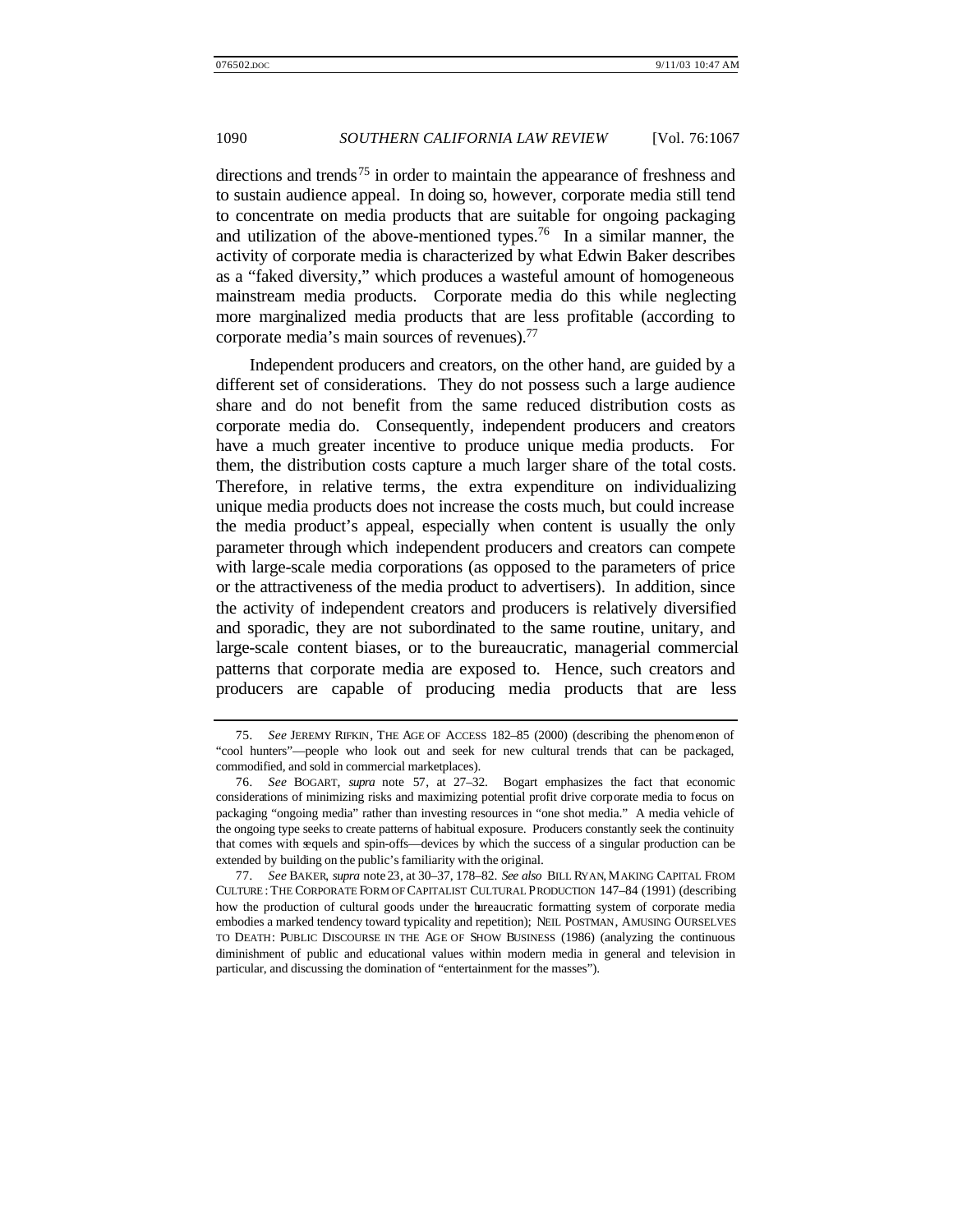homogeneous and more diversified than the industrialized lineup of mass-media products.

An industrial corporate media model, however, leaves hardly any space for independent producers and creators. There are general economic reasons for this: Many media areas are characterized by high financial costs due to the use of effective communication technologies; the existence of a concentrated structure of markets due to advantages associated with the economics of scope and scale; and derivative de facto control over central distribution bottlenecks. All these factors give dominant media corporations a considerable degree of control over marketing and distribution channels, enabling them to be significant gatekeepers over effective audience attention to creative content and to promote their own affiliated media products and copyright portfolios.<sup>78</sup>

These are not the only reasons for the barriers that independent producers and creators have to confront, however. Based on Part II.A, one can also presume that audience's preferences, as they are shaped within such media environments, are being biased toward commercialized mass-media products. It is not just dominant market share and control over central channels of distribution that give corporate media's creative products a considerable advantage when competing over audiences. The centrality of corporate media's creative content within any current communicative agenda relies also on its considerable influence in shaping people's cultural preferences, as well as the common solidarity attributes of media products. Thus, due to the nature of media products as public goods, most individuals, both in their capacity as consumers and as independent creators and producers of media products, have neither much ability nor much incentive to unchain any existing cultural lock-ins and support the production and effective dissemination of other alternative patterns of media products. The hedges that have to be overcome are not just economic hedges of corporate media's market domination but also conceptual barriers in competing over people's tastes and media preferences.

<sup>78.</sup> For a survey of these matters, see BETTIG, *supra* note 70 at 49–68, 79–103; MCCHESNEY, *supra* note 11, at 16–29. *See also* Matthew Fagin, Frank Pasquale & Kim Weatherall, *Beyond Napster:* Using Antitrust Law to Advance and Enhance Online Music Distribution, 8 B.U. J. SCI. & TECH. L. 451, 534–35 (2002) (discussing the concentrated structure of the record industry); Roni Mueller & Gretchen Wettig, *The "New" Series Co-Production Deal in Network Series Television*, 31 SW. U. L. REV. 627, 638 (2002) (discussing the concentrated structure of the television production industry); Netanel, *supra* note 39, at 1879–86; Balkin, *supra* note 13, at 407–14 (analyzing this issue from a legal realist perspective of the allocation of effective speech powers in society).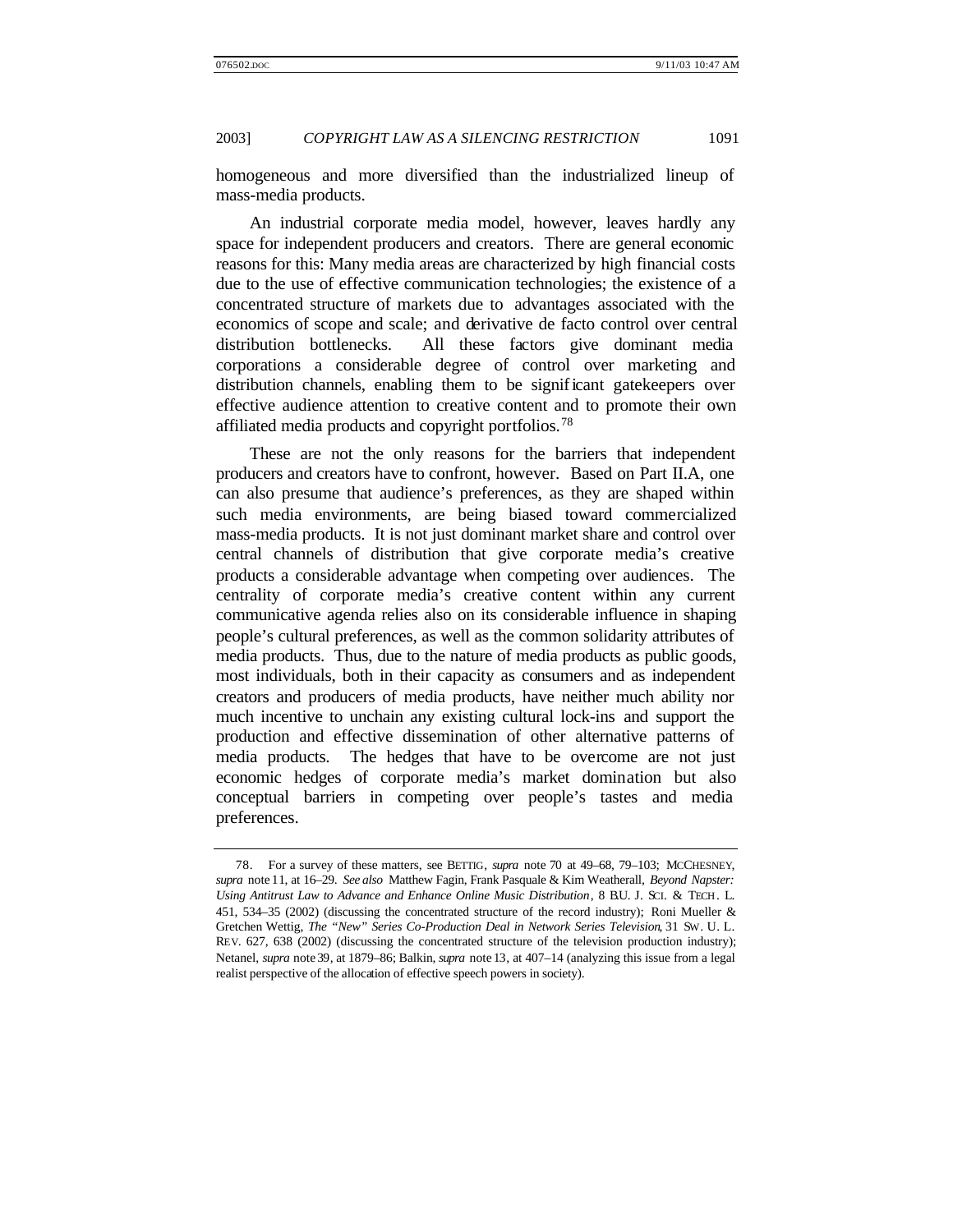My aim in Part II.C will be to show the significant role that extensive copyright protection has in such circumstances.

### C. THE ROLE OF EXTENSIVE COPYRIGHT PROTECTION

# 1. Leveraging Market Dominance Through Extensive Copyright Protection

Along with other parameters, extensive copyright protection plays a significant role in nourishing and empowering corporate media's hegemony regarding the type and genre of creative content, as well as specific media products. First and foremost, copyright law is the background law that establishes, defines, and protects the boundaries of media products that can be privately appropriated by corporate media.<sup>79</sup> The long, commodified reach of a creative work (that was originally created for one media market) throughout other supplementary markets is a direct outcome of privatizing the creative work with regard to additional activities and uses (that then become additional markets). The ability of corporate media to fully utilize all the ancillary and derivative markets of a media product that is a copyrighted work relies solely on broad and extensive intellectual property protection with regard to such additional mediated activities. The merchandizing of a media product (its branding and mass distribution) throughout as many ancillary and derivative markets as possible are all based on broad copyright protection, and in some cases, the support of other intellectual property rights, such as trademarks.

One good example is the right to make derivative works, $80$  which allows copyright owners to exploit all additional markets beyond the original market of the copyrighted work, including the transformation of the copyrighted work into another medium or format, as well as its adaptation or recasting. $81$  The right to make derivative works is the anchor

<sup>79</sup>*. See* BETTIG, *supra* note 70, at 101.

<sup>80.</sup> 17 U.S.C. § 106(2) (2000).

<sup>81.</sup> The full definition of a derivative work is:

a work based upon one or more preexisting works, such as a translation, musical arrangement, dramatization, fictionalization, motion picture version, sound recording, art reproduction, abridgment, condensation, or any other form in which a work may be recast, transformed, or adapted. A work consisting of editorial revisions, annotations, elaborations, or other modifications which, as a whole, represent an original work of authorship, is a "derivative work."

<sup>17</sup> U.S.C. § 101 (2000). *Contra* 2 MELVILLE B. NIMMER & DAVID NIMMER, NIMMER ON COPYRIGHT § 8.09[A], at 8–138 (1997). The authors claim that the exclusive right to make derivative works overlaps either with the exclusive reproduction right or with the exclusive public-performance right because any substantial reliance on an existing copyrighted work would be an infringement of one of these two rights. This argument, however, does not change the analysis in the above-mentioned text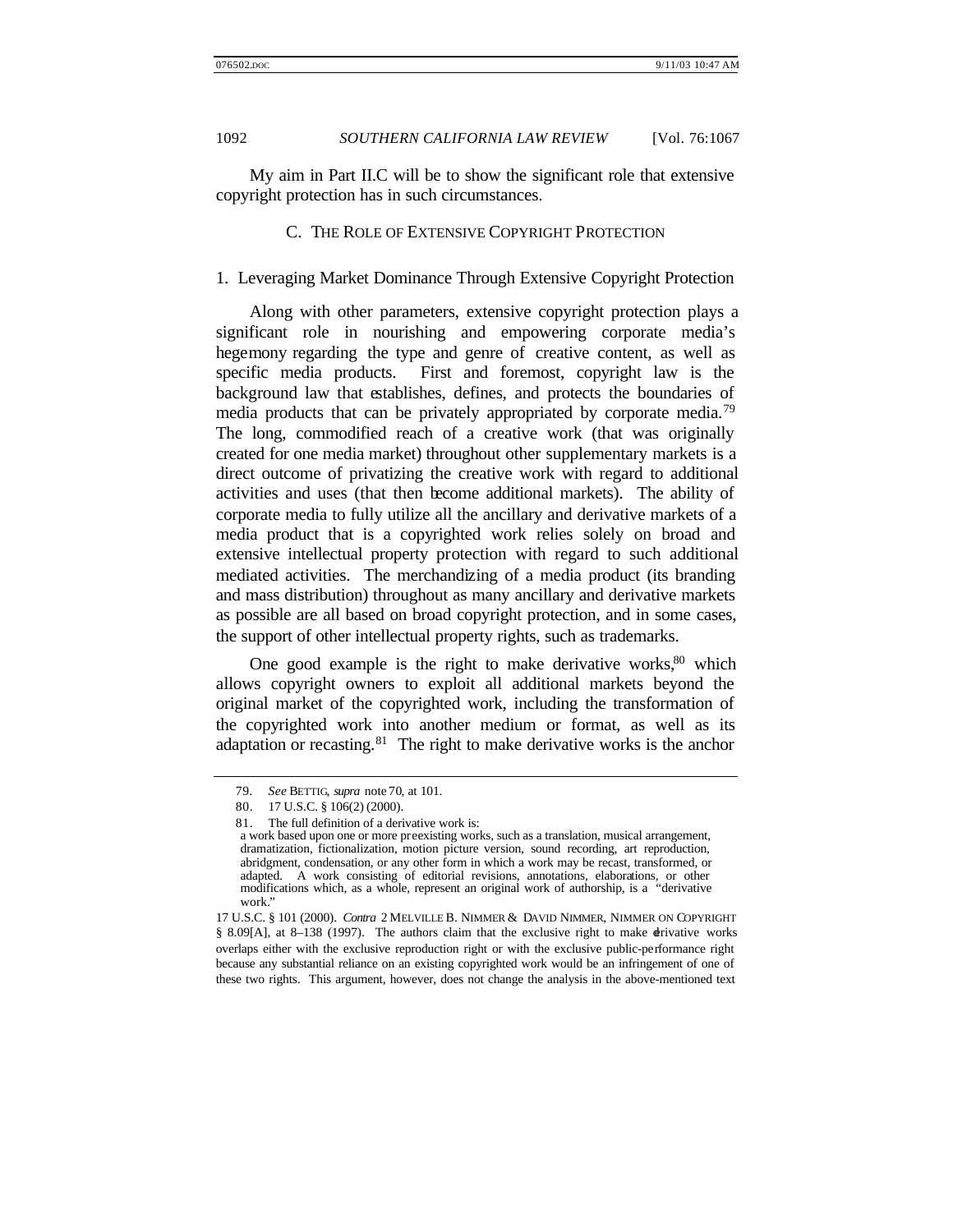that enables corporate media to use synergistic practices, in which a single creative work generates a variety of other media products. This helps to extend their presence within other different cultural industries, as in the case of a single comic book character like Batman, which is a vehicle for the production and sale by subsidiary corporation or licenses of a wide range of entertainment channels and consumer products (novelizations, music soundtracks, music videos, videocassettes, feature films, games, clothes) and channels of distribution (theatrical exhibition, pay-cable, pay-per-view, and network television services, for example).<sup>82</sup>

Such utilization of media products is relevant and applicable mainly to large-scale corporate media, which can utilize the advantages of economics of scope either through their own channels of distribution and subsidiary corporations or through licensing agreements and joint ventures. Since the basic creative content is a joint one to all derivative and ancillary products, production costs are reduced, and thus, corporate media further gains competitive advantages and market domination with regard to the various supplementary markets. $83$  The role of expanded copyright protection in such instances is crucial. Copyright protection is the source that makes economics-of-scope dynamics both possible and extremely desirable for corporate media. It is also broad copyright protection that gives corporate media the competitive advantage of being able to rely on media products

83*. See* MCCHESNEY, *supra* note 11, at 22–24. *See also* BETTIG, *supra* note 70, at 98–99. Bettig describes Disney's strategy to sell videocassettes directly to consumers: According to the first-sale doctrine, a subsequent rental of a lawful prerecorded videocassette does not require an authorization from its copyright owner. Thus, for example, *Beauty and the Beast* carried a suggested retail price of \$24.99 and whole-saled for about \$13.50. Each videocassette costs about \$2 to manufacture and \$2 to market. Disney expected to sell twenty million copies of this film, earning an estimated \$270 million from just this one video. This sum comes on top of the \$145 million the film earned at the U.S. box office and an additional \$200 million taken from box offices around the world.

because, for our purposes, the outcomes of a broad exclusive reproduction right would be exactly the same as the outcomes of a broad exclusive right to make derivative works.

<sup>82</sup>*. See* BETTIG, *supra* note 70, at 101; Eileen Meehan, *Holy Commodity Fetish, Batman! The Political Economy of a Commercial Intertext*, *in* THE MANY LIVES OF BATMAN: CRITICAL APPROACHES TO A SUPERHERO AND HIS MEDIA 47–65 (R.E. Pearson & W. Uricchio eds., 1991). For other examples of similar utilizations of a media product through various derivative and ancillary markets, see MCCHESNEY, *supra* note 11, at 23 (mentioning Disney's animated film, *The Lion King*, which generated over one billion in profit, and led to a lucrative Broadway show, a TV series, and 186 items of merchandising); BOGART, *supra* note 57, at 39. McChesney also mentions the similar manner in which Murdoch's News Corporation exploits its *X-Files* TV program. It produces the show, airs it over its Fox networks, and then shows reruns on its twenty-two Fox TV stations and its FX cable network. News Corporation has generated *X-Files* books and extensive merchandising, and Twentieth Century Fox (owned by News Corporation) released a movie version of the *X-Files* in 1998. News Corporation even has a traveling *X-Files* Expo, which visited ten U.S. cities in March 1998 with active promotion through other News Corp. media properties.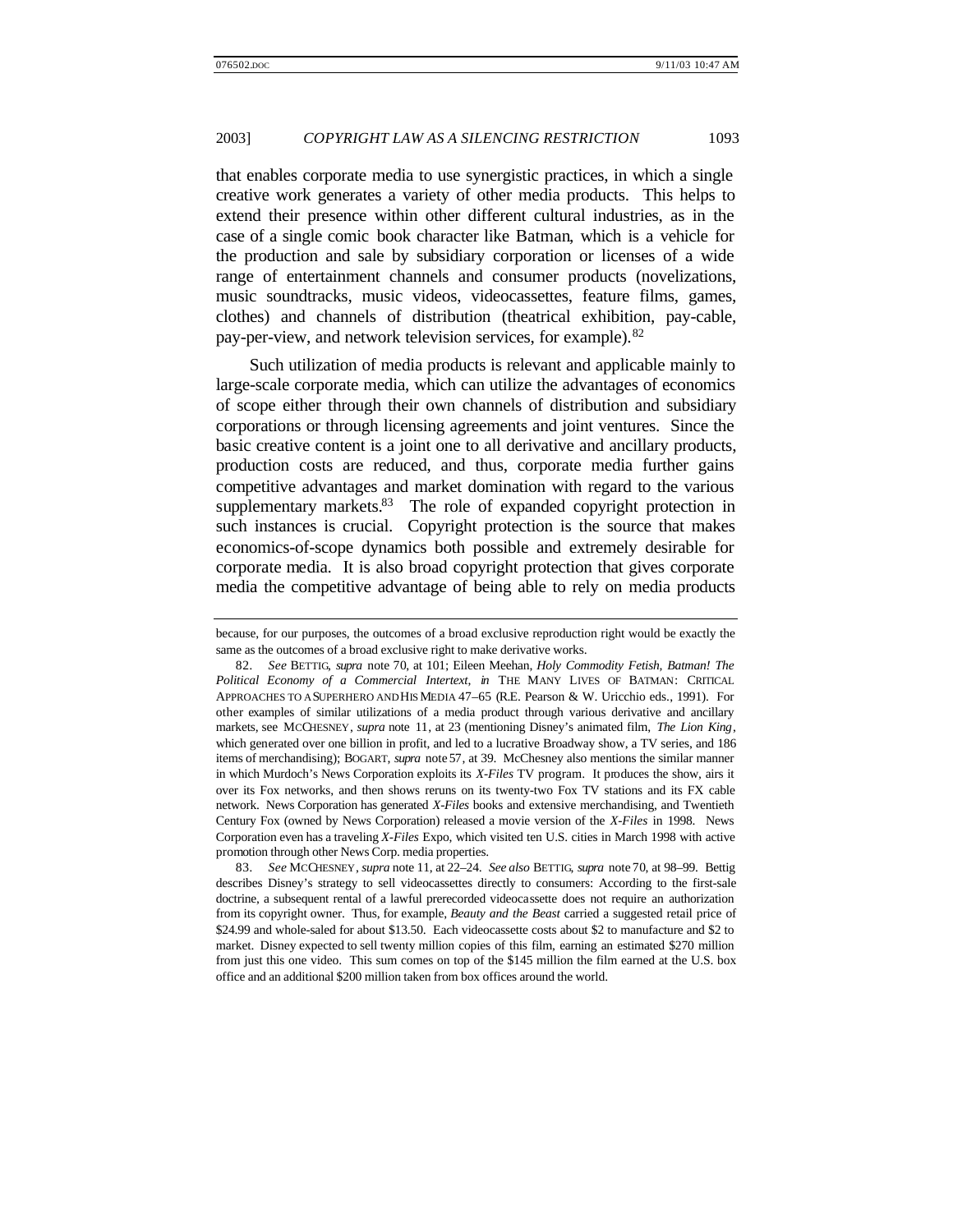that have already covered a considerable amount of their fixed production cost through their initial markets, and likewise, have already established their recognition and reputation.

From a cultural-diversity viewpoint, such processes are bound to weaken independent, noninfringing producers and creators who wish to gain effective audience attention and demand for their media products because, inter alia, such processes of excessive exposure to corporate media's multimarket media products decrease the total amount of cultural space left for other media products. The term "cultural space" embodies two distinct meanings in this context. The first refers to the limited amount of resources, such as time and money, that people can spend on media products. The second refers to the limited "mental shelf space"<sup>84</sup> that people have for cultural and media products. As a consequence, independent creators and producers must now spread their production costs over fewer consumers, which means higher prices to capture a decreased proportion of consumer surplus. Thus, corporate media can use their increased revenues from ancillary and derivative markets for marketing and promotional expenses, which both raise rival costs and further empower corporate media's influence on audiences' cultural preferences and tastes.

In such circumstances, the transfer of symbolic messages across media boundaries initiate a circular synergy that makes the whole more powerful and more profitable than the sum of its separate parts; $85$  that is, the cultural-solidarity value of a media product is further empowered by its expansion to derivative and ancillary markets, $86$  while concurrently, the revenues that are gained are used to further deepen the centrality of the media product through promotional expenses. The point is that at this stage, copyright protection no longer serves as a means to induce creation; rather, it serves as a financial source to recoup marketing costs that undermine the ability of marginal creators and producers to reach their potential audiences.<sup>87</sup>

<sup>84</sup>*. See* FRANK & COOK, *supra* note 57, at 38–39 (quoting and commenting on WILLIAM J. GOODE, THE CELEBRATION OF HEROES 75 (1978)).

<sup>85</sup>*. See* BOGART, *supra* note 57, at 222.

<sup>86</sup>*. See infra* Part II.C.3.

<sup>87</sup>*. See* Raymond Shih Ray Ku, *The Creative Destruction of Copyright: Napster and the New Economics of Digital Technology*, 69 U. CHI. L. REV. 263, 316–17 (2002). *See generally* Mark S. Nadel, *Questioning the Economic Justification for Copyright*, *at* http://papers.ssrn.com/sol3/papers.cfm?abstract\_id=322120 (last modified Feb. 21, 2003) (arguing that "borderline creations" are crowded out because a significant amount of revenue is generally used to promote popular creations).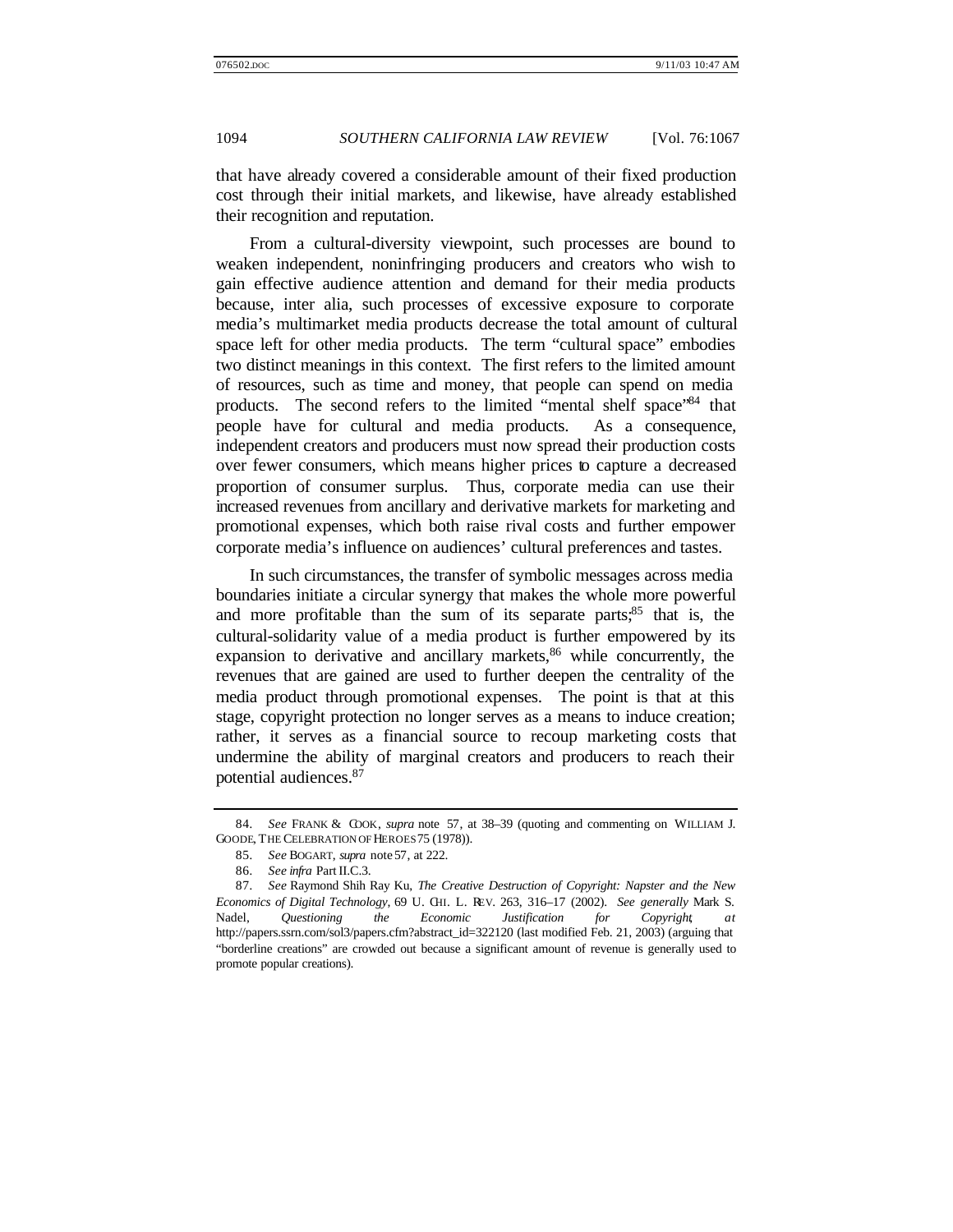Another reason for the weakening of independent producers and creators derives from the fact that what is a derivative or an ancillary market for corporate media might be an initial and only market for independent creators and producers. Consequently, while corporate media have usually covered their fixed production cost of copyrighted works (with a marginal cost of almost zero) when products reach the derivative and ancillary markets, independent creators and producers are often still at the stage of trying to cover their fixed production costs. Independent creators and producers, therefore, have a very limited ability, if any at all, to compete with corporate media's pricing flexibility<sup>88</sup> and use of strategic price discrimination through different channels of distribution (which, in itself, often requires large investments and control over large portfolios of copyrighted material).<sup>89</sup>

The mere formal fact that independent creators and producers are legally entitled to the same scope of copyright protection is barely of any comfort. What is at stake is not the formal allocation of intellectual property rights, but rather the substantive ability of a few powerful media corporations to utilize broad copyright protection in particular and their aggregated economic and speech powers in general as a lever for gaining market and cultural dominance for their relatively homogeneous lineup of media products. Not only is such ability not available to independent, noninfringing creators but their practical capability to reach consumers of media products is impaired and silenced by extensive copyright protection as corporate media use it.<sup>90</sup>

Another example is the Sonny Bono Copyright Term Extension Act, which extended the term of copyright protection, including retrospectively

<sup>88.</sup> For a similar analysis in the context of international trade in media products, see C. Edwin Baker, *An Economic Critique of Free Trade in Media Products*, 78 N.C. L. REV. 1357, 1381–88 (2000).

<sup>89</sup>*. See* BAKER, *supra* note 23, at 38–40; Netanel, *supra* note 39, at 1915. *See generally* Michael J. Meurer, *Copyright Law and Price Discrimination*, 23 CARDOZO L. REV. 55 (2001) (discussing and analyzing the prominent role that price-discrimination methods occupy with respect to copyrighted works and in the context of ancillary and derivative markets).

<sup>90.</sup> Hence, the legal realism approach toward copyright law, as several commentators recently emphasized, is applicable not only in the context of the relationship between copyright owners and the rest of society (that is, the general public and other creators who wish to use existing copyrighted material). In addition, legal realism is relevant to copyright law with regard to the nexus, or collision, between two competing groups of copyright owners that are differentiated in their effective speech powers and cultural influence. For the legal realism approach toward copyright law, see Julie E. Cohen, Lochner *in Cyberspace: The New Economic Orthodoxy of "Rights Management*,*"* 97 MICH. L. REV. 462 (1998); Margaret J. Radin & R. Polk Wagner, *The Myth of Private Ordering: Rediscovering Legal Realism in Cyberspace*, 73 CHI.-KENT L. REV. 1295, 1296 (1998); Keith Aoki, (*Intellectual) Property and Sovereignty: Notes Toward a Cultural Geography of Authorship* , 48 STAN. L. REV. 1293, 1311–38 (1996).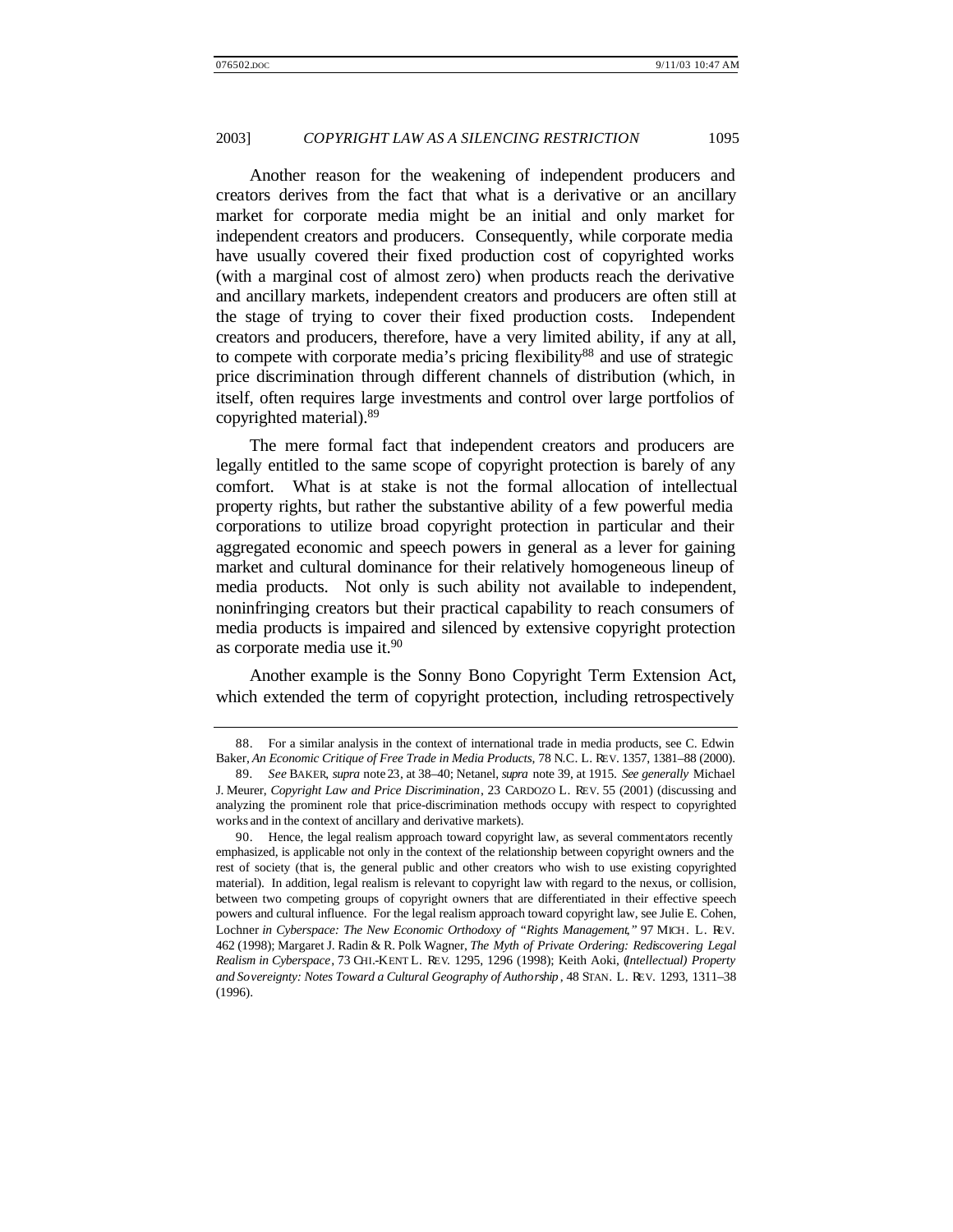for existing copyrighted materials, by an additional twenty years,  $91$  and which the Supreme Court recently upheld as constitutional.<sup>92</sup> The Act's consequences are not just in the additional revenues copyright owners will gain. What is more, a considerable amount of copyrighted works will now have to wait twenty years more before becoming a part of the public domain. In addition, extending copyright terms enables media corporations with a large inventory of popular copyrighted works to continue the mass distribution of these works through various media-products markets in the above-mentioned manners; again, the marginal cost is almost zero and less space is left for new, independent creative materials.

Scenarios of this kind teach us that there is something misleading in our tendency to analyze the harm of copyright law just in terms of exclusion and enclosure, such as the diminishment of the public domain, copyright's limitations on freedom of speech, and so on. Along with these harms is the harm of excessive exposure. The social cost of extensive copyright protection exists also in the increased power of major copyright-portfolio owners to "float" and "dump" their creative materials on society. Media corporations are able not only to exclude other creators from using their copyrighted materials but also to dominate society's cultural agenda. They can release creative materials with the timing, extent, amount, and price that give them a major influence over people's preferences for media products, leaving little place for outside independent, noninfringing media producers. Copyright law is a social engineering measure. It is intended to benefit the public by providing it with a variety of pluralistic creative materials and media products. From this perspective, the above-mentioned processes cannot be ignored. Copyright's goals and duties are to navigate the creative sector through paths that best serve the public interest. The combination of a media environment that is constituted of conglomerated, commercialized corporate media, together with broad and extensive copyright protection, leads to undesirable communicative and economic outcomes.

## 2. Copyright's Allocative Inefficiency and the Reverse Scenario

My analysis in Part II.C.1 emphasizes the deficiencies that expanded copyright protection could have in terms of allocative efficiency. Glynn Lunney has criticized broad and expanded copyright protection on the

<sup>91</sup>*. See* Pub. L. No. 105-298, § 102, 112 Stat. 2827 (1998) (codified as amended at 17 U.S.C. §§ 101, 108, 203(a)(2), 301(c), 302, 303, 304, 504 (2000)).

<sup>92</sup>*. See* Eldred v. Ashcroft, 537 U.S. 186 (2003).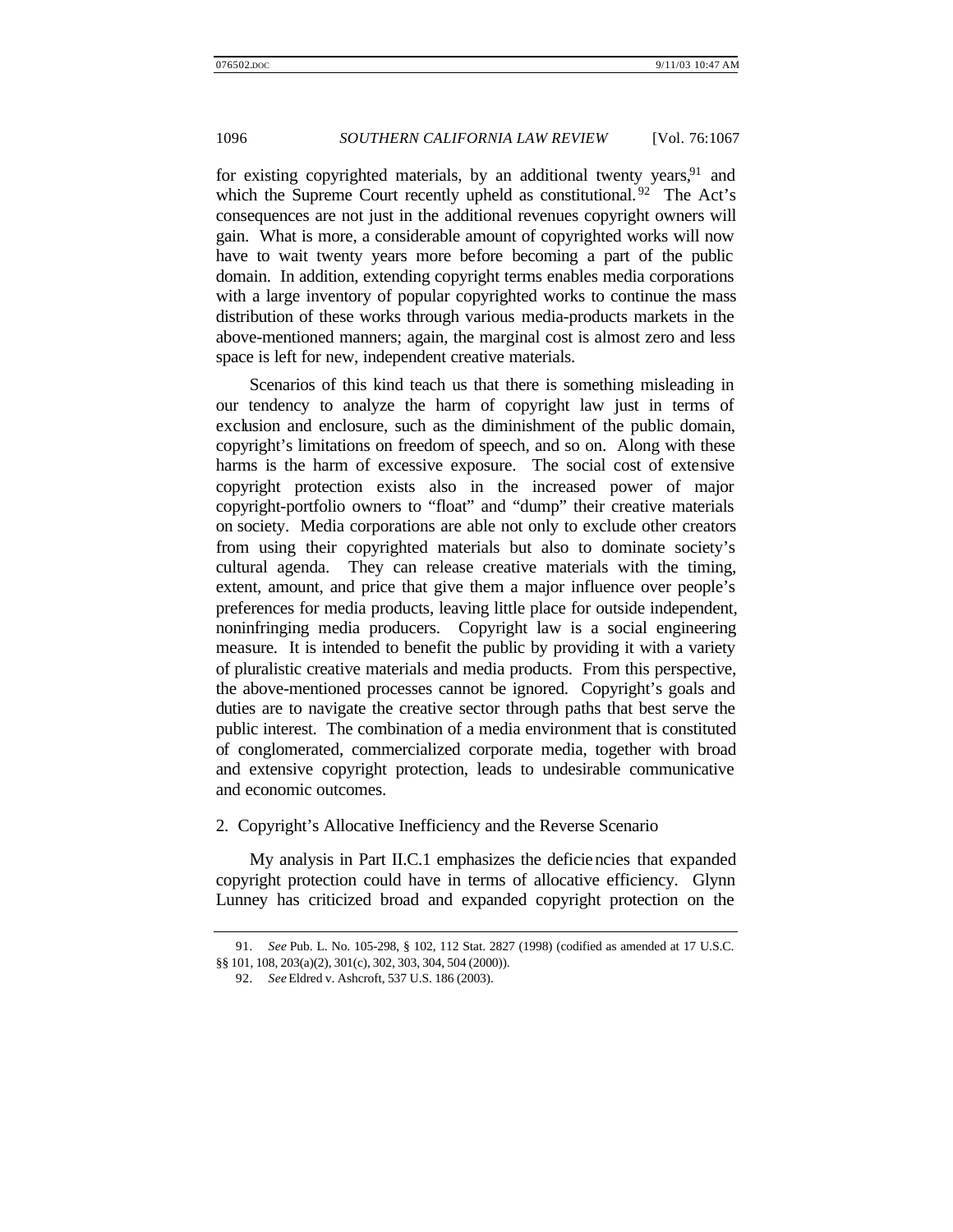grounds that, from an overall test of allocative efficiency, expanded copyright protection will draw resources away from other socially valued, noncreative activities.<sup>93</sup> But according to Part II.C.1, the allocative deficiencies of expanded copyright protection are even further reaching. Strong copyright is expected to reduce opportunities for plural and diversified media products because it encourages corporate media to invest their resources in limited types and genres of media products that would have both the largest audience and the capability of being reutilized in as many markets as possible.<sup>94</sup> Hence, within a corporate media environment, broad copyright protection is expected to induce a wasteful competition among media products, most of which are relatively homogeneous.

Part II.C.1 also questions the validity of another argument that has been recruited to support strong copyright protection: the cross-subsidy argument.According to the cross-subsidy argument, strong copyright protection encourages the media to invest resources in more risky and marginal projects by enabling media corporations to recoup the costs of such projects from a greater portion of revenues assigned to the more successful and profitable projects.<sup>95</sup> The application of the cross-subsidy argument, however, is very much dependent on the identity and the characteristics of the relevant media entity. A professional publishing house that focuses on specific types of books might adopt a cross-subsidy policy in a manner that supports marginal and more risky projects in its unique area of interest, especially if its motivation and considerations for publication are not purely financial. Corporate media, on the other hand, are expected to adopt a cross-subsidy policy that best accords with their nature, both as a profit-motivated body and as a body possessing parameters that influence their investment policy.<sup>96</sup> Hence, the cross-subsidy policy of corporate media presumably would focus on allocating the risk among several media products, all of which have the potential of being blockbusters. The chosen products would be those that attract the largest audience and have the capability of being reutilized in as many additional markets as possible. From corporate media's point of view, there is no logic in using the backup of a cross-subsidy scheme to finance the production of more marginal and less profitable projects. A related issue is that an efficient utilization of a cross-subsidy scheme requires a considerable portfolio of projects, which enables an allocation of

<sup>93</sup>*. See* Lunney, *supra* note 22, at 655–56.

<sup>94</sup>*. See* BAKER, *supra* note 23, at 15–19.

<sup>95</sup>*. See* Paul Goldstein, *Copyright*, 55 L. & CONTEMP. P ROBS. 79, 83 (1992).

<sup>96</sup>*. See supra* Part II.B.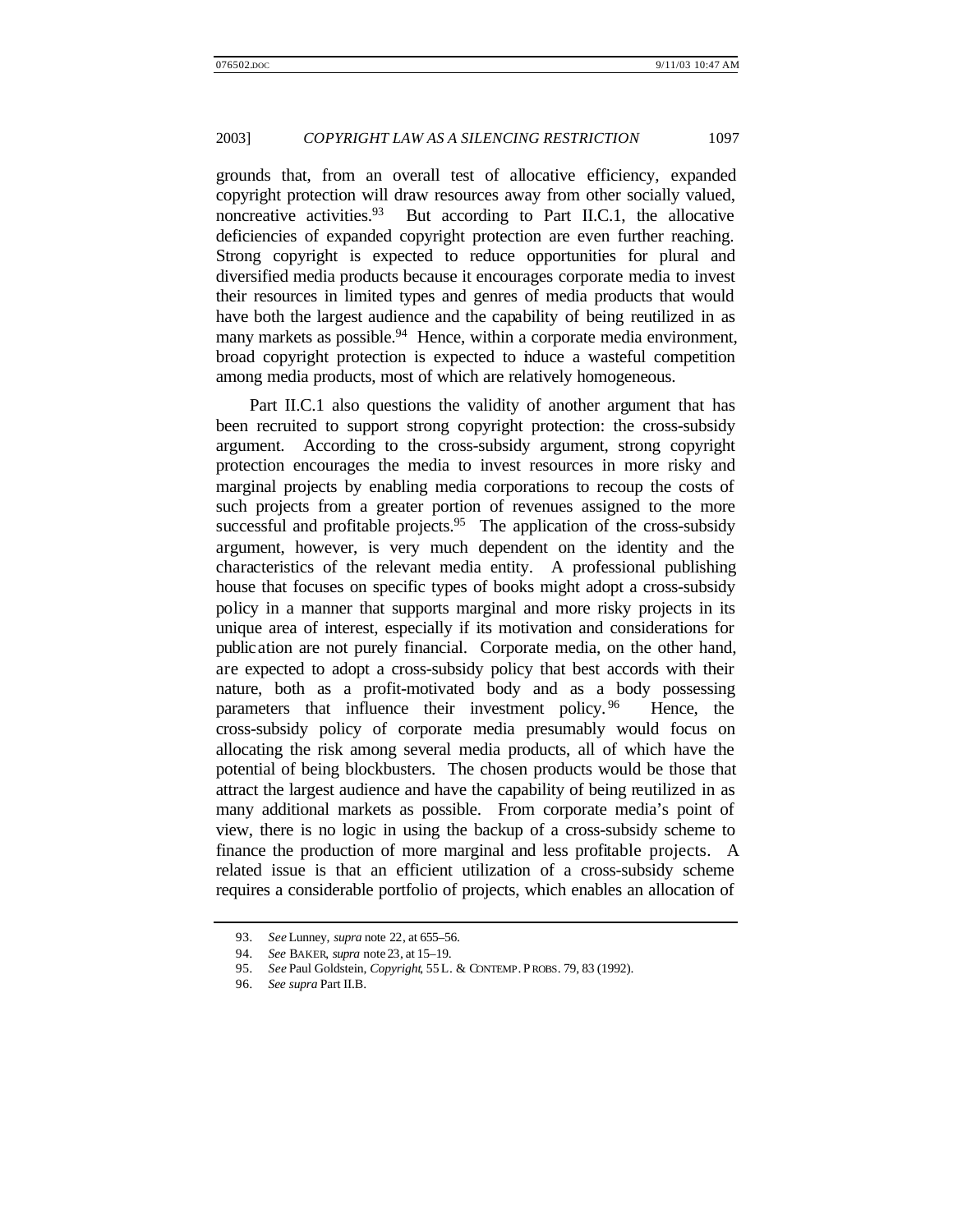risk among them. Such a structure, however, characterizes mainly corporate media rather than independent creators and producers. As a consequence, broad copyright protection, which relies on the cross-subsidy argument, is expected to benefit mainly corporate media entities. But instead of using it for its proclaimed purpose of diversity, such entities would utilize it to produce more of the same kinds of media products with less risk.<sup>97</sup>

*The Reverse Scenario*. There still remains the question of the reverse scenario: whether a narrower scope of copyright protection would mitigate some of the institutional diversity externalities previously described. Natural intuition might lead to the following claim: Instead of having corporate media benefit from all the potential profits of expanded copyright protection, the only difference would be that other "free riders" would benefit from providing similar, if not identical, media products. Thus, for example, if Disney would not have an exclusive right to produce an ice ballet, a quiz book, or a calendar all based on *The Lion King*, other entrepreneurs would produce these products instead. Prices might decrease due to an emerging competition, but nothing would change in the landscape of diversity because the popularity of media products and their demand curve would remain the same, regardless of changes in the supplier's identity.

This intuition, however, is misguided for several reasons, all related to our foregoing discussion. Such an analysis ignores the fact that people's preferences for media products are determined by, rather than exogenous to, any current realm of media products and information they are effectively exposed to.<sup>98</sup> Such an analysis also ignores the fact that the success of a media product in markets generally and in derivative and ancillary markets particularly very much depends on the resources that corporate media invest in its marketing and promotion.<sup>99</sup> Hence, once corporate media lose one of their exclusive rights, and therefore refrain from further supporting their media products in certain markets, it is far from certain that the cultural landscape of these markets, as well as people's preferences, will remain exactly the same.

Moreover, once corporate media is unable to gain the same market and cultural dominance in derivative and ancillary markets, their basic

99*. See* Nadel, *supra* note 87, at 24–25.

<sup>97</sup>*. See* Nadel, *supra* note 87 (claiming that the greater revenues, which broad copyright protection produces, are used mainly for marketing and promotional expenditures, and not for producing marginal and less profitable media products).

<sup>98</sup>*. See supra* Part II.A.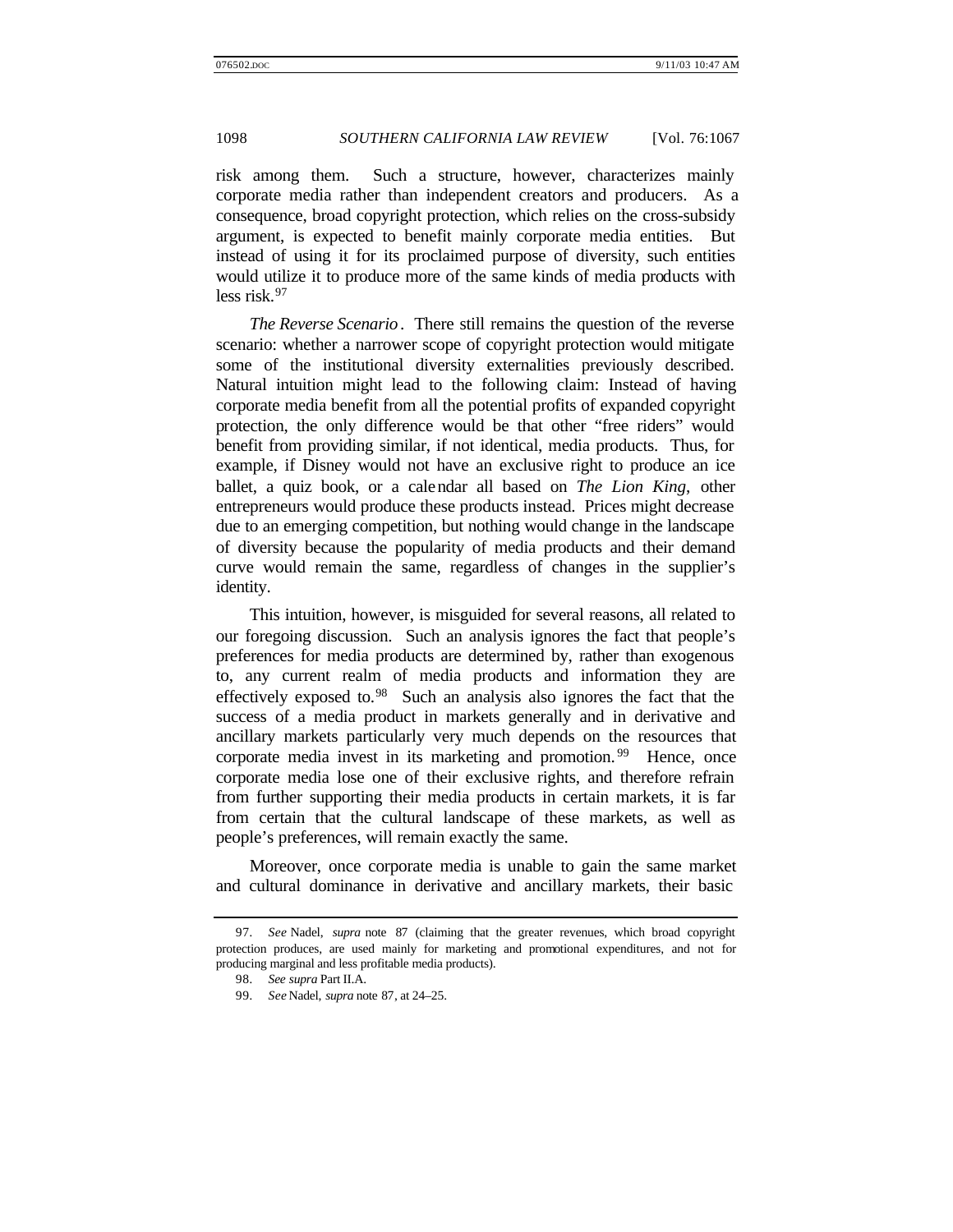strategy regarding the production of media products would be expected to go through some changes. It is one thing to invest \$100 million in a sequel to Batman when the movie promotes a whole array of Batman-branded products and ancillary media markets. It is a totally different thing to invest the same amount of money once the extent of exclusive rights within such derivative and ancillary markets shrinks significantly.

Any transformation in the extent and scope of copyright's protection would have some influence on the manner in which corporate media allocate their resources for the production of media products, as well as for their distribution, promotion, and marketing through additional markets. As a consequence, audiences' preferences and the cultural space left open for other media products would also be expected to undergo a certain transformation, at least regarding some of the media markets. It would be extremely speculative to try to evaluate what exactly would happen in such circumstances. The point is that if corporate media gain fewer profits from producing blockbuster media products that can be reutilized in the manner described in Part II.C.1, their basic incentive to produce and support such products, as well as to enter all their related markets, would be expected to decrease, at least to some extent. The result would be more space for independent creators and producers, as well as an improvement in the disadvantaged position from which they suffer now, given that the market is totally dominated by corporate media's products.<sup>100</sup>

# 3. Leveraging Cultural Dominance Through Extensive Copyright Protection

So far, our analysis has focused on the manner in which corporate media utilize expanded copyright protection to gain market dominance. In addition, extensive copyright protection plays a significant part in the commodified packaging of media products as an element with an independent influence on audience's preferences. The first association that comes to mind in this context is what Margaret J. Radin described as the "domino effect" of commodification.<sup>101</sup> The existence of a considerable amount of commodified media products causes a contagious commodification all through the integrated communicative arena, thus precluding, or at least diminishing, the value people attribute to alternative media products that are less commodified. This description is too sweeping, and even Radin doubted the validity and the empirical support

<sup>100</sup>*. See infra* Part II.C.1.

<sup>101.</sup> MARGARET J. RADIN, CONTESTED COMMODITIES 95–96 (1996).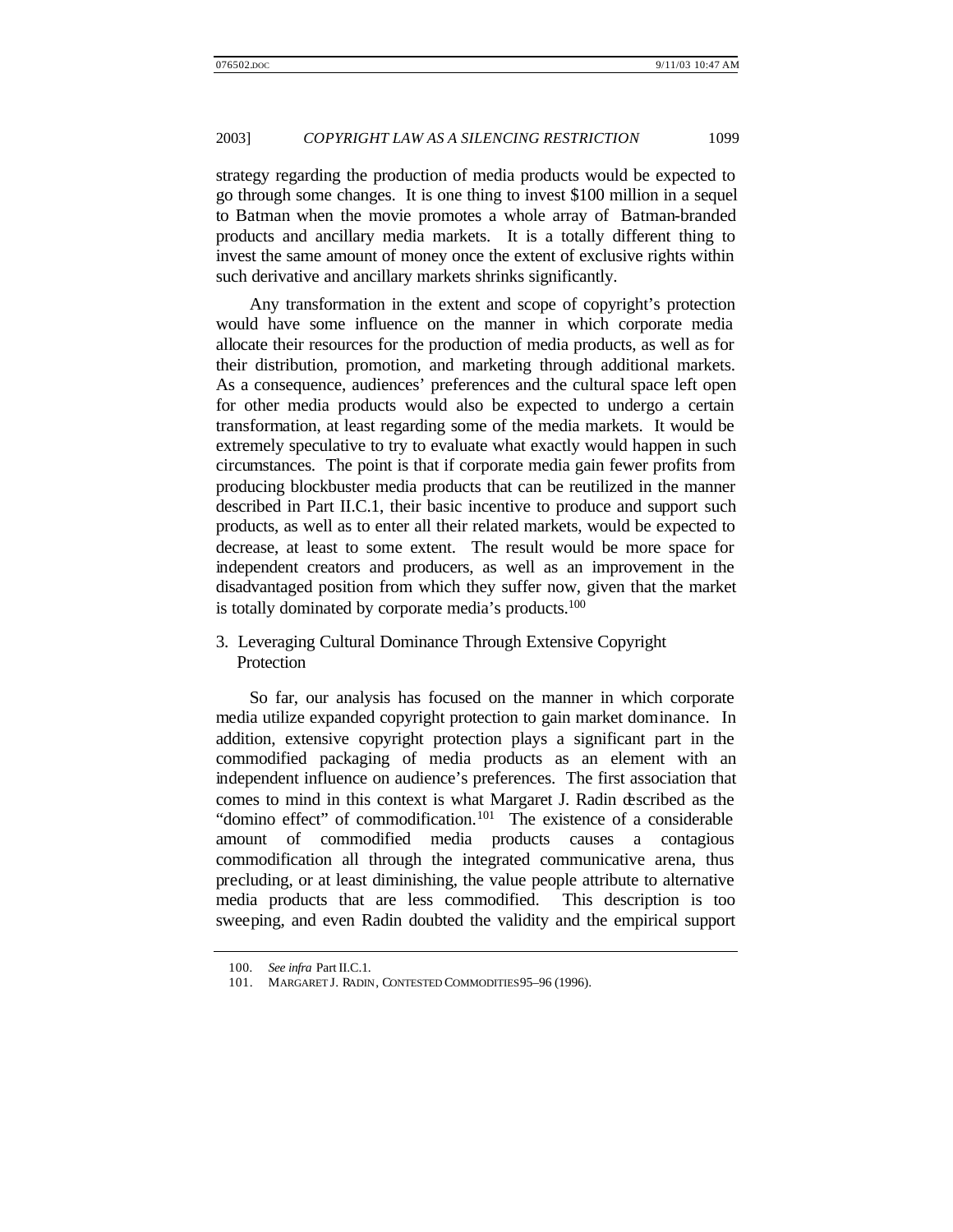for the domino-effect argument in its extreme version.  $102$  Nevertheless, to some extent, the commodified nature of media products does seem to shape people's preferences,<sup>103</sup> and when it does, broad copyright protection, as well as other intellectual property rights protection (such as trademark protection), is there to support these preferences.

Intellectual property protection is also the legal source that enables the transformation of a media product into a fungible commodity within a wide range of derivative and related products, such as items of clothing, toys, food, and many other commodities. The proprietary aspects of a commodified media product, as they are constituted and supported by intellectual property protection, may amount to an independent consideration that influences people's preferences toward commodified media products as such. Once media products are shaped and packaged as fungible, commodified goods, people's attitude toward such products, especially in their capacity as solidarity goods, will be influenced by a consumer's perspective that sees in terms of brands, bargains, images, and social status.<sup>104</sup> In such instances of increased commodification, the issue at stake is not just the mere fact that a price has to be paid in order to consume the media product; rather, the issue is that part of the value that consumers attribute to the media product derives from its characteristic as a commodified product.<sup>105</sup> Thus, Coombe and Herman write:

Intellectual property laws structure a field of semiotic possession control over a sign—and thereby shape forms of symbolic practice. They create proprietary rights in a cultural commodity or commodity-sign—the trademark—and capacities to control its potential meaning and interpretation. Proper signifying activity that connects the product, the brand name, and the corporate source in the mind of the consumer in a closed circuit of meaning and affect forms the basis for

<sup>102</sup>*. See id*. at 98.

<sup>103</sup>*. See* Stephen J. Schnably, *Property and Pragmatism: A Critique of Radin's Theory of Property and Personhood*, 45 STAN. L. REV. 347, 388–89 (1993). *See also* Cass Sunstein, *Social Norms and Social Rules*, 96 COLUM. L. REV. 903, 928–31 (1996) (emphasizing the fact that meanings and social roles affect preferences).

<sup>104</sup>*. See* STUART EWEN, ALL CONSUMING IMAGES: THE POLITICS OF STYLE IN CONTEMPORARY CULTURE 79 (1988); Keith Aoki, *How the World Dreams Itself to be American: Reflections on the Relationship Between the Expanding Scope of Trademark Protection and Free Speech Norms*, 17 LOY. L.A. ENT. L.J. 523, 528 (1997); Schnably, *supra* note 103, at 388–89.

<sup>105</sup>*. See* Schnably, *supra* note 103, at 385 (explaining why "it is a mistake to equate commodification with the legality of [market] transfers"). According to Schnably, commodification is a set of relations in personal consumptions, which limit the potential for creativity and self-development that people inevitably strive to exercise.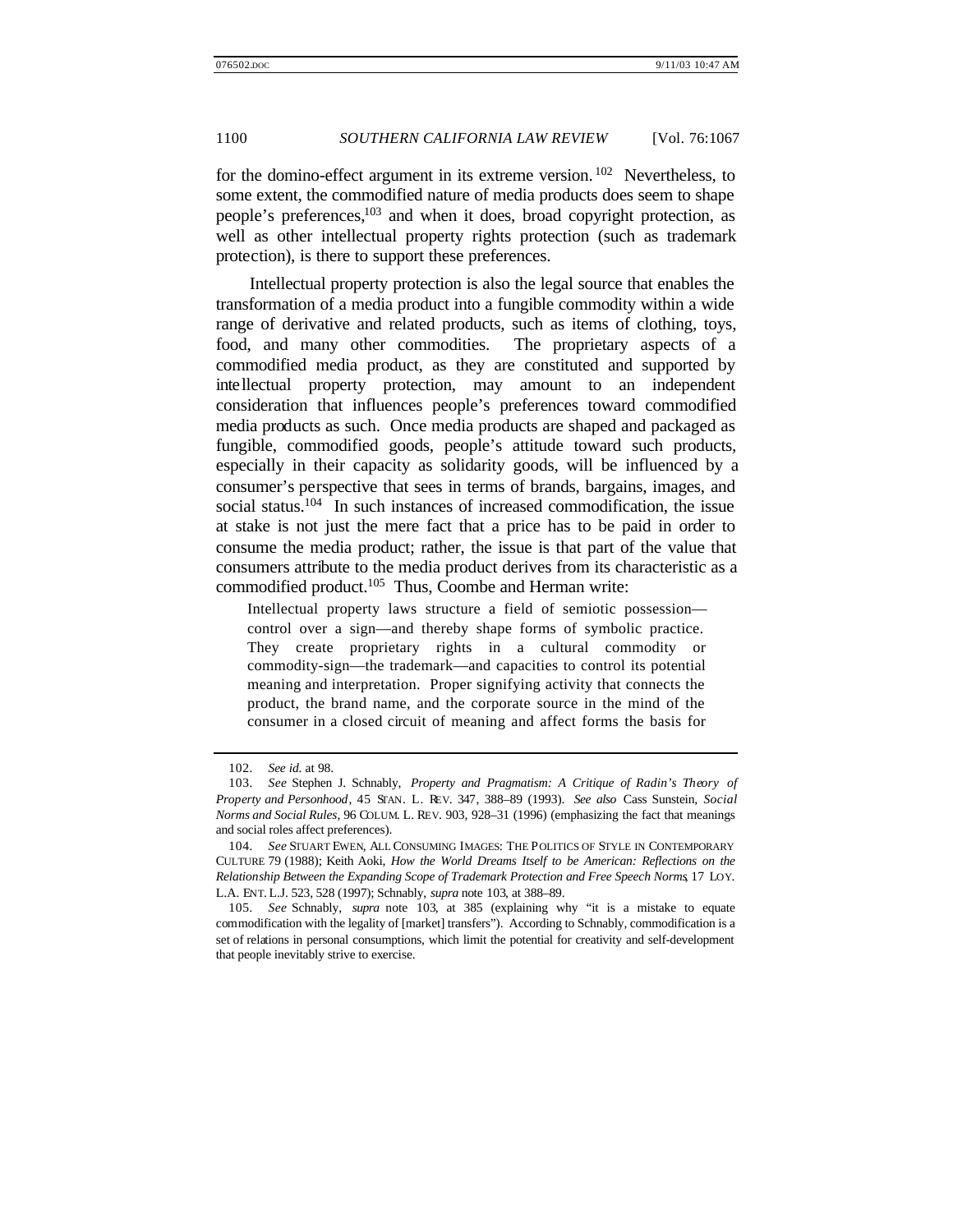the trademark holder's legal entitlement to fully exploit and appropriate the exchange value of the commodity-sign in the marketplace.<sup>10</sup>

Coombe and Herman refer to the general manner in which corporations utilize the value of symbolic signs that are attached to commodities, even in circumstances when such symbolic signs have gained independent recognition and value that have no connection to the nature or quality of the products they are attached to, such as t-shirts with a picture of Mickey Mouse.<sup>107</sup>

But there is another point: Just as Mickey Mouse, the cartoon character, promotes the t-shirt, the t-shirt of Mickey Mouse promotes and supports the solidarity value of Mickey Mouse, the cartoon character, within feature media products.<sup>108</sup>

In such circumstances, the value that is gained by assigning an intellectual property protection<sup>109</sup> operates in both directions. Not only does the original media product advance the sale of derivative consumption products, which embody its symbolic signs, but the commodified value of the derivative consumption products supports the cultural and solidarity value of the original media product and its symbolic signs. Hence, when the character of Mickey Mouse, which is protected by copyright independently and apart from the stories in which it appears,  $10$  is

110*. See* Walt Disney Prods. v. Air Pirates, 581 F.2d 751, 755 (9th Cir. 1978). *See also* 1 NIMMER & NIMMER, supra note 81, § 2.12, at 2–172.33 (stating that the prevailing view is that characters per se are entitled to copyright protection, independently and apart from the stories they

<sup>106.</sup> Rosemary J. Coombe & Andrew Herman, *Culture Wars on the Net: Trademarks, Consumer Politics, and Corporate Accountability on the World Wide Web*, 98 S. ATLANTIC Q. 917, 922 (2001). *See also* RYAN, *supra* note 77, at 190–91.

<sup>107.</sup> Within trademark law, such protection is granted by the dilution theory, which protects a trade symbol against uses that are likely to undermine the symbol's distinctiveness, even in the absence of any confusion regarding the product that is being sold and its goodwill. *See* Federal Trademark Dilution Act of 1995, Pub. L. No. 104-98, 109 Stat. 985 (codified at 15 U.S.C. §§ 1051, 1125(c), 1127 (2000)).

<sup>108</sup>*. See* JANE M. GAINES, CONTESTED CULTURE : THE IMAGE, THE VOICE, AND THE LAW 198, 214 (1991).

<sup>109.</sup> Within copyright law, such protection would usually be applied either through the exclusive right of reproduction or through the exclusive right to make derivative works, both of which have been interpreted broadly. *See supra* note 2; text accompanying notes 107–08. Another powerful source of protection would be trademark law, which in this context operates not under its traditional role of preventing confusion about the product's source but under its more recent antidilution capacity of protecting the distinct value of the famous symbolic sign itself, even in the absence of any confusion regarding the product's source. *See generally* Jessica Litman, *Breakfast with Batman: The Public Interest in the Advertising Age*, 108 YALE L.J. 1717 (1999); Alex Kozinski, *Trademarks Unplugged*, 68 N.Y.U. L. REV. 960 (1993) (describing the ongoing expansion of the legal protection of trademarks in the face of circumstances that far exceed trademark law's traditional role of preventing confusion of third parties and protecting the goodwill of a product).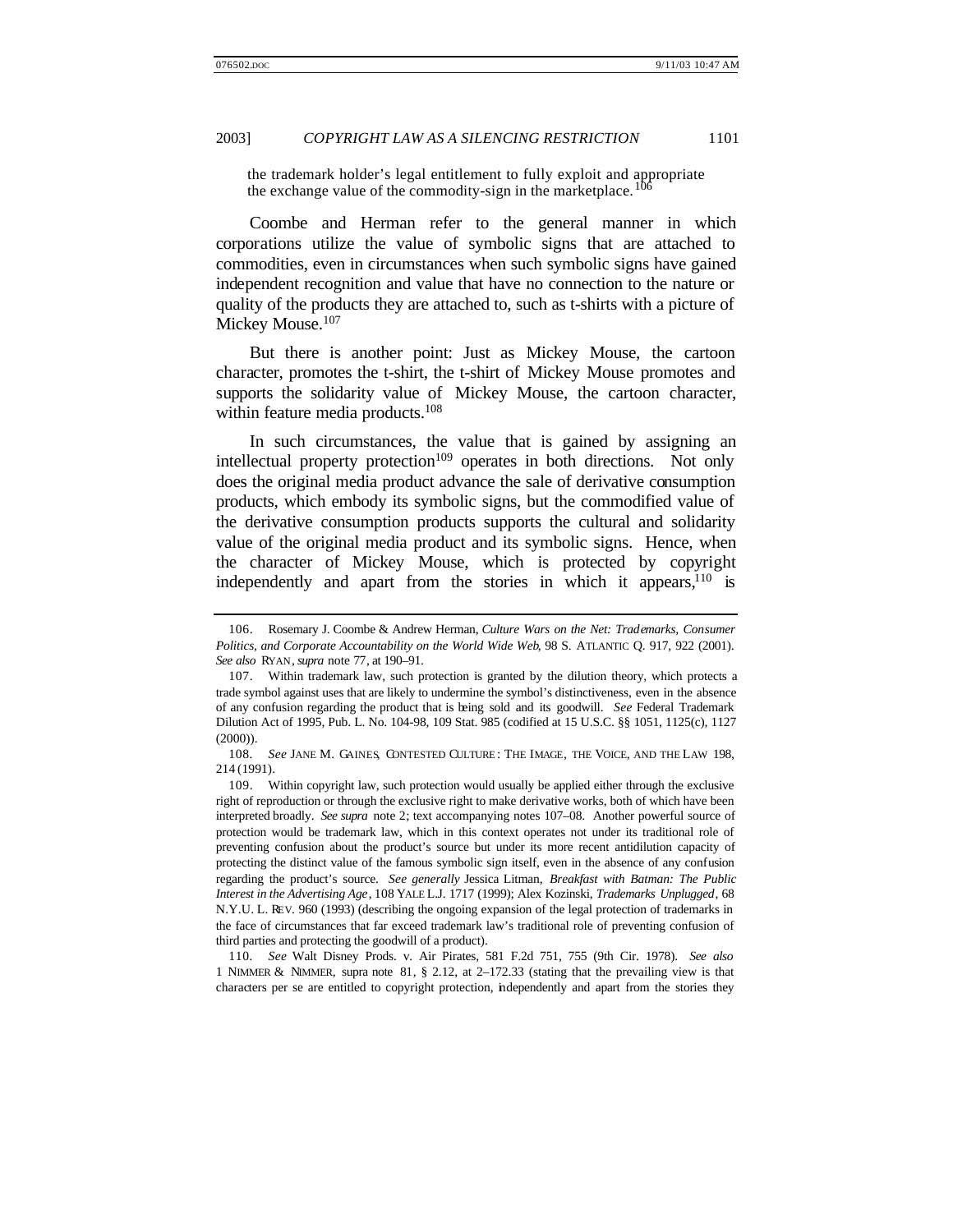merchandised and licensed to a wide range of consumption products, there is a positive semiotic feedback process: Such commodified products both benefit from the copyrighted symbolic sign and further nourish the cultural-solidarity value of the originating copyrighted work $111$ 

In describing such processes, I am not claiming that fictional characters should never be entitled to an independent copyright protection, or that there should not be any legal protection against the dilution of a trademark. Likewise, there is no justification to undervalue the legitimacy of such media-oriented consumption products and the enjoyment and benefit people derive from consuming them. My only purpose is to show how broad intellectual property protection establishes a circular dynamic effect under which the cultural solidarity value of media products is leveraged and maintained by its related nonmedia commodified products.<sup>112</sup> Such processes, especially when occurring in large-scale measures, tend to steer audience attention to a limited track of media products, thereby preventing consumers from being open and attentive to the contents of other types of media products that are not part of, and do

112. In a manner similar to the explanation provided in Part II.C.2, it is misleading to presume that in the absence of broad intellectual property protection, the commodified utilization of media products (through derivative markets) would be exactly of the same scope, only that the products would not be exclusively provided by the originators of the media product and their licensees. Again, in the absence of such broad intellectual property protection, it is presumable that corporate media's decision-making process regarding the nature of the media products they produce, and regarding the amount of resources to be invested in their promotion and marketing, would not be identical. As a consequence, people's preferences toward such media products, as well as toward their derivative and related products, are also expected to change. The demand for a derivative product, which embodies symbolic signs of a well-recognized media product, would not be the same without the protection of the originating media product via broad intellectual property rights. This is not only because the derivative product would not benefit from the same promotional and marketing efforts of corporate media but also because without such broad intellectual property protection there is no assurance that the originating media product would be produced exactly in the same manner, if at all. Cynical as it may sound, piracy would not have succeeded so much without "the protection of intellectual property laws." Felix Cohen, *Transcendental Nonsense and the Function Approach,* 35 COLUM. L. REV. 809, 815 (1935) (describing the circularity of the economic value of the word "Palmolive," which depends on its legal protection, while its legal protection depends on its economic value).

appear in). In the case of Mickey Mouse, such a protection might also be possible under the category of an original graphic work of art.

<sup>111</sup>*. See* PIERRE BOURDIEU, THE FIELD OF CULTURAL PRODUCTION: ESSAYS ON ART AND LITERATURE 37 (Randal Johnson ed., 1993) (explaining how "works of art exist as symbolic objects only if they are known and recognized, that is, socially inst ituted as works of art and revived by spectators capable of knowing and recognizing them as such"). Paradoxical as it may sound, in a postmodern world, for many media products, their manifestation as a commodified good is a factor that strengthens their symbolic meaning, their recognition, and their (solidarity) value as a cultural-media product. *See* Litman, *supra* note 109, at 1726 (describing how Batman-branded products became valuable trade symbols in a manner that far exceeded the movie sequels).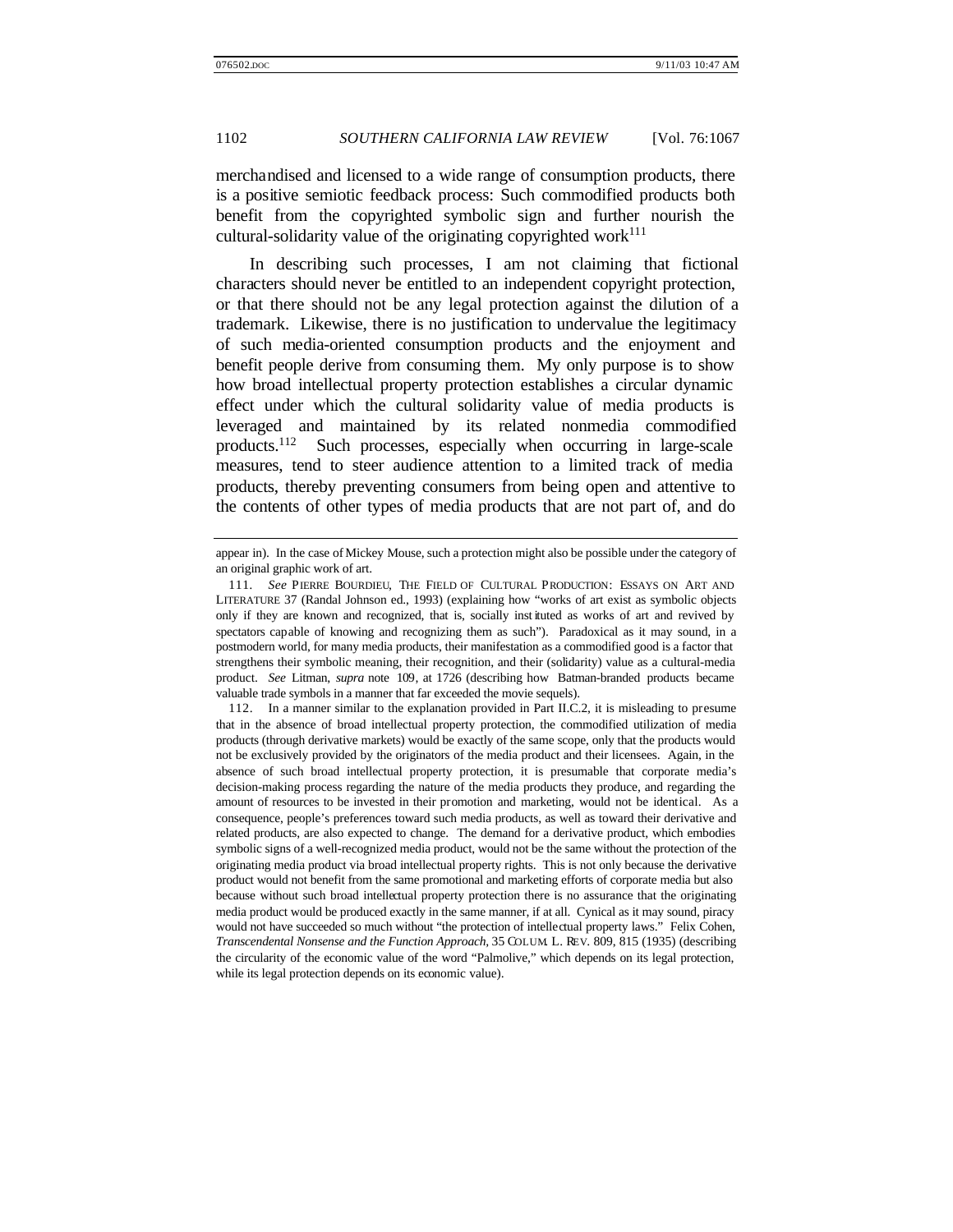not fit into, this corporate media dynamic.<sup>113</sup> Consequently, alternative media products will have difficulties in reaching the attention of people who highly value commodified elements, regardless of the fact that these elements themselves are not related to the pure creative and communicative content of the media product.

In some aspects, there is a resemblance between this argument and the radical feminist critique of the free speech defense of pornography.<sup>114</sup> The commodification of media products through broad copyright protection and other intellectual property rights influences people; that is, their media preferences are not their own, but rather, they are constructed for them. This is similar to the way in which male patriarchy constructs, through the shield of freedom of speech, a world in which women's speech is constructed for them. I am not claiming that the silencing effect of copyright protection equals the silencing effect of pornography over the speech rights of woman. The point I wish to emphasize, however, is the prominent role that broad intellectual property protection plays in constructing social patterns that give priority to corporate media's commercialized culture. This perspective also sheds light on the issue of appropriative art, parodies, satires, and other transformative uses of corporate media's popular copyrighted materials. Among other things, such secondary uses could be regarded as embodying an act of social resistance to the cultural hegemony, which is achieved by the constructed meanings of commodified media products.<sup>115</sup>

#### **CONCLUSION**

In an industrial, corporate-media institutional structure, broad and extensive copyright protection tends to support commercialized mass-media products and set barriers between consumers and independent,

<sup>113.</sup> This is especially so when, due to the nature of media products as public goods, increased demand for certain types of media products (such as commodified media products) enables the producers to spread their costs among a larger group of people, thereby reducing their prices, and making other media products (such as noncommodified media products) relatively more expensive and also less profitable. *See* BAKER, *supra* note 23, at 47–48.

<sup>114</sup>*. See* CATHARINE MACKINNON, FEMINISM UNMODIFIED: DISCOURSES ON LIFE AND LAW 127– 213 (1987); Andrea Dworkin, *Against the Male Flood: Censorship, Pornography, and Equality*, 8 HARV. WOMEN'S L.J. 1, 17–20 (1985). For a critique of the feminist "silencing argument," see Alon Harel, *Bigotry, Pornography, and the First Amendment: A Theory of Unprotected Speech*, 65 S. CAL. L. REV. 1887, 1909–11 (1992).

<sup>115.</sup> Fiona Macmillan, *Copyright and Corporate Power*, *in* COPYRIGHT IN THE CULTURAL INDUSTRIES 99, 110–12 (Ruth Towse ed., 2002); Dorean M. Koenig, *Joe Camel and the First Amendment: The Dark Side of Copyrighted and Trademark Protected Icons*, 11 T.M. COOLEY L. REV. 803, 804 (1994); Coombe, *supra* note 2, at 1861–64.